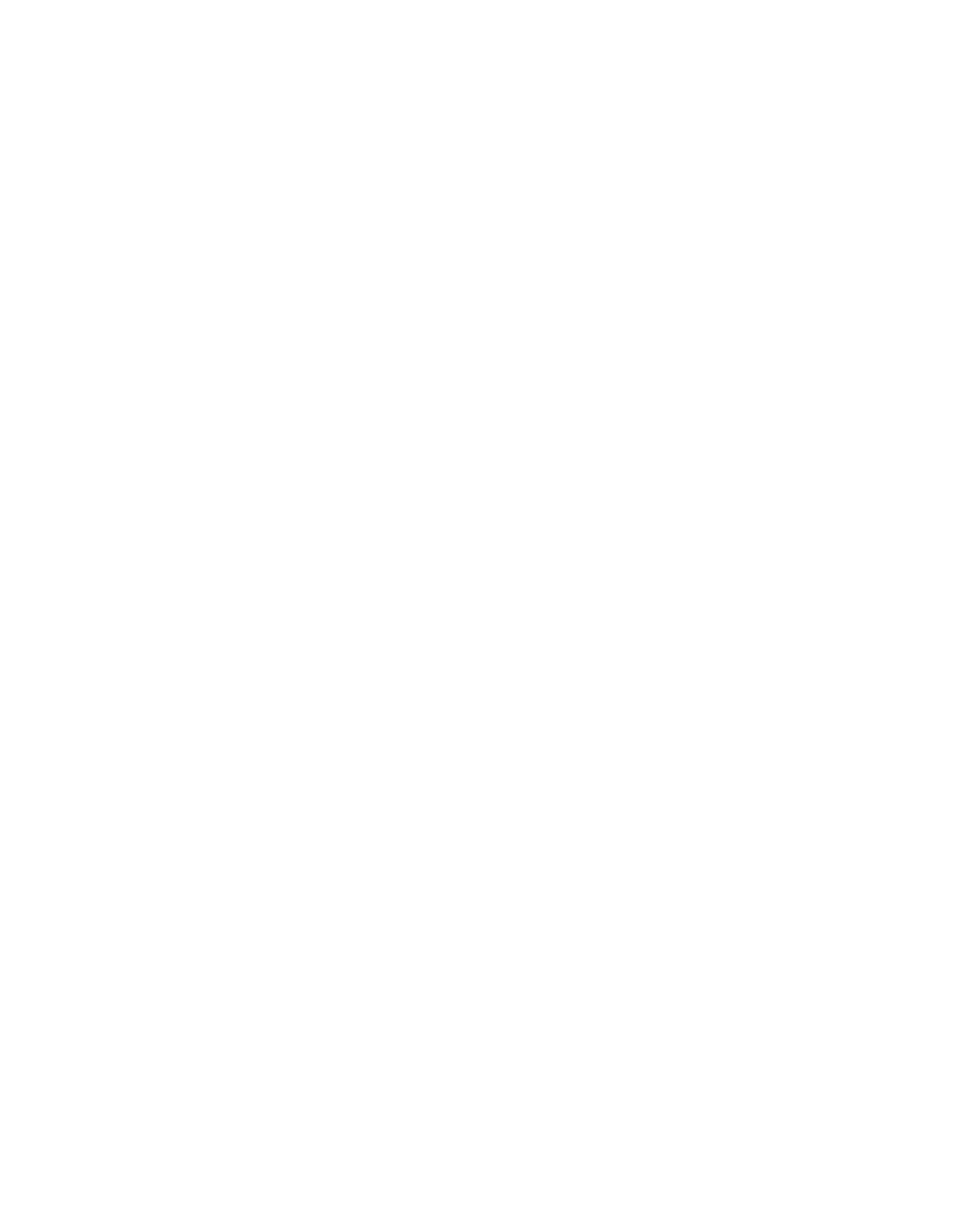**WORLD BANK PHARMACEUTICALS**

**Ramesh Govindaraj, Michael R. Reich and Jillian C. Cohen**

**September 2000**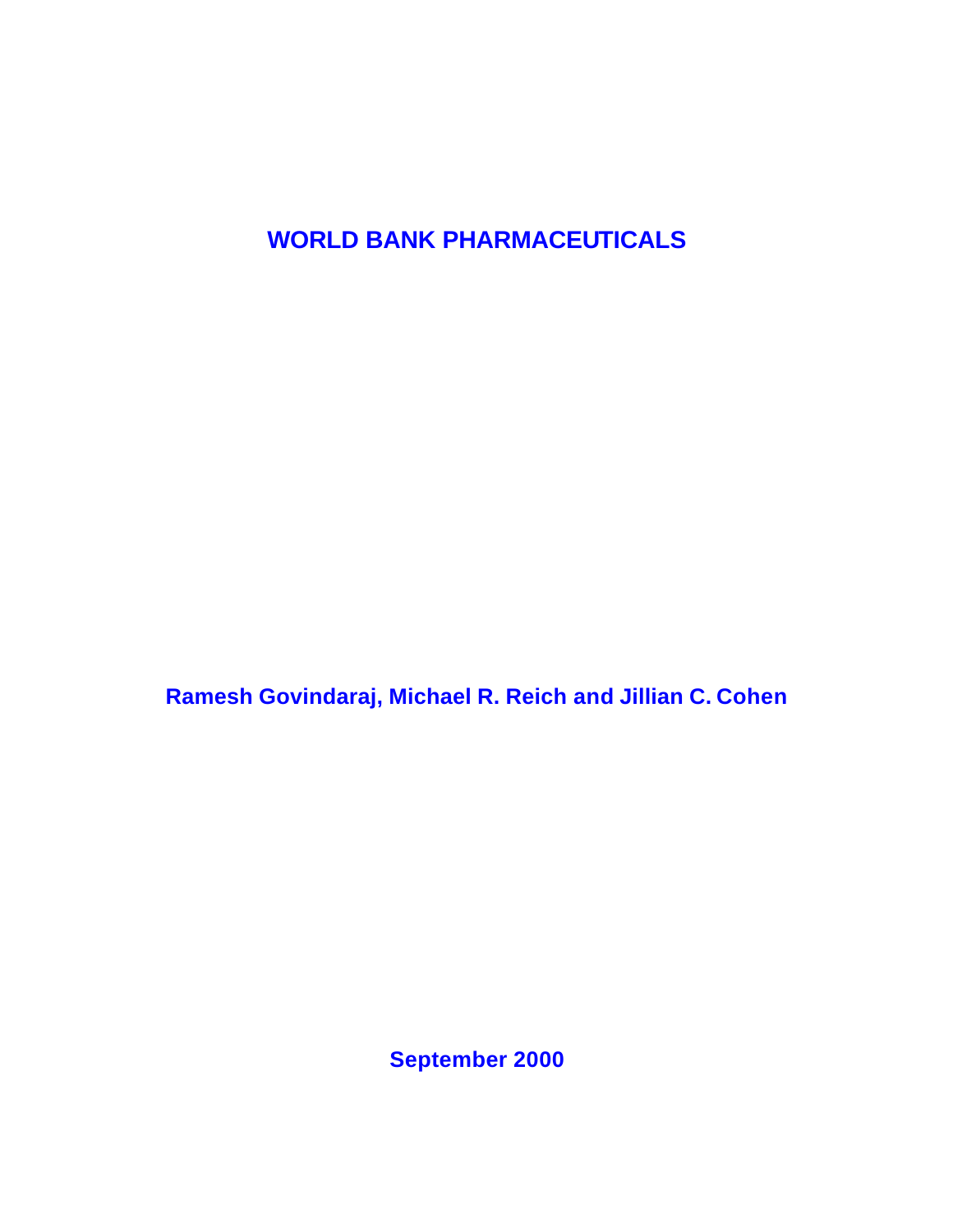# **Health, Nutrition and Population (HNP) Discussion Paper**

This series is produced by the Health, Nutrition, and Population Family (HNP) of the World Bank's Human Development Network [\(HNP Discussion Paper\)](http://www1.worldbank.org/hnp/pub_discussion.asp). The papers in this series aim to provide a vehicle for publishing preliminary and unpolished results on HNP topics to encourage discussion and debate. The findings, interpretations, and conclusions expressed in this paper are entirely those of the author(s) and should not be attributed in any manner to the World Bank, to its affiliated organizations or to members of its Board of Executive Directors or the countries they represent. Citation and the use of material presented in this series should take into account this provisional character. For free copies of papers in this series please contact the individual authors whose name appears on the paper.

Enquiries about the series and submissions should be made directly to the Editor in Chief. Submissions should have been previously reviewed and cleared by the sponsoring department which will bear the cost of publication. No additional reviews will be undertaken after submission. The sponsoring department and authors bear full responsibility for the quality of the technical contents and presentation of material in the series.

Since the material will be published as presented, authors should submit an electronic copy in a predefined format as well as three camera-ready hard copies (copied front to back exactly as the author would like the final publication to appear). Rough drafts that do not meet minimum presentational standards may be returned to authors for more work before being accepted.

The Editor in Chief of the series is [Alexander S. Preker](http://wbln0018.worldbank.org/HDNet/hddocs.nsf/c840b59b6982d2498525670c004def60/6199648fa2e3b62c85256b5e00653d79?OpenDocument) (apreker@worldbank.org); For information regarding this and other World Bank publications, please contact the [HNP Advisory Services](http://wbln0018.worldbank.org/HDNet/hddocs.nsf/3c40f1b1e55c7e4b852566f70006e922/72cad1f856bee231852567b30062fd9b?OpenDocument) (healthpop@worldbank.org) at: Tel (202) 473-2256; and Fax (202) 522-3234.

ISBN 1-932126-30-9

© 2000 The International Bank for Reconstruction and Development / The World Bank 1818 H Street, NW Washington, DC 20433

All rights reserved.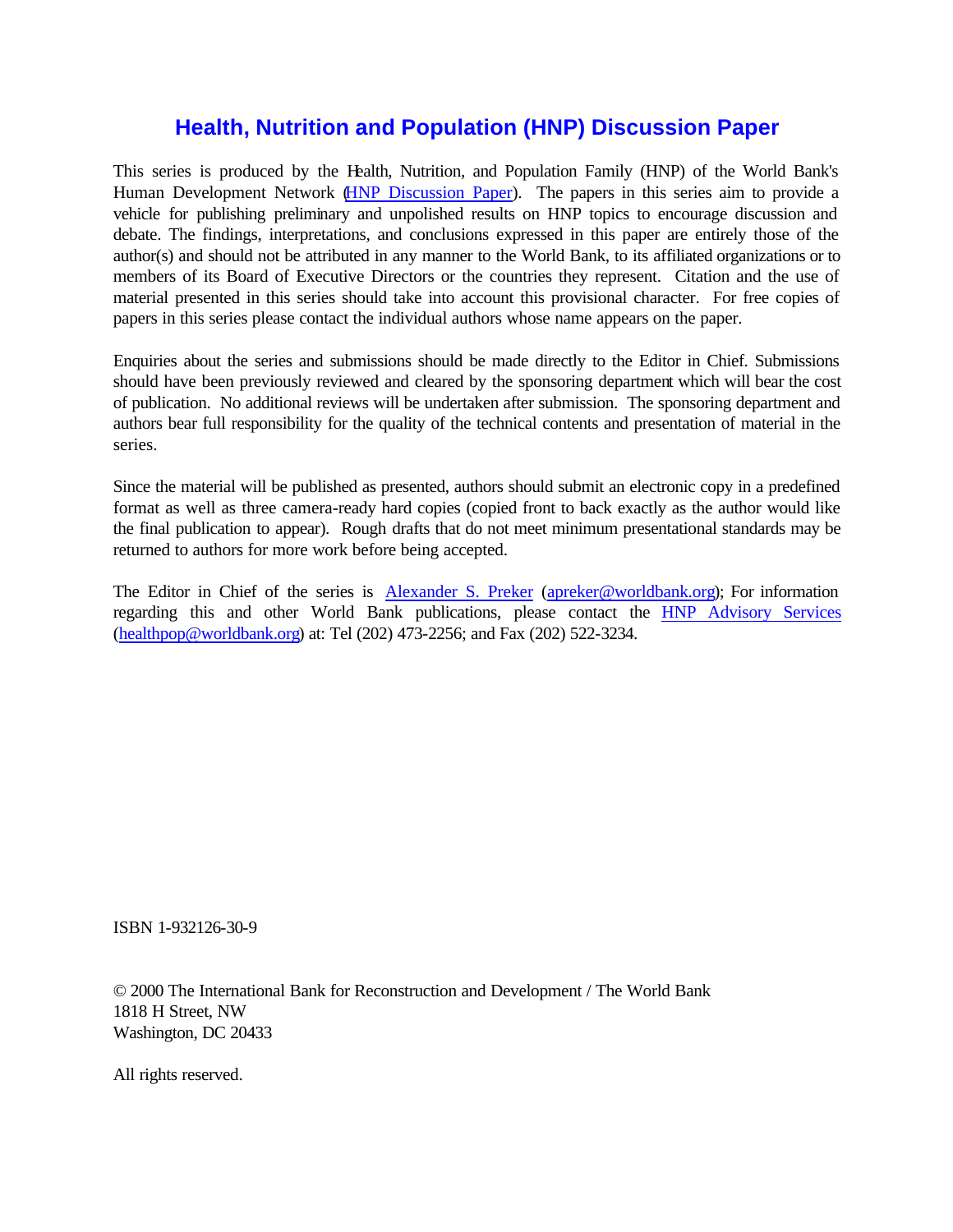#### **FOREWORD**

The timely provision of good quality essential drugs to those in need, and particularly to the poor and the vulnerable, is an important component of the World Bank's mission ".... to fight poverty with passion and professionalism for lasting results". Just as schools cannot be effective without appropriate textbooks, even the best health care provision cannot realize its intended results without ensuring people access to the right drugs at the right time.

In recent years, the World Bank, without much fanfare or publicity, has grown to become a significant policy advisor and international financier of drugs, vaccines, micronutrients, and contraceptives in low- and middle-income countries. The involvement of the Bank in pharmaceuticals is embedded in our growing partnership on all aspects of pharmaceutical policy and provision with WHO, UNICEF, UNFPA, FAO, the International Micronutrient Initiative, IFPMA and its pharmaceutical industry members, Medicine-sans-Frontieres (MSF) and other NGOs, and other partners active in this field. While relying on the strategies and policies of our development partners, the Bank did not, so far, have an explicit strategy to guide its policy dialogue and funding in the pharmaceutical sector. The Discussion Paper in front of you, in conjunction with the recently issued Bank pharmaceutical procurement guidelines ("Standard Bidding Documents and Technical Note for the Procurement of Health Sector Goods"), is a first step in this direction, and offers our client countries, development partners, and the staff and managers at the Bank itself a more coherent approach to this often complex sector.

Access by the poorest communities to essential medicines at the right time, the right place, and the right price remains an enormous efficiency challenge for most low- and many middle-income countries. As a key to addressing this challenge, the pharmaceutical strategies outlined in the Discussion Paper highlight the importance of supporting developing countries in their efforts to strengthen their capacities to provide, finance, and regulate pharmaceuticals, and their ability to formulate and implement pharmaceutical policies that emphasize essential drug availability, affordability, and quality using an appropriate mix of public and private sector resources.

Ultimately, of course, these pharmaceutical sector challenges are not mainly economic or technical in nature, but are part of the larger moral and equity concerns which are at the core of the development mandate of the Bank, and which we hope to be able to pursue in close collaboration with our colleagues at WHO, UNICEF, and other partner institutions.

| <b>Christopher Lovelace</b>                  | Ok Pannenborg                                    |
|----------------------------------------------|--------------------------------------------------|
| Director                                     | Sector Leader for Health, Nutrition & Population |
| Health, Nutrition & Population Africa Region |                                                  |
| The World Bank                               | The World Bank                                   |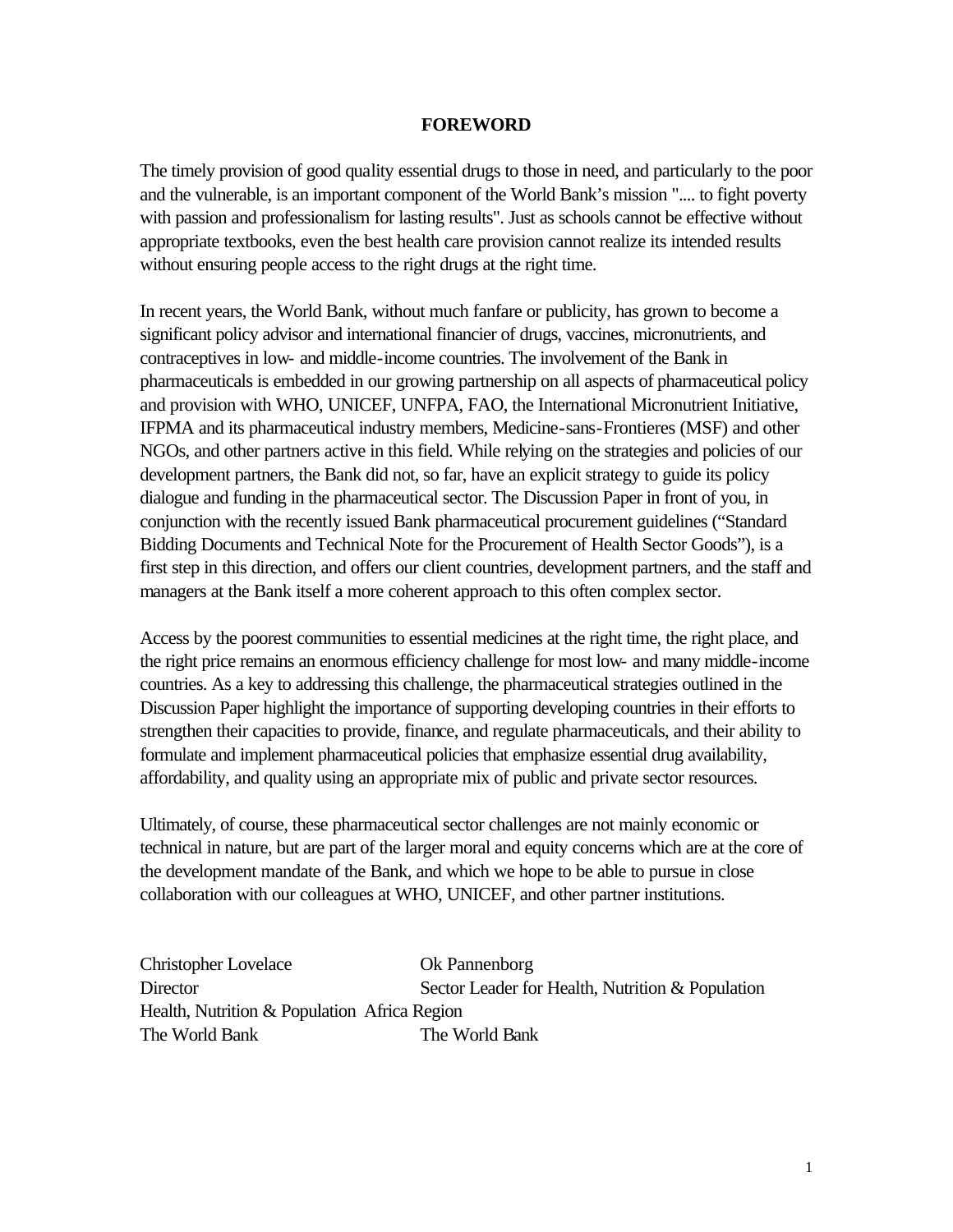#### **PREFACE**

Pharmaceuticals have a major impact on health, on government and household spending, and on health systems. Despite the fundamental role of pharmaceuticals, there remains a profound gap between the benefit which pharmaceuticals have to offer and the reality that for millions of people -- particularly poor and disadvantaged people -- medicines are unavailable, unaffordable, unsafe or improperly used. This World Bank Pharmaceuticals Discussion Paper provides a pragmatic analysis of some of the causes for this gap and strategic directions to help close this gap.

The strategic directions outlined in this Pharmaceuticals Discussion Paper complement and reinforce the objectives outlined in the WHO Medicines Strategy: 2000-2003 (World Health Organization, Geneva, 2000, WHO/EDM/2000.1). The WHO strategy describes specific objectives, expected outcomes, and progress indicators in the areas of drug policy, access to essential drugs, quality and safety, and rational use of medicines. Both the World Bank and the WHO initiatives rest on a fundamental commitment to work with governments, nongovernmental organizations, the private sector, professional bodies, and other key actors to help strengthen the pharmaceutical sector and its ability to contribute to improved health outcomes.

Since 1996, UNICEF, WHO, the World Bank, and, more recently, UNFPA have worked closely together through the Interagency Pharmaceutical Coordination Group (IPC) to develop common policy approaches in areas such as pharmaceutical procurement, to exchange information in critical areas such as drug financing and quality assurance, and to better coordinate support to individual countries. Though some differences in perspective remain, this process has led to greater synergy within the UN family and to complementary efforts, such as this discussion paper.

The current burden of disease falling on the two billion people living on less than one dollar per day undermines both individual well-being and collective economic development. Much of this burden of disease can be reduced by securing the availability, affordability, and rational use of essential drug of assured quality. Yet this aim can not be achieved by governments alone, by individual multilateral organizations working alone, or by any other individual organization. It can only be achieved when committed governments and local organizations are supported by clear, consistency, and mutually compatible approaches by agencies such as the World Bank, WHO, UNICEF, others in the UN family, bilateral donors, and the broader development community. This discussion paper provides an important contribution to this process.

Yasuhiro Suzuki, MD, MPH Jonathan D. Quick, MD, MPH Executive Director Director Health Technology and Pharmaceuticals Essential Drugs and Medicines Policy

World Health Organization, Geneva Health Technology and Pharmaceuticals World Health Organization, Geneva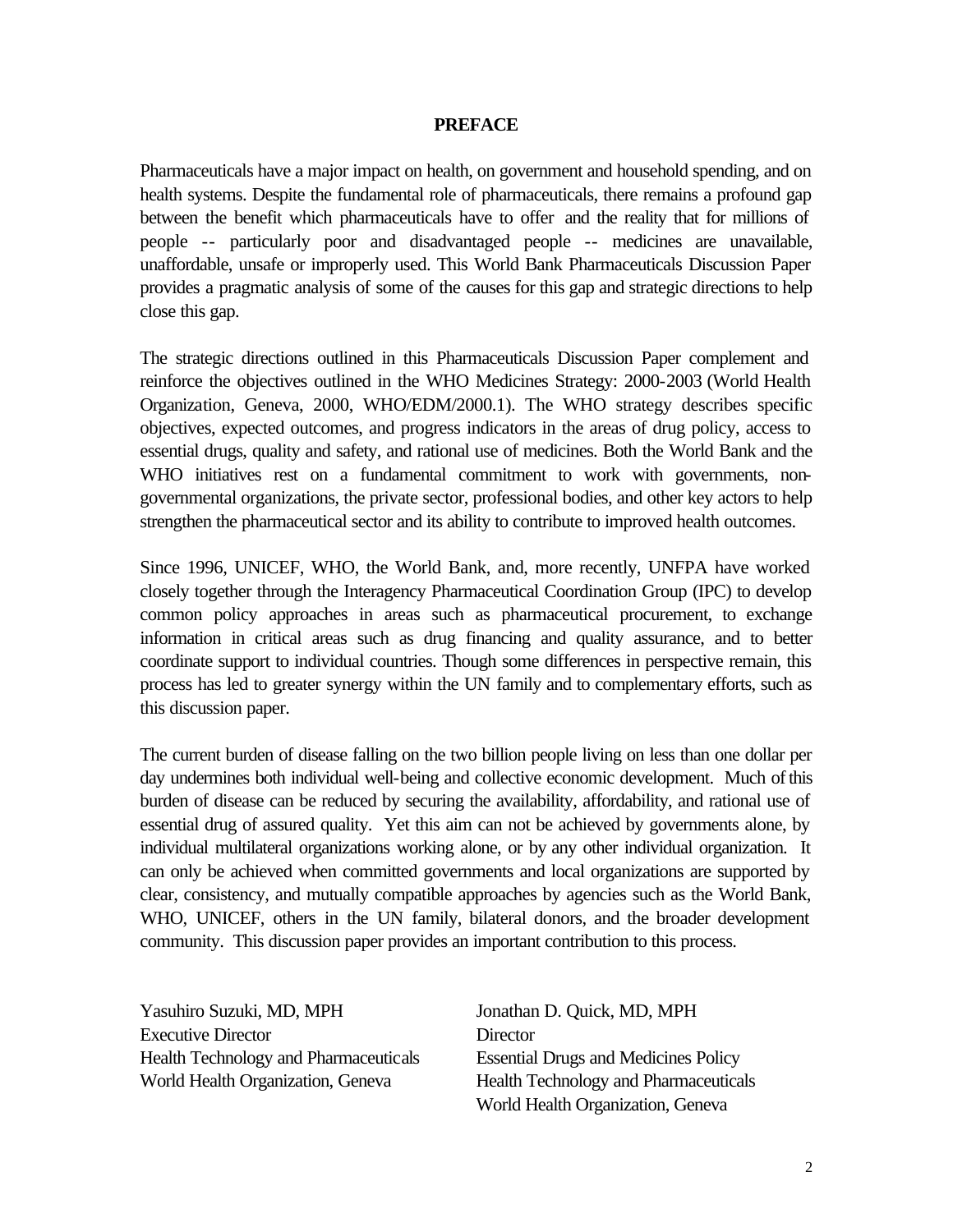#### **ACKNOWLEDGEMENTS**

The authors wish to thank the Health, Nutrition and Population Sector Board for commissioning this Discussion Paper, and providing the financial support necessary to undertake the work. In particular, the authors would like to acknowledge the support provided by Richard Feachem, Christopher Lovelace, Ok Pannenborg, Alexander Preker, and Helen Saxenian.

Annex 2 (Financial and Policy Audit of World Bank's Pharmaceutical Lending) was prepared by Eduardo Sabate, Research Fellow, Harvard Center for Population and Development Studies, and Asma Balal, Senior Research Associate, Abt Associates.

The authors would also like to thank the following people who provided comments on previous drafts of the paper: Anthony Boni, Andrew Creese, Edward Elemendorf, Hans Hogerzeil, Christopher Lovelace, Ok Pannenborg, Alexander Preker, Jonathan Quick, Helen Saxenian, Susan Stout, and Nigel Thompson.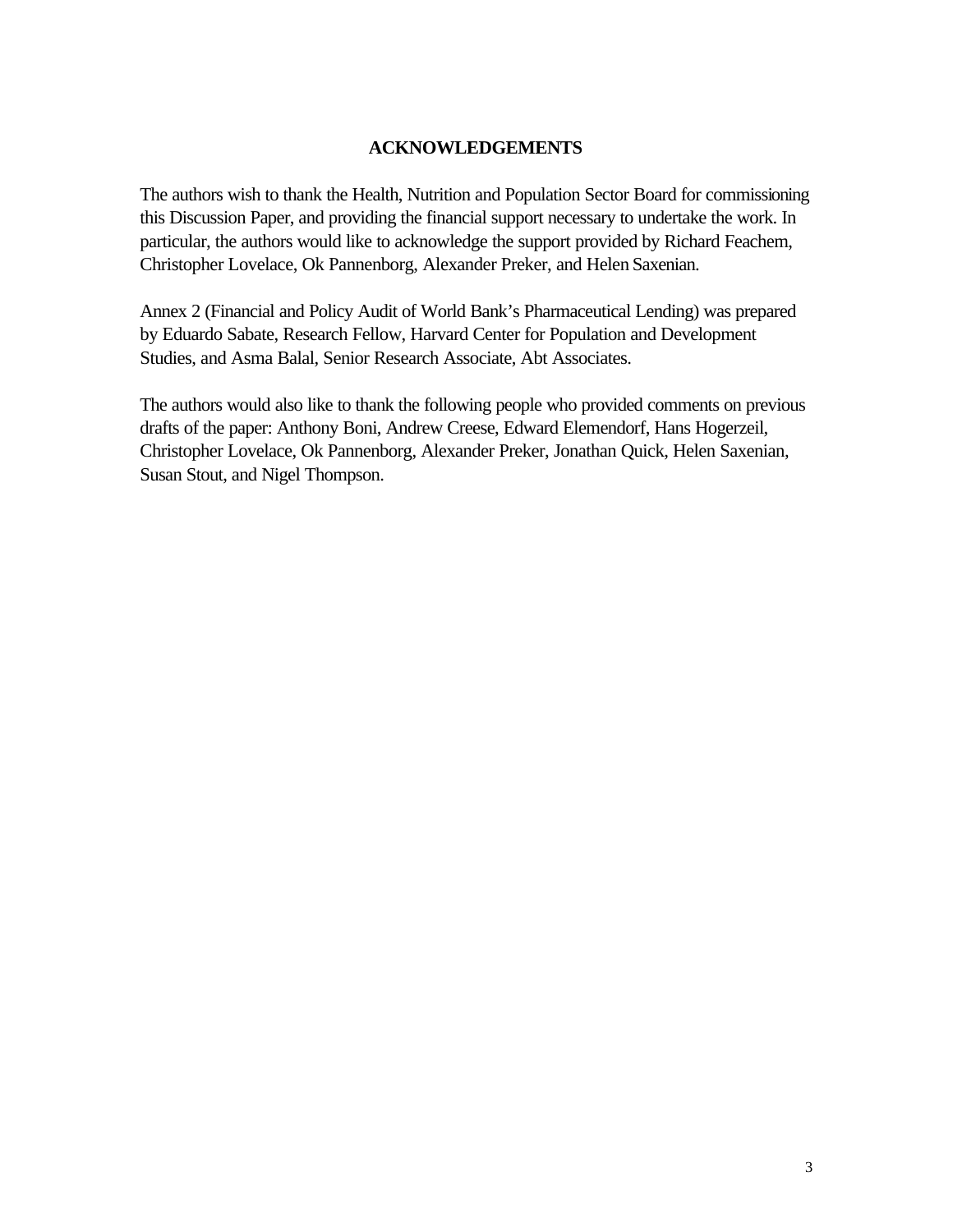| <b>TABLE OF CONTENTS</b> |  |  |  |  |  |
|--------------------------|--|--|--|--|--|
|--------------------------|--|--|--|--|--|

| I.           | <b>INTRODUCTION</b>                                                      |    | 5  |
|--------------|--------------------------------------------------------------------------|----|----|
| П.           | THE WORLD BANK AND PHARMACEUTICALS                                       |    | 5  |
| Ш.           | PHARMACEUTICAL POLICY IN DEVELOPING COUNTRIES                            |    | 8  |
|              | Major Pharmaceutical Policy Issues:                                      |    |    |
|              | 1. Significant Public and Private Expenditures                           |    | 8  |
|              | <b>Inadequate Regulatory Capacity</b><br>2.                              |    | 9  |
|              | <b>Inadequate Access to Essential Drugs</b><br>3.                        |    | 10 |
|              | 4. Limited Access to New Drugs                                           |    | 11 |
|              | 5. Limited Incentives for New Drug R&D                                   |    | 12 |
| IV.          | <b>STRATEGIC DIRECTIONS</b>                                              |    | 14 |
|              | The World Bank's Key Development Themes                                  | 14 |    |
|              | <b>Strategic Directions for Pharmaceutical Activities:</b>               |    |    |
|              | Strengthen Policy Analysis and Dialogue<br>Ι.                            | 15 |    |
|              | Institutionalize Sub-sector Assessments and Project Evaluation<br>2.     |    | 17 |
|              | <b>Control Corruption</b><br>3.                                          |    | 18 |
|              | Promote Selectivity in Procurement Lending<br>4.                         |    | 19 |
|              | <b>Expand Access to Drugs through Public-Private Collaboration</b><br>5. |    | 21 |
|              | Create Incentives for New Pharmaceutical R&D<br>6.<br>22                 |    |    |
| Conclusion   |                                                                          |    | 23 |
| Bibliography |                                                                          |    | 24 |
| Annex 1:     |                                                                          |    |    |
|              | Major World Bank Documents on Pharmaceutical Activities                  | 28 |    |
| Annex 2:     |                                                                          |    |    |
|              | Financial and Policy Audit of World Bank's Pharmaceutical Lending        | 32 |    |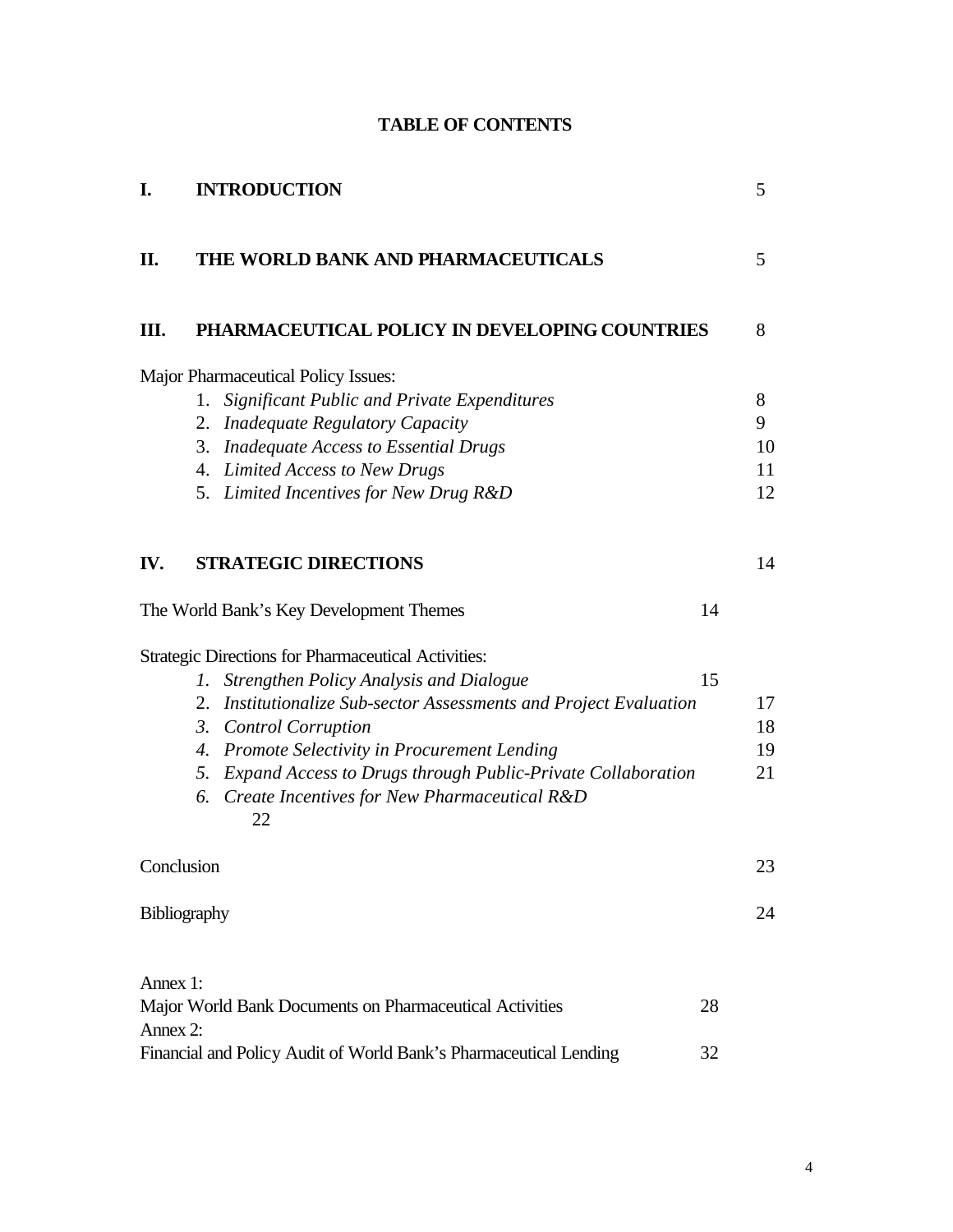## <span id="page-8-0"></span>**I. INTRODUCTION**

This Discussion Paper was commissioned by the World Bank's Health, Nutrition and Population (HNP) Sector Board in May 1998 as a vehicle for stimulating discussion and debate on the Bank's role in pharmaceuticals,<sup>4</sup> and as a first step towards articulating a coherent and explicit set of pharmaceutical strategies that are consistent with the HNP sector strategy, regional and country priorities, and the World Bank's broader development goals.

This is an opportune time to reflect on the World Bank's pharmaceutical activities and identify potential strategies. Health systems around the world are challenged by a combination of rising costs, difficult choices between conventional and new drug therapies, and persistent inequities in access to drugs, both geographically and across income groups. Throughout the world, health sector reform efforts commonly involve pharmaceutical issues. Within the World Bank, priority programs, such as HIV/AIDS, tuberculosis, malaria, and tobacco control, all require pharmaceutical support. Recent changes within the Bank also have important implications for pharmaceutical activities (such as the adoption of the Comprehensive Development Framework, the publication of an HNP Sector Strategy, the formation of the HNP Thematic Groups, the implementation of a new Knowledge Management System, and the introduction of new flexible lending instruments). More broadly, there is increased international attention to ways to expand access to both existing and new medicines.

The primary audience for this paper is World Bank staff – task team leaders, analysts, and managers. In addition, we seek, through this paper, to present the World Bank's activities and proposed directions for pharmaceuticals to the Bank's development partners and clients.

This paper is structured as follows. In Section II, we provide a brief outline of the Bank's engagement in pharmaceutical activities, based on our detailed review of all World Bank HNP projects with pharmaceuticals components. In Section III, we present five major issues related to pharmaceutical policy in developing countries, with particular attention to issues that are relevant to the World Bank's development goals. In Section III, we present six strategic directions for focusing the Bank's work on pharmaceuticals.

# **II. THE WORLD BANK AND PHARMACEUTICALS**

l

The Bank began to support direct lending for the HNP sector in the late 1970s.<sup>5</sup> Today, the Bank is the single largest external source of HNP financing in low- and middle-income countries. In 1999, the Bank had 144 active and 130 completed HNP projects, representing a

<sup>&</sup>lt;sup>4</sup> For the purposes of this paper, "pharmaceuticals" refers to all pharmaceutical products, vaccines, contraceptives and medical supplies (but not medical equipment). We also use the term "pharmaceuticals" interchangeably with "drugs" in this paper.

<sup>5</sup> Stout, Susan, et al. 1997. *Evaluating Health Projects: Lessons from the Literature.* World Bank Discussion Paper No. 356.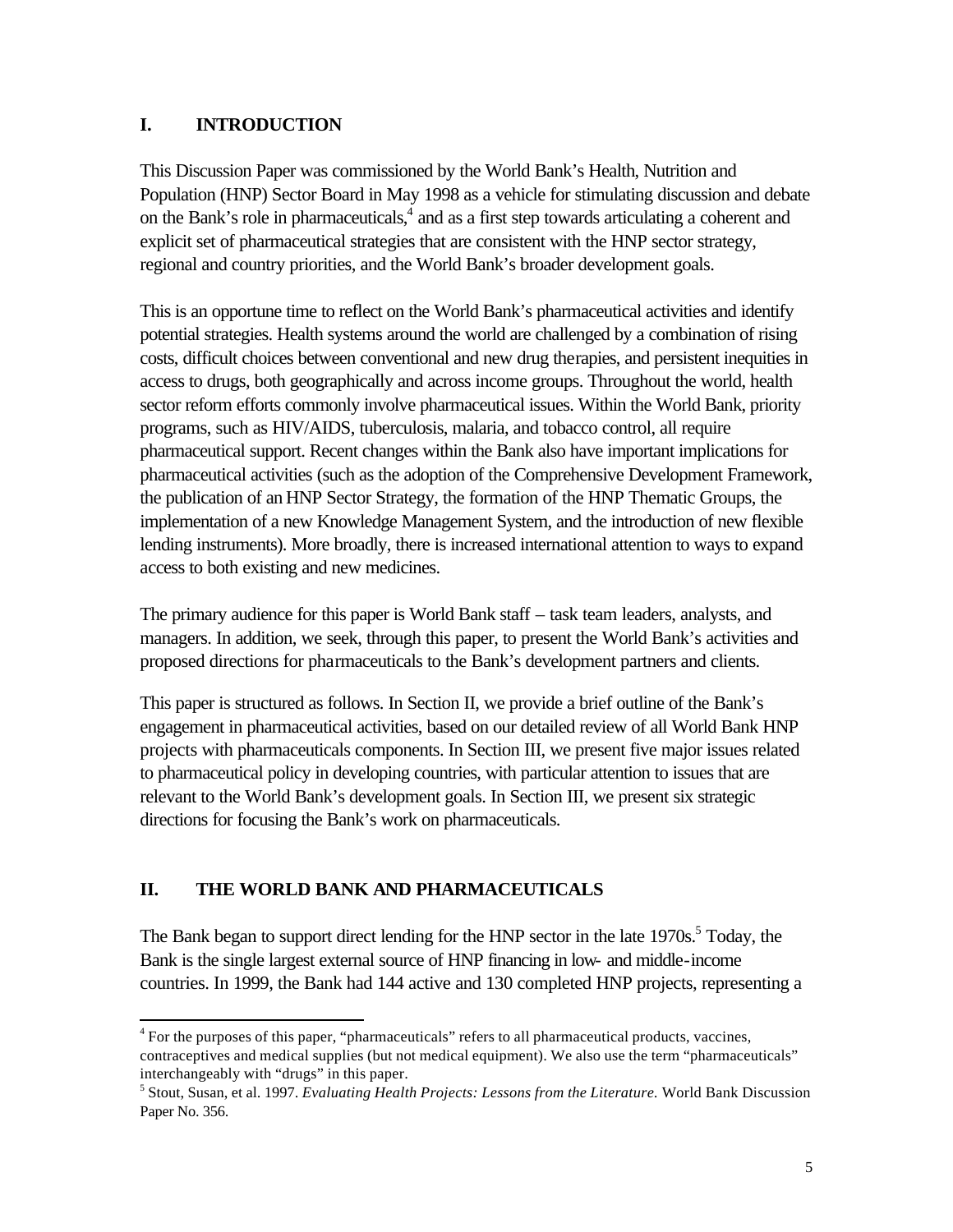total cumulative value of about US \$ 16.8 billion in 1996 prices.<sup>6</sup> The Bank's activities in the HNP sector are based on the rationale that investments in health, nutrition and population constitute an investment in human capital, and are necessary for enhanced welfare, reduced poverty, and sustainable growth.

Within the HNP portfolio, the Bank has been financing pharmaceutical activities since 1983.<sup>7</sup> Since that time, the Bank has provided financing for pharmaceuticals in over 100 HNP projects in all six regions. We prepared a database of all 116 World Bank projects that included a pharmaceutical component, for the period 1983 to 1999, based on a detailed review of Staff Appraisal Reports (SARs) and Implementation Completion Reports (ICRs). The database was analyzed to estimate how much and where the World Bank has invested in pharmaceuticals (see Annex 2 for the Executive Summary).

The analysis shows that four types of lending practices apply to pharmaceuticals. These are: (1) HNP projects that finance drug procurement for specific diseases; (2) pharmaceutical standalone projects; (3) pharmaceutical components as part of broader health reform projects; and (4) projects linked to non-health-specific activities, such as structural adjustment, critical investment, and private sector investment loans.

The analysis of this sample of 116 Bank-financed projects shows that the estimated lending for pharmaceuticals, as a proportion of total committed HNP lending worldwide, ranges from a lower bound estimate of 12% to an upper bound estimate of 44%. The wide range is due to the lack of specificity in the cost categories used in the Bank's Project Appraisal Documents. The World Bank share in the total amount committed to pharmaceuticals in Bank-financed projects is about 58%, with the balance representing contributions from the client governments and other international donors. The Bank's lending for pharmaceuticals has focused on the procurement of drugs for its client countries, representing about 82% of the total amount allocated for pharmaceuticals. Of the 116 Project Appraisal Documents, 89 specifically mentioned a pharmaceutical component, and 62 stated specific pharmaceutical sector goals. Beyond drug procurement, the Bank's pharmaceutical lending activities included: financing for civil works, such as the rehabilitation of pharmaceutical warehouses and pharmacies (e.g., Bolivia); equipment for drug quality control (e.g., Romania); training of health professionals (e.g., Kenya); and technical assistance (e.g., Nicaragua).

In the past five years, the Bank has become involved in non-lending activities in the pharmaceutical sector. These have included policy dialogue with governments on developing national drug policies (e.g., Egypt) and drug pricing strategies (e.g., Ecuador and Macedonia). The Bank has also become active in partnership efforts. For example, it has been engaged in efforts to coordinate its pharmaceutical activities with those of other UN agencies through the

 $6$  This information was obtained from the database maintained by the Human Development Network at the World Bank, Washington, DC.

The first project with pharmaceutical financing was the Peru Health Project in 1983.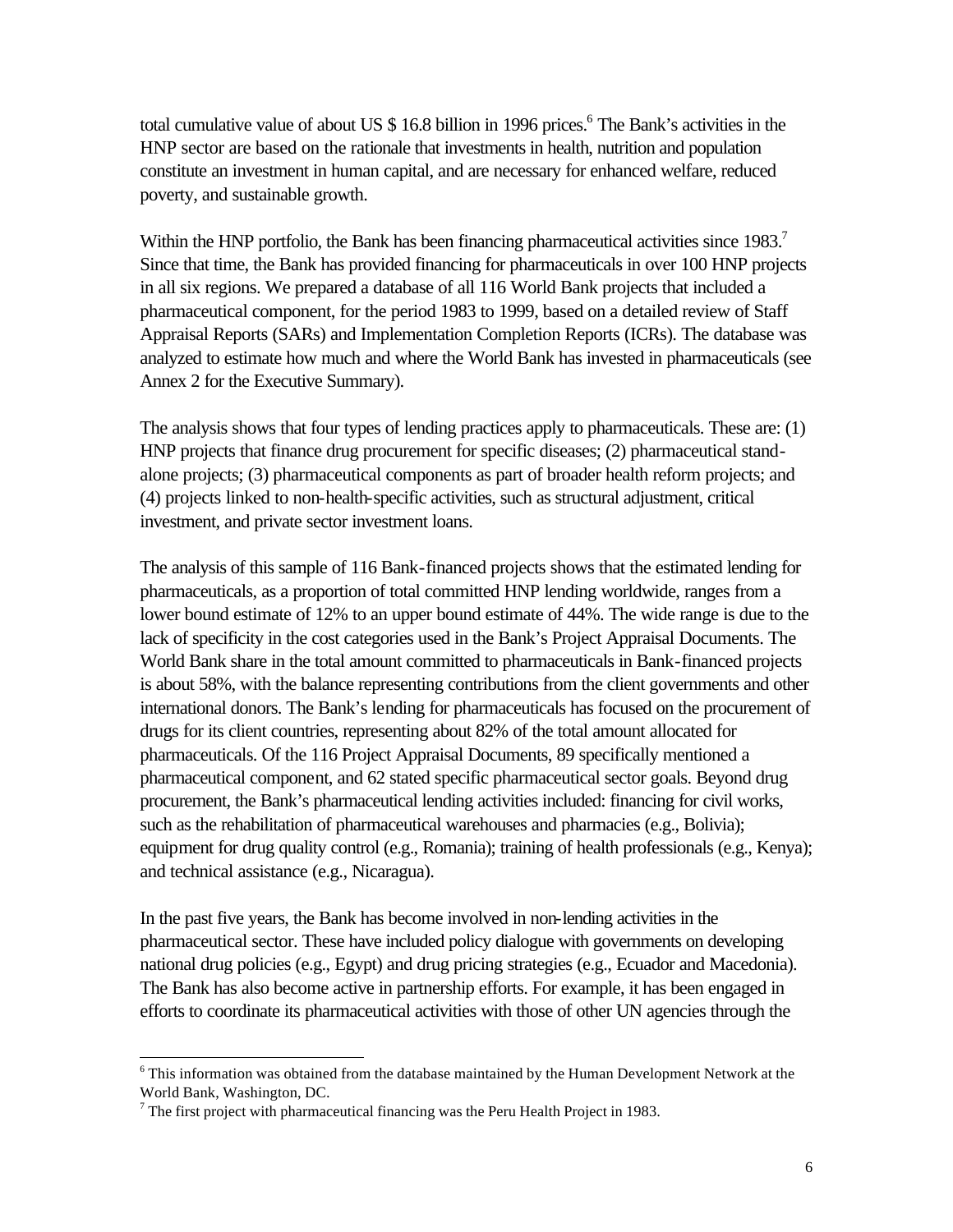Interagency Pharmaceutical Coordination (IPC) Group.<sup>8</sup> The World Bank, the Pan-American Health Organization (PAHO), and the Inter-American Development Bank have declared pharmaceuticals a priority area in the health sector as part of their "Shared Agenda." The Bank is also working with the private sector to expand access to existing and new essential drugs and vaccines for HIV/AIDS, malaria, TB, hepatitis B, and H. Influenzae.

Our analysis of the World Bank's pharmaceutical lending indicates that:

- A major portion (82%) of the Bank's pharmaceutical lending sector is directed towards pharmaceutical procurement. Less attention has been given by the Bank to establishing a policy dialogue with client countries or with the private sector – particularly at county level.
- Bank projects for pharmaceutical procurement often disregard important policy questions, such as the sustainability of the drug procurement and supply system, the impact of lending for procurement on local capacity building, and the impact of the Bank's procurement activities on the pharmaceutical market in the client country.
- Even when lending for drug procurement is a significant component of an HNP loan, the loan does not include systematic assessment of the pharmaceutical system, despite recognition of linkages among different elements of the pharmaceutical supply chain. Pharmaceutical procurement is also sometimes undertaken in the absence of a policy framework for pharmaceuticals, or without appropriate linkages with the broader health care system in the country.
- On-going monitoring of the pharmaceutical components of HNP projects has been limited perhaps due to the lack of funds for effective supervision and the limited pharmaceutical expertise within the Bank. Poor monitoring has limited the ability of managers to make necessary adjustments during project implementation.
- Adequate attention has not been given to institutional analysis or to political analysis of pharmaceutical policy, including building consensus for proposed reforms.<sup>9</sup>
- Country-specific studies on pharmaceuticals can serve as an important knowledge base for future lending, but not enough attention has been given to such assessments as part of Analytic and Advisory Work (AAA).

<sup>8</sup> Members are the World Bank, WHO, UNICEF, and UNFPA.

 $9$  Project completion reports have indicated the importance of having a political environment that is conducive to the realization of public health goals (e.g., Brazil and Nigeria). The HNP Sector Strategy Paper also noted the need for an analysis of the political economy of health.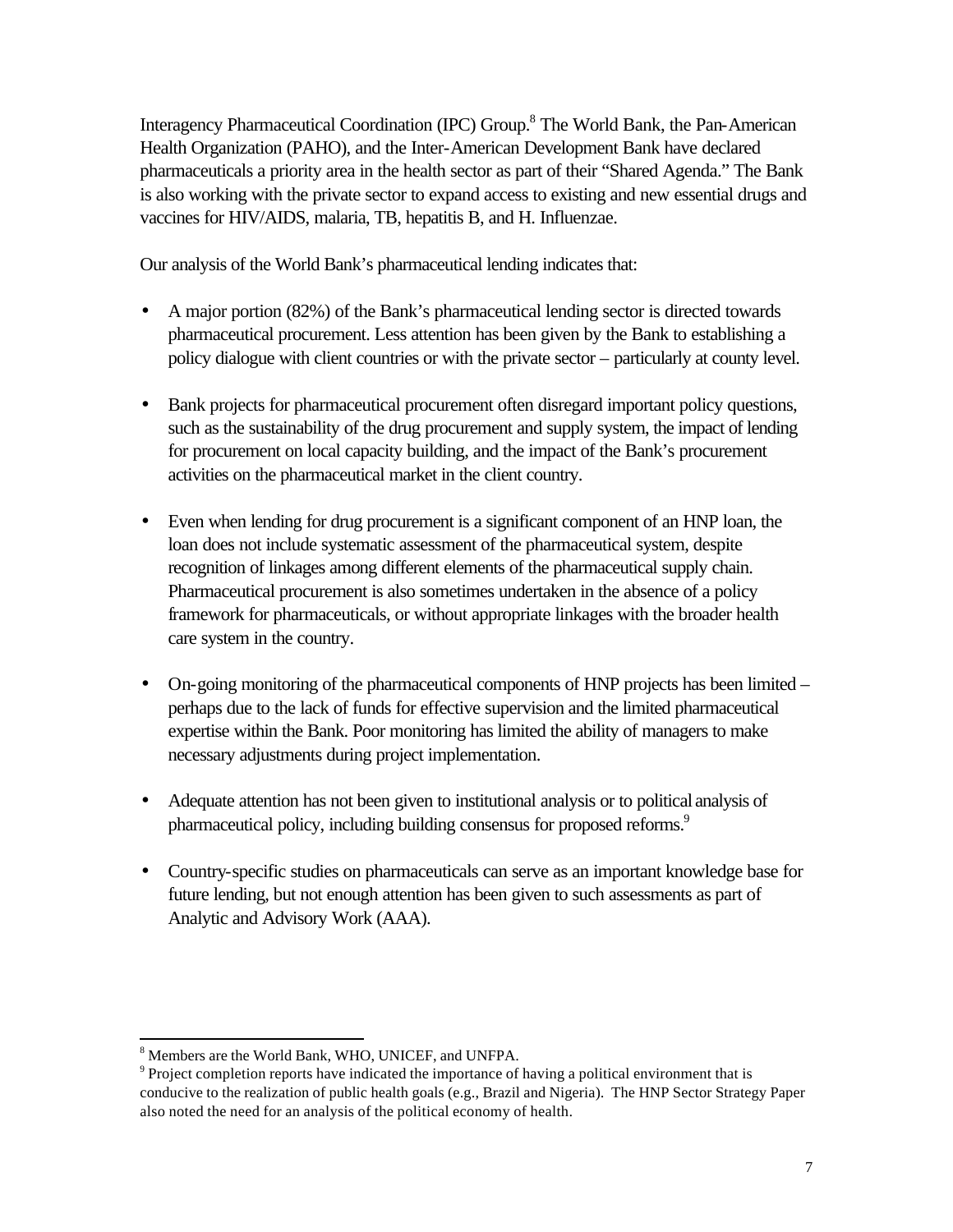#### <span id="page-11-0"></span>**III. PHARMACEUTICAL POLICY IN DEVELOPING COUNTRIES**

Pharmaceutical technologies make a vital contribution to health. Access to essential drugs is fundamental to the good performance of health care delivery systems.<sup>10</sup> In addition to their roles in preventing and treating disease, pharmaceuticals serve other social, psychological, and political functions.<sup>11</sup> One study identified 27 "latent functions" of pharmaceuticals.<sup>12</sup> including symbolic and social functions in patient-doctor interactions as well as broader political and economic roles in society. These multiple functions of pharmaceuticals contribute to the complex nature of decisions over pharmaceutical policy. Both the market and the state play important roles in the provision, financing, and regulation of pharmaceuticals, and finding the right balance between state and market is often difficult for policymakers.

Below we present five major pharmaceutical policy issues $13$  that are relevant to the World Bank's development activities. These five issues inform our recommendations on the Bank's strategic directions for the pharmaceutical sector. We exclude from this discussion those aspects of pharmaceutical policy that are beyond the scope of the Bank's current HNP sector activities (such as issues of industrial organization and market concentration). These five pharmaceutical policy issues also represent broader health system concerns, and are of critical importance for Bank Task Team Leaders and managers who plan and oversee HNP projects.

## *1. Significant Public and Private Expenditures:* **Pharmaceuticals represent a significant proportion of government and private out-of-pocket expenditures in many developing countries, and provide a motivation for health sector reform***.*

Pharmaceutical expenditures in developing countries represent between 10-40% of public health budgets;<sup>14</sup> and between 20-50% of total health care expenditures,<sup>15</sup> compared to an average of  $12\%$  in OECD countries.<sup>16</sup> If expenditures on salaries are excluded, then pharmaceutical expenditures often dominate the public health budgets in developing countries.

<sup>10</sup> WHO, 1978. *Declaration of Alma Ata: Report on the International Conference on Primary Health Care.* Alma Ata, USSR.

 $11$  Geest, Sjaak van der, et al. 1990. "Planning for Essential Drugs: Are we Missing the Cultural Dimension?" *Health Policy and Planning* 5:182-185; Reich, Michael R. 1987. "Essential Drugs: Economics and Politics in International Health," *Health Policy* 8, p. 45.

<sup>&</sup>lt;sup>12</sup> Smith, Mickey C. 1983. *Principles of Pharmaceutical Marketing*, Philadelphia: Lea and Febiger, p. 112.

<sup>&</sup>lt;sup>13</sup> Although the five issues discussed here may also apply to vaccines, a detailed discussion of the issues relating to the vaccine market in developing countries is beyond the scope of this paper.

<sup>&</sup>lt;sup>14</sup> Govindaraj Ramesh, G. Chellaraj and C.J.L. Murray. 1997. "Health Expenditures in Latin America and the Caribbean," *Soc. Sci. Med.* 44(2): 157-169. World Bank. 1993. *World Development Report 1993: Investing in Health*, New York: Oxford University Press.

<sup>&</sup>lt;sup>15</sup> WHO. 1998. *Health Reform and Drug Financing: Selected Topics*, Geneva: Action Programme on Essential Drugs (WHO/DAP/98.3), p. 9. Brudon, Pascale. 1997. *Comparative Analysis of National Drug Polices in Developing Countries*, Geneva: Action Programme on Essential Drugs (WHO/DAP/97.6), p.114. Patel, Mahesh S. 1983. "Drug Costs in Developing Countries and Policies to Reduce Them," *World Development* 11(3), 197.

<sup>16</sup> Julio Segura, J. in F. Lobo and G. Velasquez (eds.). 1998. *Medicines and the New Economic Environment*, p. 46, Madrid: Editorial Civitas.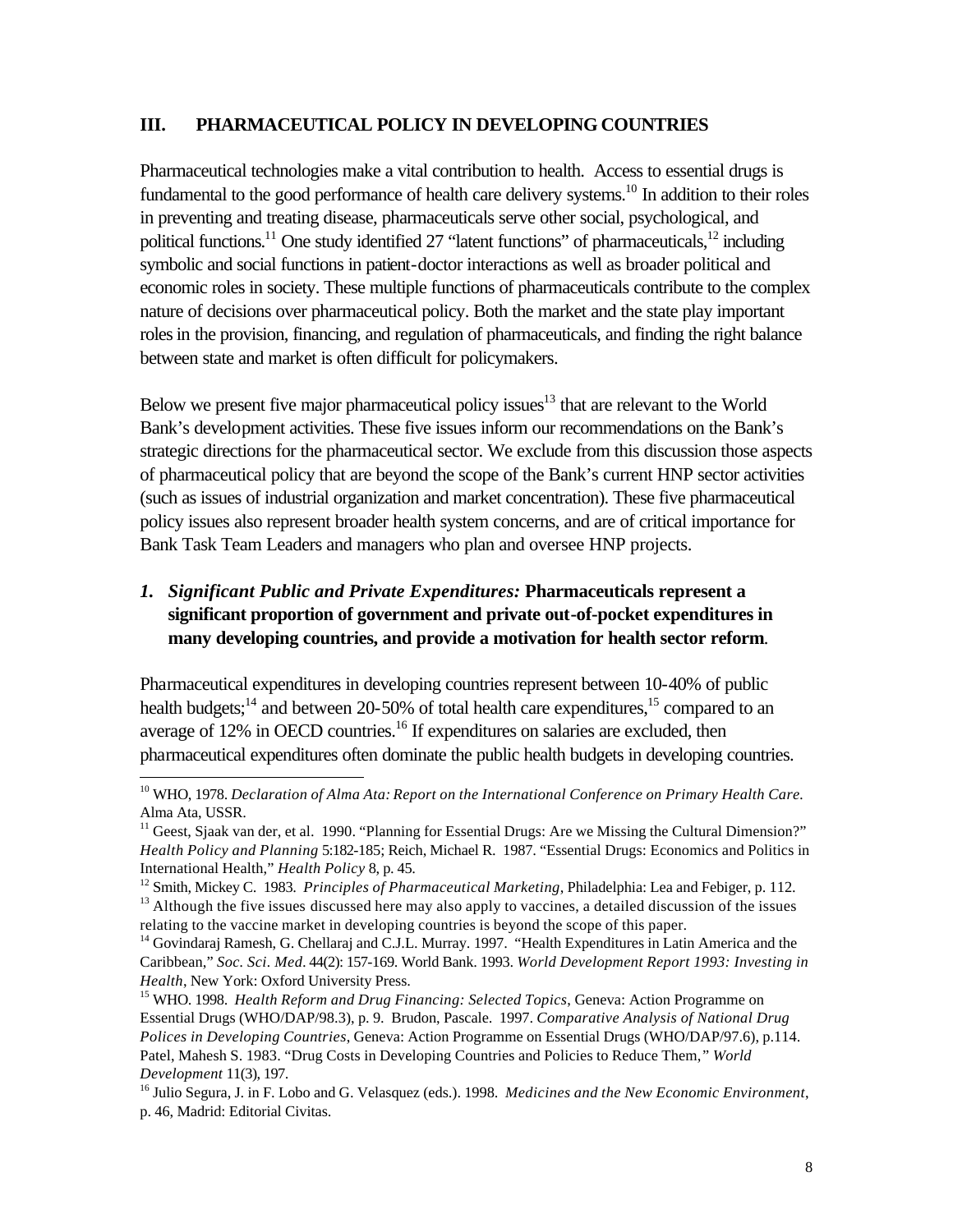<span id="page-12-0"></span>Pharmaceutical expenditures in developing countries involve substantial private, out-of-pocket, payments by individual patients, with the poor spending a disproportionate share of household income on the purchase of drugs<sup>17</sup> (sometimes more than twice as much as the richest 10% of the population spends<sup>18</sup>).

The policy implications of these large public and out-of-pocket expenditures are many. Governments are concerned about the total resources being spent on pharmaceuticals as well as the allocation of these resources.<sup>19</sup> In addition, governments have difficulties in assessing the value of pharmaceuticals and the proportion of health budgets that should be allocated for pharmaceuticals. Governments are also under pressure to spend financial resources efficiently for pharmaceuticals, but, at the same time, have to ensure that pharmaceutical resources are distributed equitably. Governments must decide how to allocate resources between expanding access to new, more expensive drugs versus improving access to existing drugs. Governments with a local pharmaceutical industry face the dilemma of "make or buy?" Often, a politically strong domestic industry will persuade a government to purchase locally manufactured pharmaceuticals, even if it is more costly than purchasing imported drugs. These decisions have important implications for pharmaceutical industrial policy and for health care policy.

The substantial public and private out-of-pocket expenditures on pharmaceuticals provide a motivation for health reform in many countries. One direction has been to encourage the private sector to play a more active role in pharmaceutical activities – as shown by the privatization of pharmaceutical warehousing and distribution facilities and by the introduction of patient copayments for pharmaceutical products. This trend highlights the importance of understanding the evolving roles of public and private actors in the pharmaceutical sector and how those roles influence the goals of health reform.

# *2. Inadequate Regulatory Capacity:* **Governments in developing countries commonly lack adequate institutional capacity to regulate pharmaceutical activities effectively.**

The institutional capacity to regulate pharmaceuticals varies widely across the world, and particularly in developing countries.<sup>20</sup> Developing country governments have difficulty in assuring the quality of pharmaceuticals in the public sector and on the private market. Governments confront problems of counterfeit drugs and poor manufacturing processes, as well as difficulties in the regulation of prescribing practices and informal sales of drugs. Recently, public agencies in developed countries (such as the US FDA and the EU pharmaceutical regulatory agencies) and

<sup>&</sup>lt;sup>17</sup> WHO. 1998. *Health Reform and Drug Financing: Selected Topics*, Geneva: Action Programme on Essential Drugs (WHO/DAP/98.3).

<sup>18</sup> See, for example, Medici, Andre. 1998. *O Sus e a Politica Hood Robin de Saude*, Mimeo. Washington, DC: Inter-American Development Bank.

 $19$  Fairness in financing has been recognized by WHO as an important determinant of health systems performance in the recently published World Health Report, 2000.

<sup>20</sup> Jayasuriya, D.C. 1985. *Regulation of Pharmaceuticals in Developing Countries*, Geneva: WHO.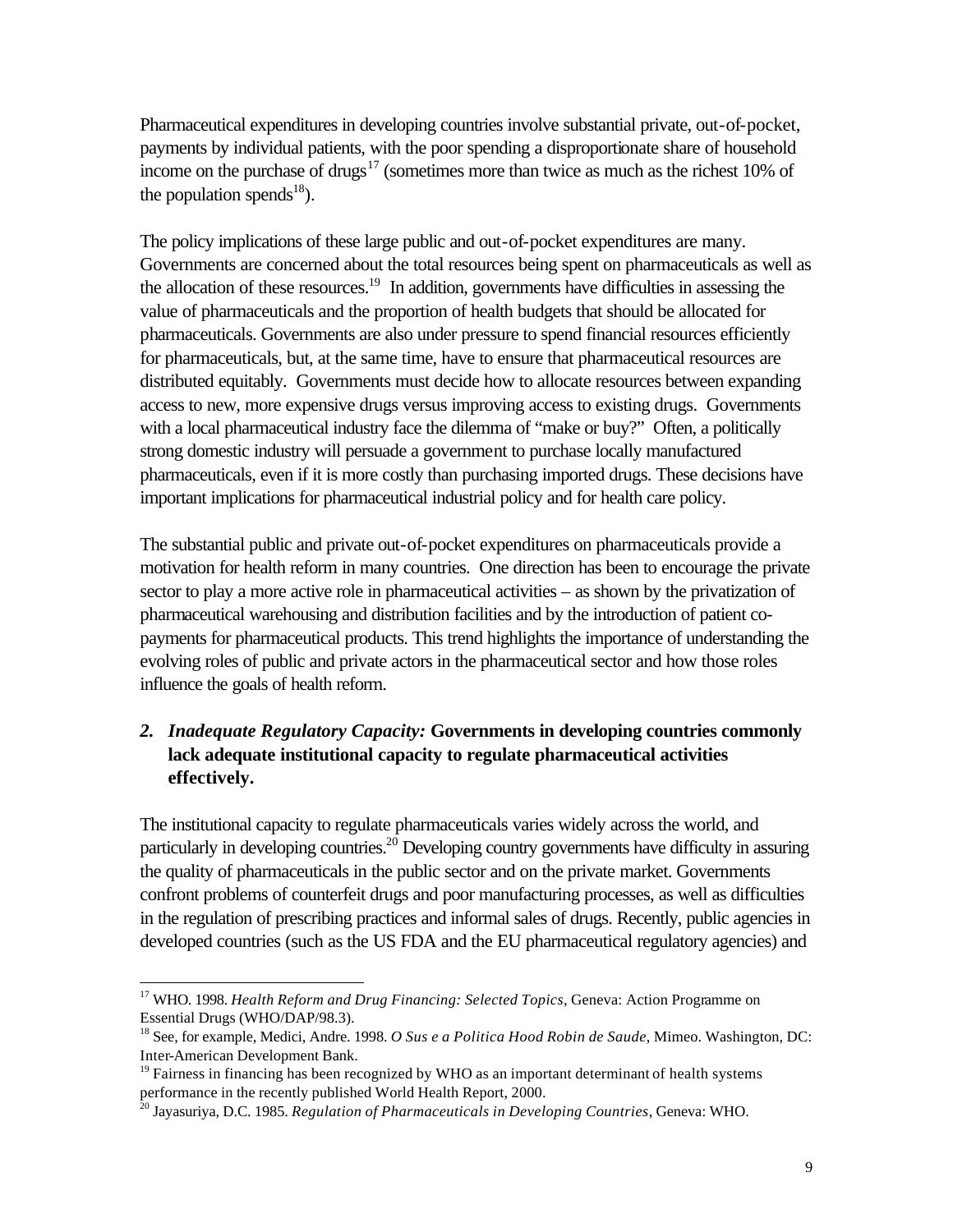<span id="page-13-0"></span>international agencies (such as WHO, UNICEF, and the World Bank) have sought to help developing countries improve their quality assurance standards and systems and their overall regulatory capacities.

Government efforts to regulate the pharmaceutical sector have sometimes been counterproductive. Some government policies have created new inefficiencies and bureaucratic problems. Policies to promote the domestic drug industry have led to conflicts between industrial and health policy objectives, $^{21}$  and to the creation of highly inefficient public-sector production units.<sup>22</sup> Price control policies have been particularly controversial. For example, it has been suggested that India's pharmaceutical price control policies in the 1970s and 1980s contributed to decreases in investment, productivity, capacity utilization, R&D, and overall profitability.<sup>23</sup>

Cumbersome registration requirements and, in particular, significantly different regulatory requirements across developing countries<sup>24</sup> make the registration of new products by the international pharmaceutical industry a less attractive proposition in these countries. Nonregistration of these products further hampers access to essential medicines in developing countries. These problems are being addressed, to some extent, by international drug regulatory harmonization initiatives, such as the International Conference on Harmonization (ICH). The ICH focuses on Europe, Japan, and the United States, but has been used as a model for harmonization initiatives among developing countries, such as Mercosur.<sup>25</sup>

## *3. Inadequate Access to Essential Drugs:* **The inefficient use of pharmaceutical resources in many developing countries substantially reduces access to essential drugs and potential health benefits.**

A significant portion of pharmaceutical expenditures in developing countries is wasted due to inefficiencies associated with the management of drug supplies, including drug selection, procurement, distribution, and use.<sup>26</sup> To enhance the efficiency of pharmaceutical resources and expand access to essential drugs, countries have been encouraged to develop and implement policies for essential drugs. Since the first WHO Model List of Essential Drugs was published in 1977, over 140 countries have adopted national essential drugs lists. Despite this progress, many developing countries are still struggling to assure access to essential drugs. The WHO estimates that one-third of the world's population lacks access to essential drugs (this estimate

<sup>21</sup> Danzon, Patricia. 1997. *Pharmaceutical Price Regulation: National Policies versus Global Interests*. Washington, DC: American Enterprise Institute Press.

<sup>22</sup> WHO. 1998. *Health Reform and Drug Financing: Selected Topics*, Geneva: Action Programme on Essential Drugs (WHO/DAP/98.3).

<sup>&</sup>lt;sup>23</sup> Mathur, R.S. 1984. *Industrial Drug Policy: The Indian Experience*, UNIDO, ID/WG.502/7 (Spec.), June. Narayana, P.L. 1998. *The Indian Pharmaceutical Industry: Problems and Prospects*, NCAER, India. <sup>24</sup> PAHO. 1998. Conference on Harmonization of Drug Regulations.

<sup>&</sup>lt;sup>25</sup> Argentina, Brazil, Paraguay, and Uruguay are memb ers of Mercosur.

<sup>26</sup> World Bank. 1994. *Better Health in Africa: Experiences and Lessons Learned*. Washington, DC: World Bank.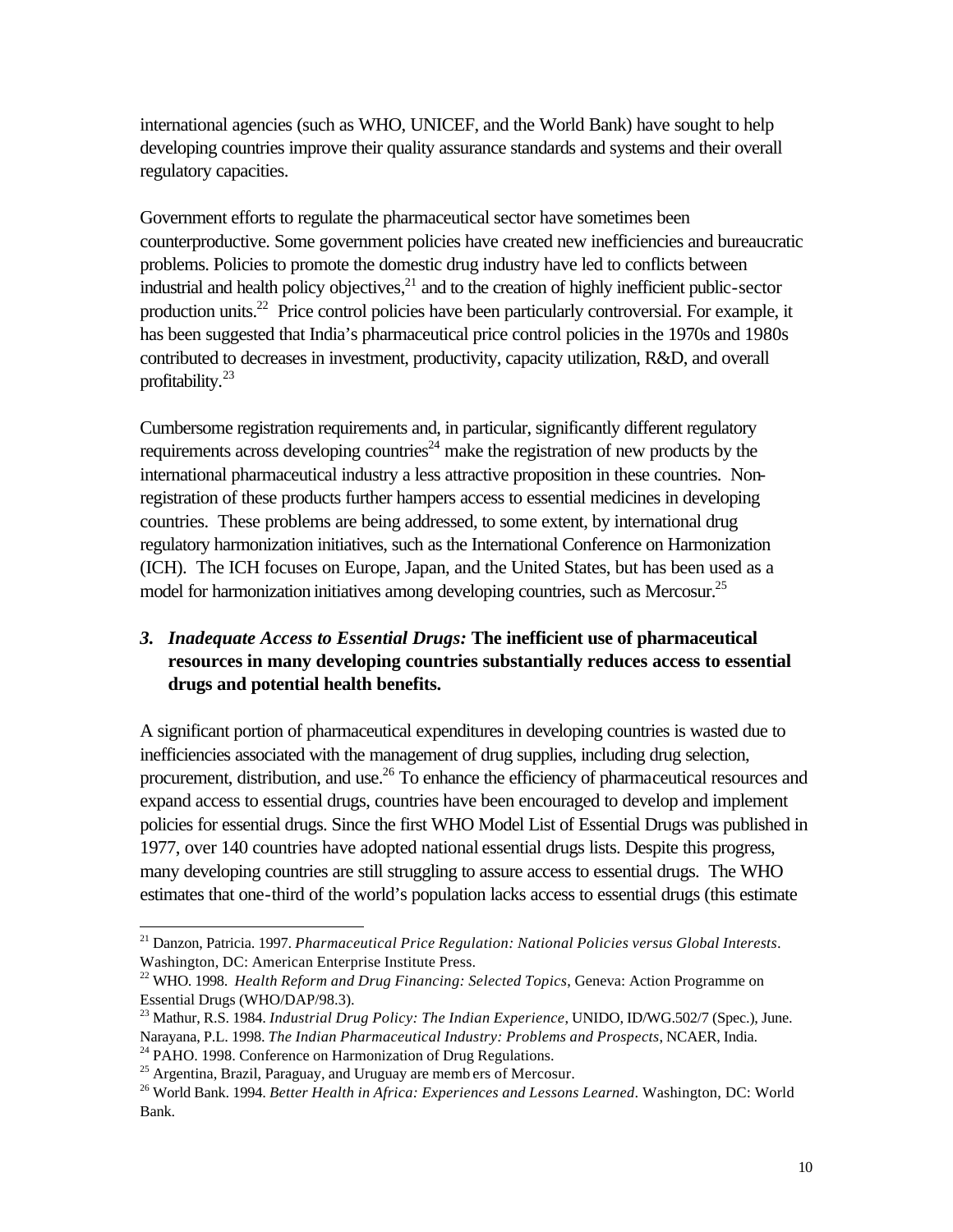<span id="page-14-0"></span>has remained unchanged since the mid-1980s).<sup>27</sup> The proportion reaches 50% in the poorest parts of Africa and Asia.<sup>28</sup>

Significant problems also exist in pharmaceutical procurement and distribution systems. The causes of these problems include market failures (such as insufficient drug information) and government failures (associated with limited management capacity, weak management information systems, and poor warehouse and storage systems). The problems are compounded in some countries by widespread corruption in public sector procurement and distribution systems, $^{29}$  including in the health sector. The inefficient use of resources in public procurement and distributions systems represents an important motivation for health sector reform efforts.

A number of strategies can improve the efficient use of pharmaceutical resources and expand access to essential drugs.<sup>30</sup> These measures include: a) strengthen the state's capacity to use the international market and achieve more efficient procurement of essential drugs; b) improve the state's capacity to manage the national pharmaceutical system (for example, through improved warehousing and distribution systems and better control of corruption); c) focus on mechanisms to maintain effective supplies (such as better drug financing,  $31$  price regulation, and greater price competition); and d) improve the rational use of drugs by health workers and consumers (for example, through social marketing programs). In addition, governments could be encouraged to reduce public sector pharmaceutical production. Annex 1 provides a review of eight World Bank policy papers on these topics, with a summary of their analyses and recommendations.

## *4. Limited Access to New Drugs:* **There is limited funding for new pharmaceutical products in developing countries, resulting in limited access for groups who might benefit therapeutically. The limited access is compounded by the tendency for pharmaceutical companies to set prices close to developed country prices.**

The international pharmaceutical market is becoming increasingly globalized. Multinational companies make decisions about the launch price of a new product, based on multiple factors, including cross-national price comparisons, the potential for parallel trade, prices for competing products, probable market sizes, and the protection of intellectual property. If there is a limited market for a new product in developing countries, then a company tends to launch the product worldwide within a narrow price range that is consistent with the market environment in developed countries. The limited sales in developing countries (often to elite urban purchasers) will be within that price range.

<sup>27</sup> WHO. 1985. *The World Drug Situation*. Geneva: WHO.

<sup>&</sup>lt;sup>28</sup> Scholtz, Michael. 1999. "International Trade and Public Health: WHO's Role," Presented at Conference on Increasing Access to Essential Drugs in a Globalized Economy," Amsterdam, 25-26 November.

<sup>29</sup> World Bank. 1997. *Helping Countries Combat Corruption: The Role of the World Bank*. Washington, DC: World Bank.

<sup>30</sup> Reich, Michael R. 2000. "The Global Drug Gap," *Science* 287:1979-1981.

<sup>&</sup>lt;sup>31</sup> Examples might include the development of larger risk pools and increased prepayment, with appropriate targeting programs to protect the poor.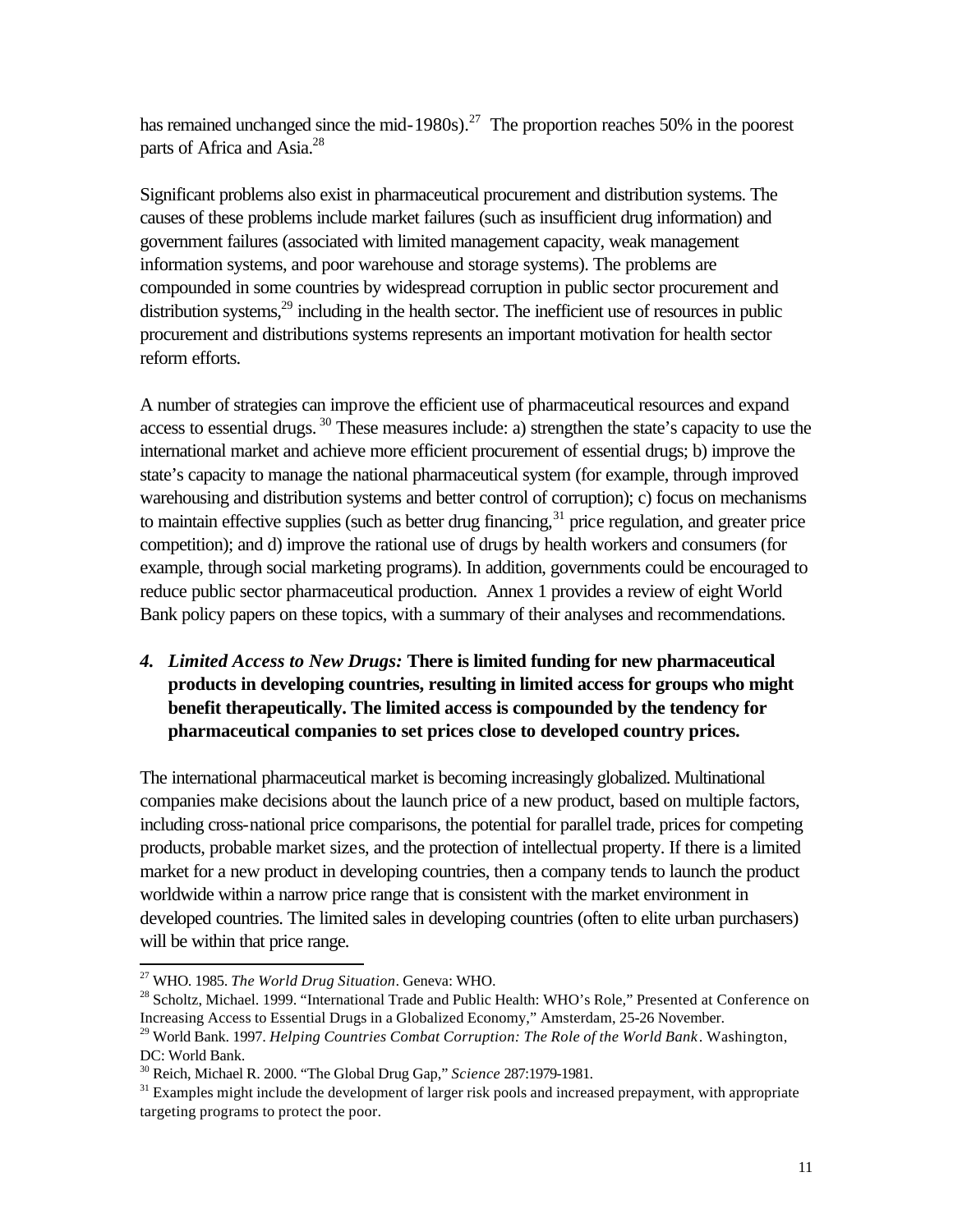<span id="page-15-0"></span>When prices for newly introduced pharmaceuticals are set at levels close to developed country markets, developing countries confront major budgetary problems for those products. Some developing countries have decided to procure new drug therapies, despite the high cost. For example, Brazil committed about one-third of its federal drug budget in 1999 on anti-retroviral drugs for  $H\text{IV}/\text{AIDS}$ .<sup>32</sup> These expenditures place enormous pressure on already fragile public sector health budgets in developing countries.

The effects of globalized product patents on developing countries are controversial and uncertain. Globalized product patents could expand access to drugs, if firms introduce new products into developing country markets after legal assurances of adequate patent protection. Similarly, patent protection could provide an impetus to foreign direct investment and technology transfer, as well as R&D investments (both local and foreign) that are relevant to developing countries. However, globalized patent protection could reduce access, if patented products are marketed at high monopoly prices in developing countries. The patent issue remains a source of persistent controversy between developed and developing countries, as reflected in the recent debate over parallel trade and compulsory licensing for pharmaceuticals.<sup>33</sup>

A number of strategies have been proposed to expand access to new drugs.<sup>34</sup> Three of these strategies are: a) use the market to purchase new drugs (as Brazil has done for anti-retrovirals), either at international market prices or through a tiered pricing approach; b) use legal mandates to expand access to new drugs (as proposed with compulsory licensing and parallel imports, as allowed under the Trade-Related Aspects of Intellectual Property Rights, or TRIPS, Agreement); and c) use munificence to expand the donation of new drugs, through programs initiated by pharmaceutical manufacturers or by private foundations (for specific diseases or for specific products).

*5. Limited Incentives for New Drug R&D:* **Developing countries represent a relatively small proportion of the global pharmaceutical market, providing limited market incentives for the development of new drugs specific to diseases of those countries (including many tropical diseases).**

While the global market for pharmaceuticals is large and rapidly growing, developing countries account for a small proportion of the total market value. It is estimated that developing countries in 1998 accounted for about 20% of global pharmaceutical sales of US \$ 302.9 billion (at ex-

<sup>32</sup> Cohen, Jillian Clare. 2000. *Public Policies in the Pharmaceutical Sector: A Case Study of Brazil*. LCHSD Paper Series No. 54, Human Development Department, Washington, DC: World Bank.

 $33$  For example, a major debate occurred in South Africa, in the context of limited access to HIV drugs, over whether South Africa's Medicines and Related Substances Act is TRIPS compliant (specifically Section 15(c), which authorizes parallel trade and compulsory licensing).

<sup>34</sup> Reich, Michael R. 2000. "The Global Drug Gap," *Science* 287:1979-1981.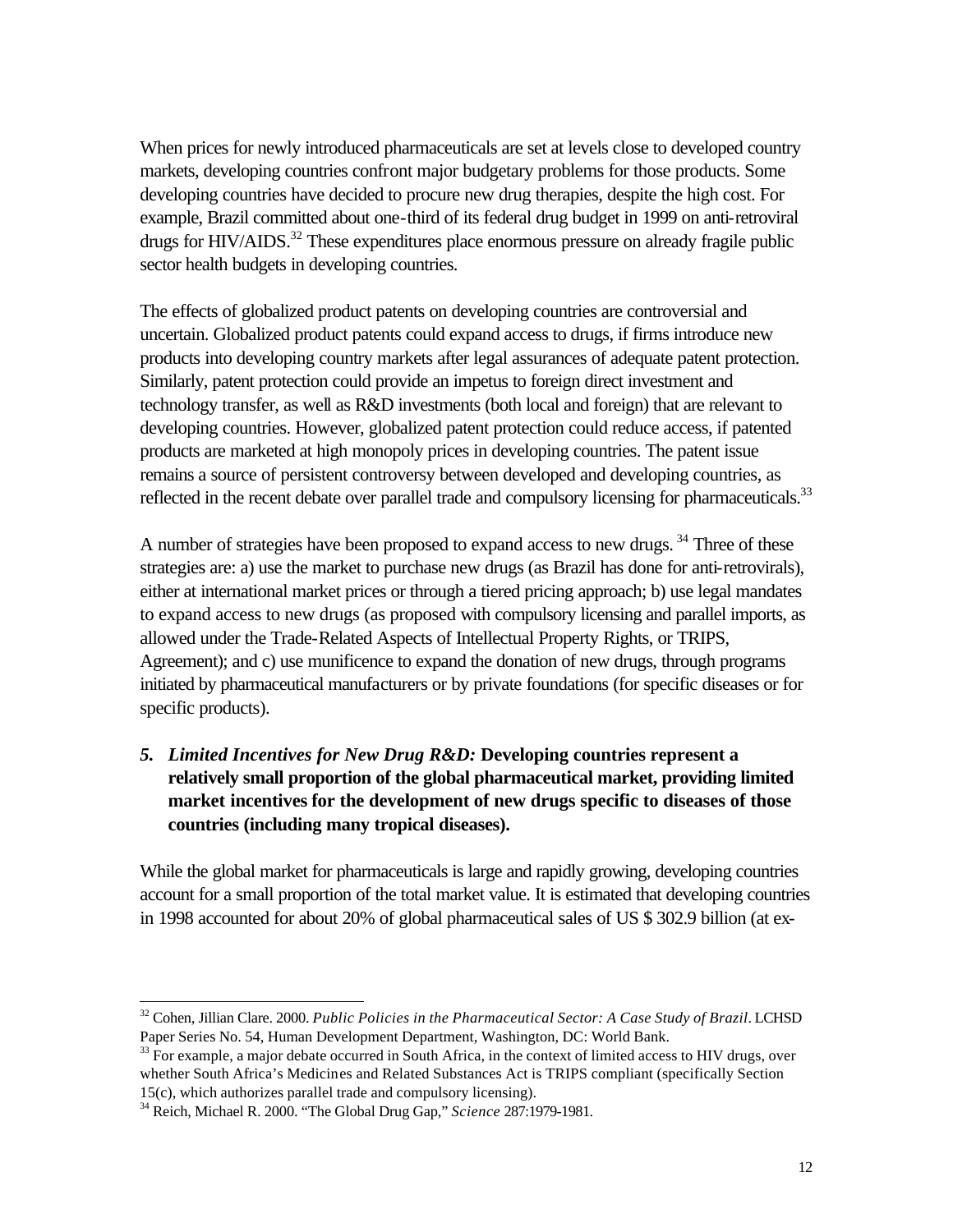manufacturer prices).<sup>35</sup> At the same time, developing countries represented over 85% of the global population.<sup>36</sup>

This market structure has important implications for R&D investments on new drugs. Most major research-based multinational pharmaceutical companies focus their R&D strategies (and marketing efforts) on the 80% of the global market in the wealthier countries plus the middleclass market in some developing countries.<sup>37</sup> The pharmaceutical industry's R&D investment decisions are based on the expected present value of net returns. This focus on the health needs of the richer countries is economically rational for most private companies, since the market for their products in developing countries is limited.<sup>38</sup> Without a reasonable chance of having a market for their products, pharmaceutical companies are reluctant to invest in research needed on diseases that predominantly affect developing countries. One assessment of 1,233 new drugs that reached the market between 1975 and 1997 found only 13 products that were approved specifically for tropical diseases.<sup>39</sup>

An analysis of the pharmaceutical industry and health needs in developing countries concluded that a redirection of industry research efforts would require a substantial portion of the investment to be paid from sources outside the industry.<sup>40</sup> Policy mechanisms to redirect R&D on yet-to-be-developed drugs include<sup>41</sup>: a) public subsidies ("push" strategies, such as grants through the US National Institutes of Health and the UNDP/World Bank/WHO Special Programme for Research and Training in Tropical Diseases); b) public-private partnerships for R&D on specific diseases or types of products (such as the Medicines for Malaria Venture); c) protection of product patents (as provided by the TRIPS agreement); and d) guaranteed markets for future products ("pull" strategies, such as purchase funds proposed for vaccines on malaria, AIDS, and tuberculosis).

This brief review of five major pharmaceutical policy issues in developing countries reflects the existence of significant market failures and government failures. There exist critical opportunities to help pharmaceutical markets work better and improve the regulatory and managerial capacity of governments. We address these issues in the paper's next section, which proposes six strategic directions for the World Bank's pharmaceutical activities.

<sup>35</sup> SCRIP. 1999. *Pharmaceutical Issues in Perspective*. January, p.30.

<sup>36</sup> World Bank. 1999. *World Development Indicators*, Washington, DC: World Bank.

<sup>37</sup> Schweitzer, S O. 1997.*Pharmaceutical Economics and Policy*, New York: Oxford University Press. p. 6.

<sup>&</sup>lt;sup>38</sup> Comanor, William S. 1996. "Annex 4: The Pharmaceutical Industry and the Health Needs of Developing Countries," in: Ad Hoc Committee on Health Research Relating to Future Intervention Options, *Investing in Health Research and Development*. Geneva: WHO (Document TDR/Gen/96.1), p. 211.

<sup>&</sup>lt;sup>39</sup> Pécoul, Bernard, Pierre Chirac, Patrice Trouiller, and Jacques Pinel. 1999. "Access to Essential Drugs in Developing Countries: A Lost Battle?" *JAMA* 281:361-367.

 $40$  Comanor, William S. 1996. "Annex 4: The Pharmaceutical Industry and the Health Needs of Developing Countries," in: Ad Hoc Committee on Health Research Relating to Future Intervention Options, *Investing in Health Research and Development*. Geneva: WHO (Document TDR/Gen/96.1), p. 212.

<sup>41</sup> Reich, Michael R. 2000. "The Global Drug Gap," *Science* 287:1979-1981.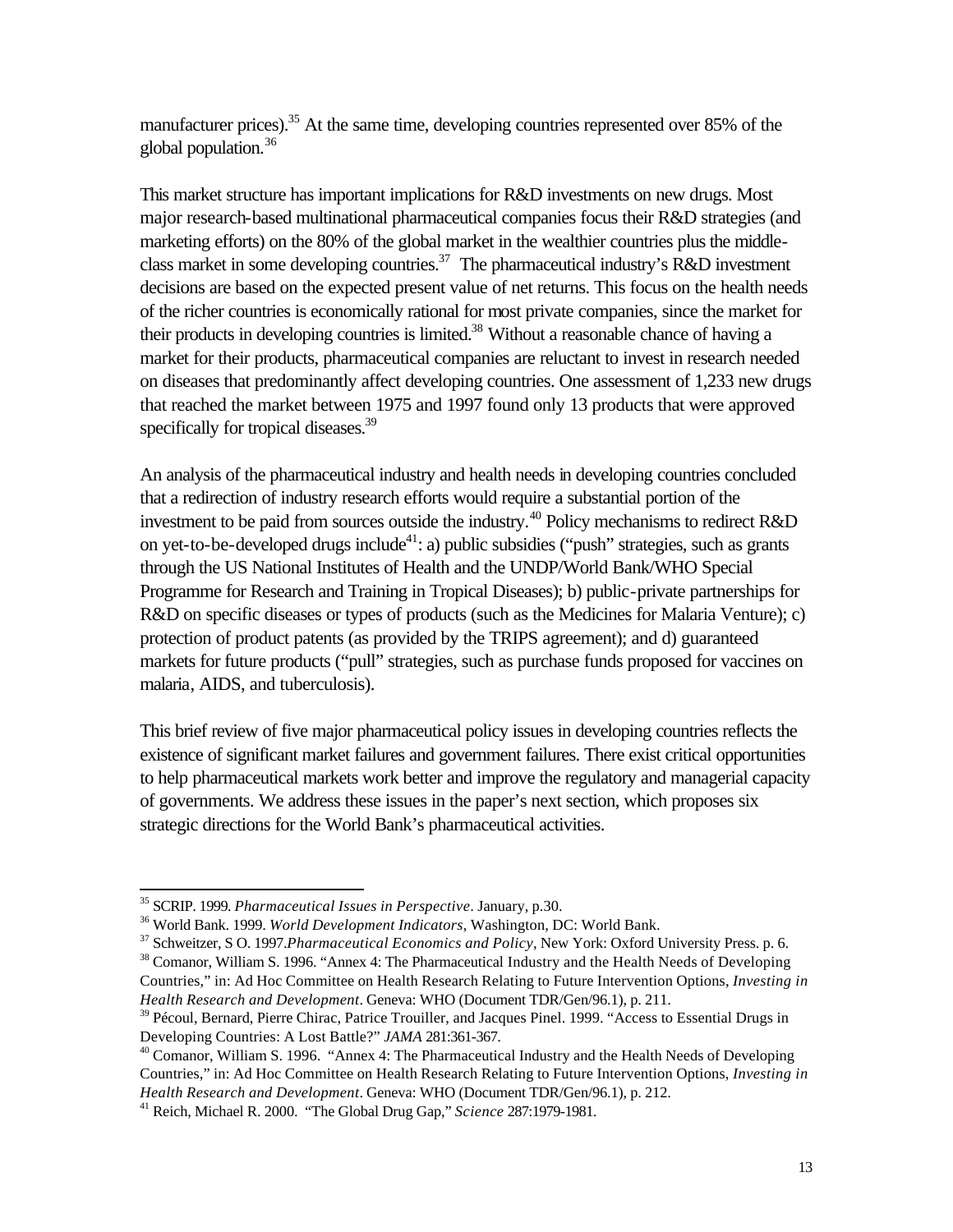# <span id="page-17-0"></span>**IV. STRATEGIC DIRECTIONS**

### **The World Bank's Key Development Themes**

The World Bank is seeking to implement five key development themes. The themes are based on the Bank's mission to "fight poverty with passion and professionalism for lasting results," and are consistent with the goals of the 1997 Strategic Compact and the 1999 Comprehensive Development Framework. The five themes can also serve as a guide to the Bank's pharmaceutical activities.

- 1) **Organize the World Bank as a Knowledge Institution:** This theme reflects the Bank's stated intention of becoming a clearinghouse for information with an active exchange of knowledge and evidence-based learning across Bank and other projects, by bringing together "vibrant communities of practice to facilitate learning, problem solving, and mutual support among its members. $142$
- 2) **Strengthen public-private collaboration in World Bank operations:** This theme reflects the Bank's commitment to re-focus the development agenda with "increased attention to social and environmental sustainability" by "responding to the changing roles of the public and private sectors.<sup>343</sup>
- 3) **Emphasize systematic evaluations of the political economy and institutional factors in the World Bank's client countries:** This theme affirms the Bank's project experiences, which have consistently shown that "efforts to improve sectoral policy must recognize the complexity of the decision making environment in which they are taking place" and must involve a "detailed analysis of incentives and institutions, and a careful political analysis of organizations and interest groups."<sup>44</sup>
- 4) **Help the World Bank's client countries strengthen their financial and regulatory capacities:** This theme reflects the World Bank's thinking that while "private investment is the key to economic growth," such a policy "prior to establishing an effective regulatory and competition framework can be a recipe for disaster.<sup>45</sup>
- 5) **Encourage strategic partnerships with the World Bank's development partners, based on the relative strengths of individual institutions:** This theme reflects the Bank's stance that since it shares "a social, structural, and human agenda with regional

<sup>&</sup>lt;sup>42</sup> http://wbln0023.worldbank.org/KMS/kmmuse.nsf

<sup>43</sup> World Bank. 1997. *World Bank Strategic Compact*, Washington DC: World Bank.

<sup>44</sup> Stout, Susan, et al. 1997. *Evaluating Health Projects: Lessons from the Literature*. World Bank Discussion Paper No. 356, p. 29.

<sup>45</sup> World Bank. 1997. *World Bank Strategic Compact*, Washington, DC: World Bank.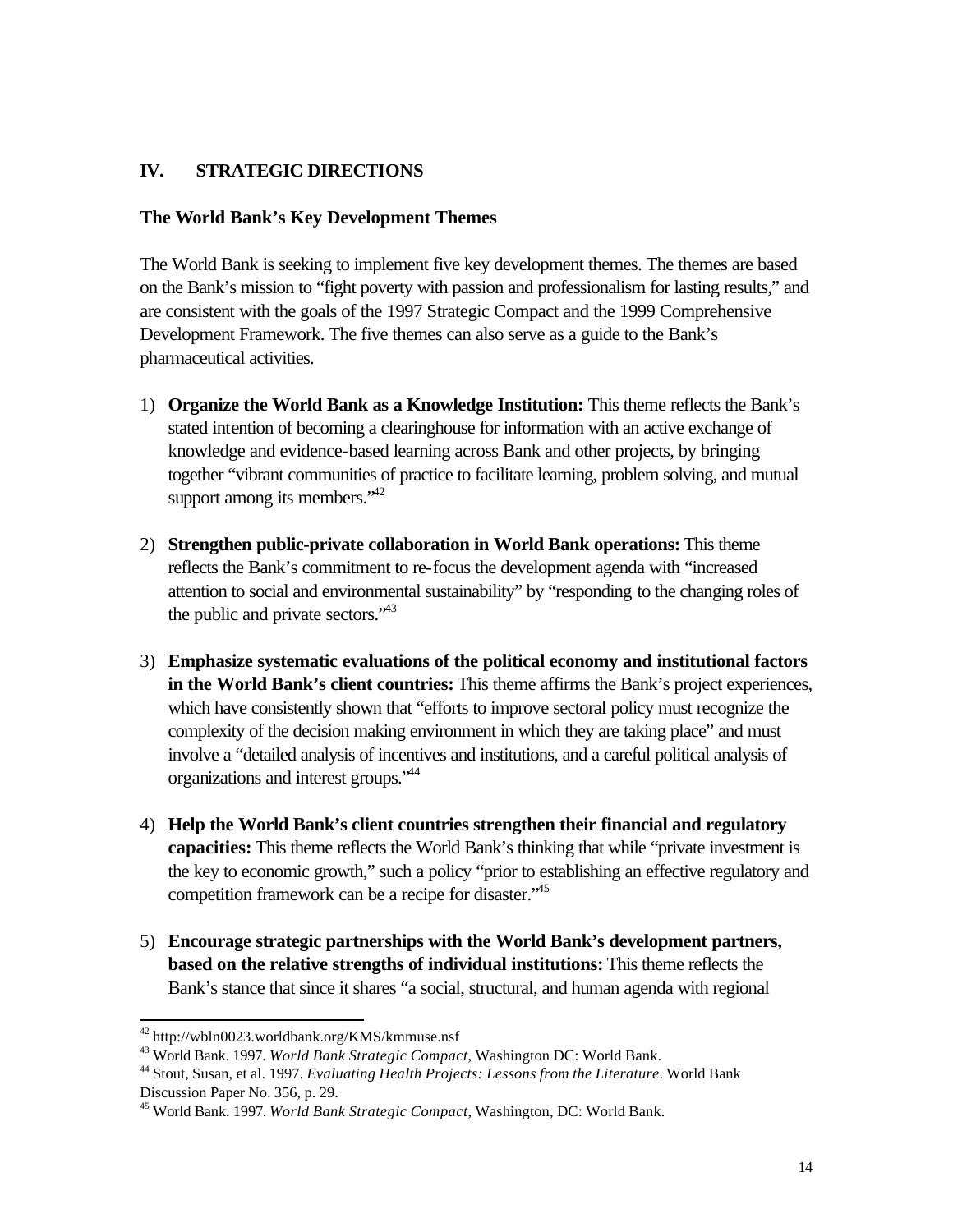<span id="page-18-0"></span>banks, members of the UN system, and other partners in development," there is a need for greater "cooperation, transparency, and partnership" among these institutions, particularly given the "lessening resources for overseas development assistance and budgetary restraints on [international] agencies."<sup>46</sup>

#### **Strategic Directions for Pharmaceutical Activities**

Based on these five development themes, we propose six strategic directions to give greater structure and focus to the World Bank's pharmaceutical activities. The strategic directions are also based on the pharmaceutical policy issues discussed above (Section III) and on our assessment of the Bank's pharmaceutical activities in all HNP projects (Section II and Annex 2).

#### *Proposition 1: Strengthen Policy Analysis and Dialogue*

## **The Bank should support policy dialogue with client governments for sustainable pharmaceutical reform.**

The Bank has been more reactive than proactive in initiating and sustaining a policy dialogue on pharmaceutical reform with its client countries, and has tended instead to focus on short-term imperatives, such as the financing of public sector pharmaceutical procurement. We believe that it is critical for the Bank to engage borrowers in a policy dialogue on pharmaceuticals within the broader context of health reform. This is important because of the influence of pharmaceuticals in the public and private health sectors in developing countries, and their substantial impact on the health of the poor. The Bank should take a leadership role in designing innovative strategies to expand access to these products among the world's poor.

Pharmaceutical policy reforms are controversial because they change the costs and benefits that accrue to different stakeholders, including domestic and international pharmaceutical producers, physician groups, and developed country governments. These stakeholders tend to be relatively well organized and adept at seeking to influence public policy. The intended beneficiaries of the reform (particularly patients), on the other hand, tend to be poorly organized, and their voices are often not heard in the policy process. $47$  The Bank should support policy dialogue that gives adequate consideration to the interests and capacities of different groups, including patients.

The policy dialogue could address the formulation and implementation of comprehensive national drug policies,<sup>48</sup> or focus on specific sub-components, such as the financing of

<sup>46</sup> See World Bank. 1999. *Comprehensive Development Framework*, Washington DC: World Bank.

<sup>47</sup> For details of this collective action dilemma, see Olson, Mancur. 1965. *The Logic of Collective Action*, Cambridge, MA: Harvard University Press.

<sup>&</sup>lt;sup>48</sup> WHO defines a National Drug Policy (NDP) as a "formal policy document that expresses and prioritizes the goals set by the government for the pharmaceutical sector, and identifies the main strategies for attaining them". It provides the framework within which the activities of the pharmaceutical sector can be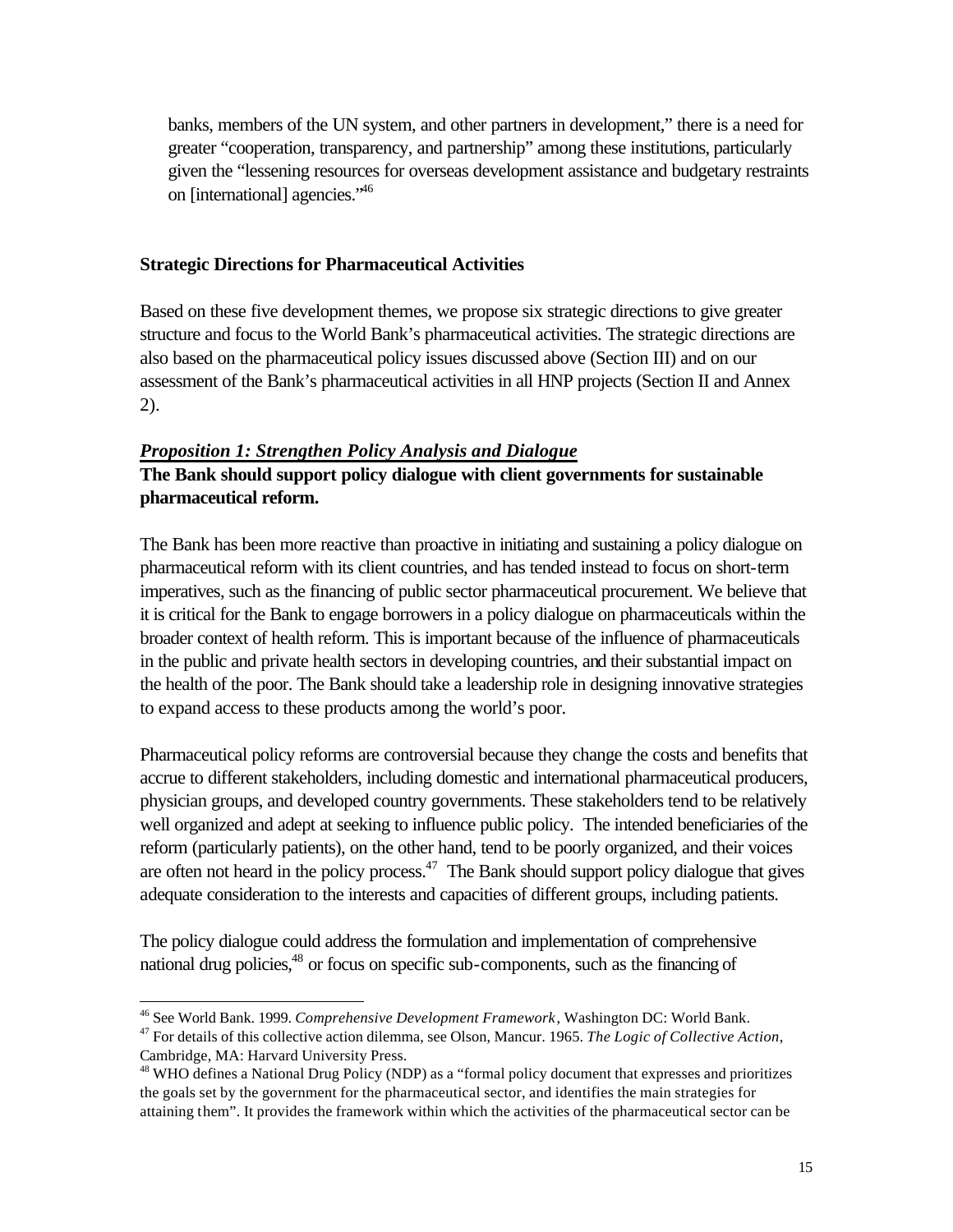pharmaceuticals, management of drug supplies, pharmaceutical pricing, or selection of drugs to be included in national essential drug lists and/or reimbursement packages. The focus should be on addressing market failures, fostering effective public-private collaboration, and improving the regulatory capacity of governments – and, where possible, assuring that the best treatments are available to patients. The World Bank should use its global experience, as well as its partnerships with members of the Interagency Pharmaceutical Coordination group (IPC) and the private sector, in advising client countries about pharmaceutical "best practices," based on empirical analyses and benchmarking of actual implementation.

The policy content would vary, depending on the level of economic development and the structure of the health care and pharmaceutical systems in the client country. Broadly speaking, the evidence suggests that increasing access to good quality and cost-effective essential drugs is the top priority in low-income countries, improving the efficiency of pharmaceutical spending is the main concern in middle-income countries, and balancing health sector and industrial priorities is a core concern in countries with a substantial domestic manufacturing capability. Costcontainment is a common theme in all countries.

The use of the Bank's new flexible lending instruments should be explored to support the policy dialogue with client countries. For example, Adaptable Program Loans (APLs) could be used to motivate client countries to adhere to a framework for pharmaceutical reform that is mutually agreed upon by the borrowers, the World Bank, and other development partners, while allowing governments greater flexibility and control over the reform process. Learning and Innovation Loans (LILs) could be used to finance evidence-based research in areas where not enough is known regarding what does or does not work, prior to choosing a policy option. The Bank is still in a learning mode in terms of what its role should be in supporting pharmaceutical reforms, and which activities and strategies its investments should focus on. As a result, experimentation and learning are both necessary.

Effective donor coordination, at both the global and country level, is likely to enhance the impact of pharmaceutical policy dialogue. Expanding the Bank's role in pharmaceutical policy dialogue will also require the development of greater in-house expertise in this area. We recommend that the Bank hire more pharmaceutical experts, particularly in the regions that have significant pharmaceutical portfolios. HNP Task Team Leaders would also benefit from training focused on pharmaceutical issues relevant to Bank operations, possibly in collaboration with the World Bank Institute. Finally, better use needs to be made of short-term consultants with pharmaceutical expertise, ensuring that they are closely involved in every step of a Bank's project cycle when significant pharmaceutical lending is involved, and that their reports are widely shared across Bank projects.

coordinated, and includes drug legislation and regulation, essential drugs selection, drug registration, pricing policy, and public sector procurement." For further information on NDPs, see Brudon, Pascale. 1997. *Comparative Analysis of National Drug Policies in 12 Countries*, Geneva: Action Programme on Essential Drugs, WHO (WHO/DAP/97.6).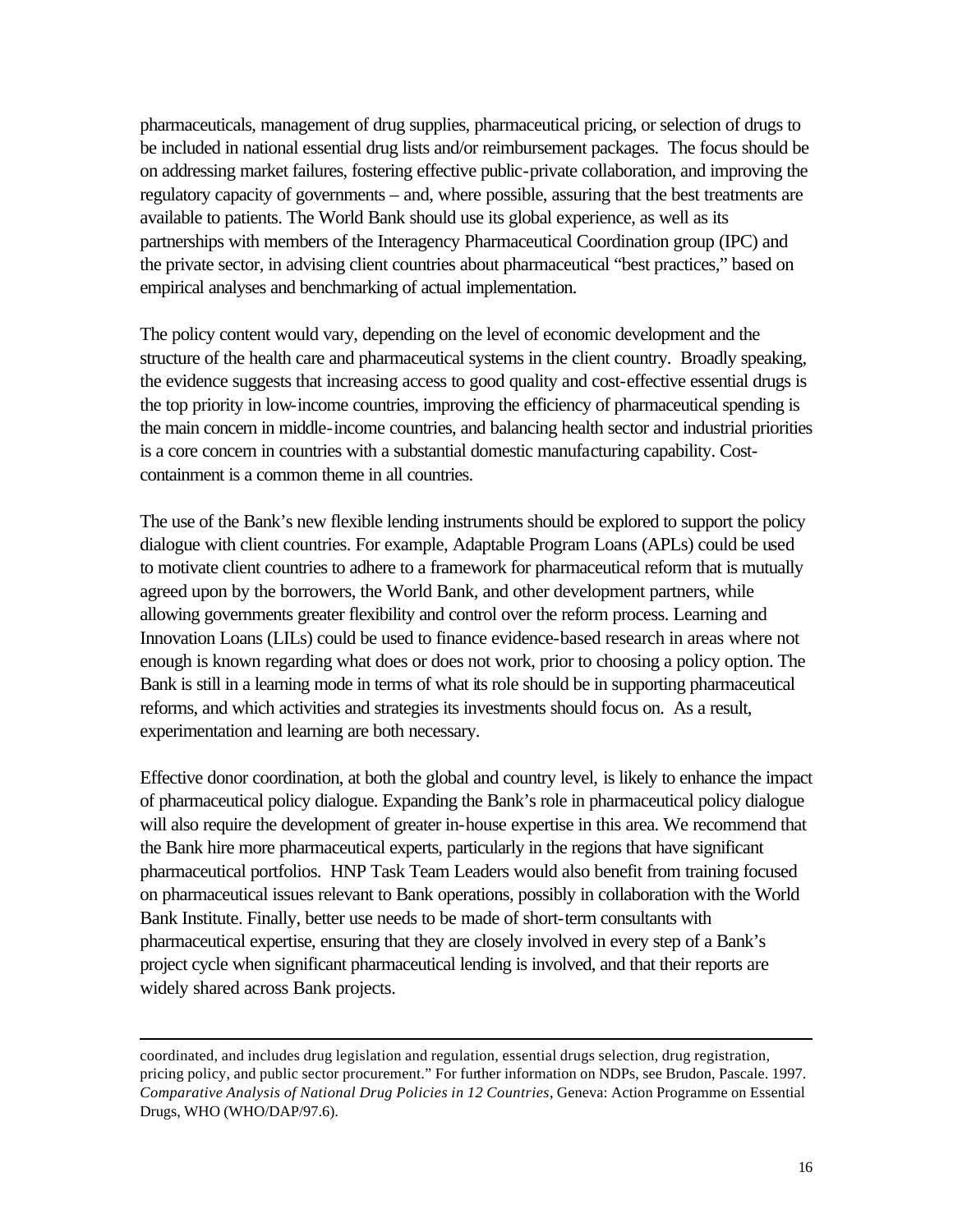### <span id="page-20-0"></span>*Proposition 2: Institutionalize Sub-sector Assessments and Project Evaluations*

**The Bank should promote comprehensive assessments of pharmaceuticals during project development in the HNP sector (particularly when the pharmaceutical components constitute a significant proportion of the HNP project lending), and a continuous and systematic evaluation of the Bank's pharmaceutical portfolio.**

This paper's analysis demonstrates that the World Bank has not approached pharmaceuticals in a systematic way in its existing health portfolio. Regardless of the main focus of HNP projects – whether it be specific diseases or comprehensive sectoral reform – pharmaceuticals have remained an afterthought. Assessments of the pharmaceutical sector are not a regular feature of country-specific HNP sector studies. Furthermore, the monitoring and evaluation of pharmaceuticals components is weak.

We recommend that an assessment of the pharmaceutical sector<sup>49</sup> be an integral part of the AAA in situations where significant pharmaceutical lending is anticipated in HNP projects. These evaluations should include an analysis of the poverty focus as well as the institutional and political context of suggested pharmaceutical reforms. Applied political analysis at the project appraisal stage can help identify potential risks to project components.<sup>50</sup> In this context, we recommend that appropriate linkages be established with the Poverty Reduction and Economic Management (PREM) network's broader efforts to strengthen institutional and political analyses in Bank projects. Even in cases where a pharmaceutical component is not planned at the beginning of the HNP project, we believe that an assessment of pharmaceuticals may be useful in developing the HNP project, as well as in planning future pharmaceutical components. Strengthening the Bank's approach to pharmaceutical issues will require additional staff expertise, through hiring and training, as noted above.

There is also a need to ensure that the knowledge gained from each project is widely shared across different regions and countries, through access to formal publications and informal documents. A possible mechanism to disseminate relevant information on pharmaceuticals is to use the Bank's web-sites (HD Net and regional web-sites) more effectively, and establish linkages with web-sites in other international agencies and public and private sector institutions. The Bank also needs to establish an integrated, Bank-wide database to track pharmaceutical activities on an ongoing basis, by building on the audit method and project database developed as an input into this paper (see Annex 2).

Finally, we recommend a strengthening of the ongoing monitoring and evaluation of pharmaceutical components within broader HNP projects, with the development of appropriate

<sup>&</sup>lt;sup>49</sup> See Management Sciences for Health. 1997. *Managing Drug Supply*, 2<sup>nd</sup> Edition. West Hartford,

Connecticut: Kumarian Press, Chapter 4, for details on what a pharmaceutical assessment entails.

<sup>50</sup> Reich, Michael R. 1996. "Applied Political Analysis for Health Policy Reform," *Current Issues in Public Health* 2:186-19.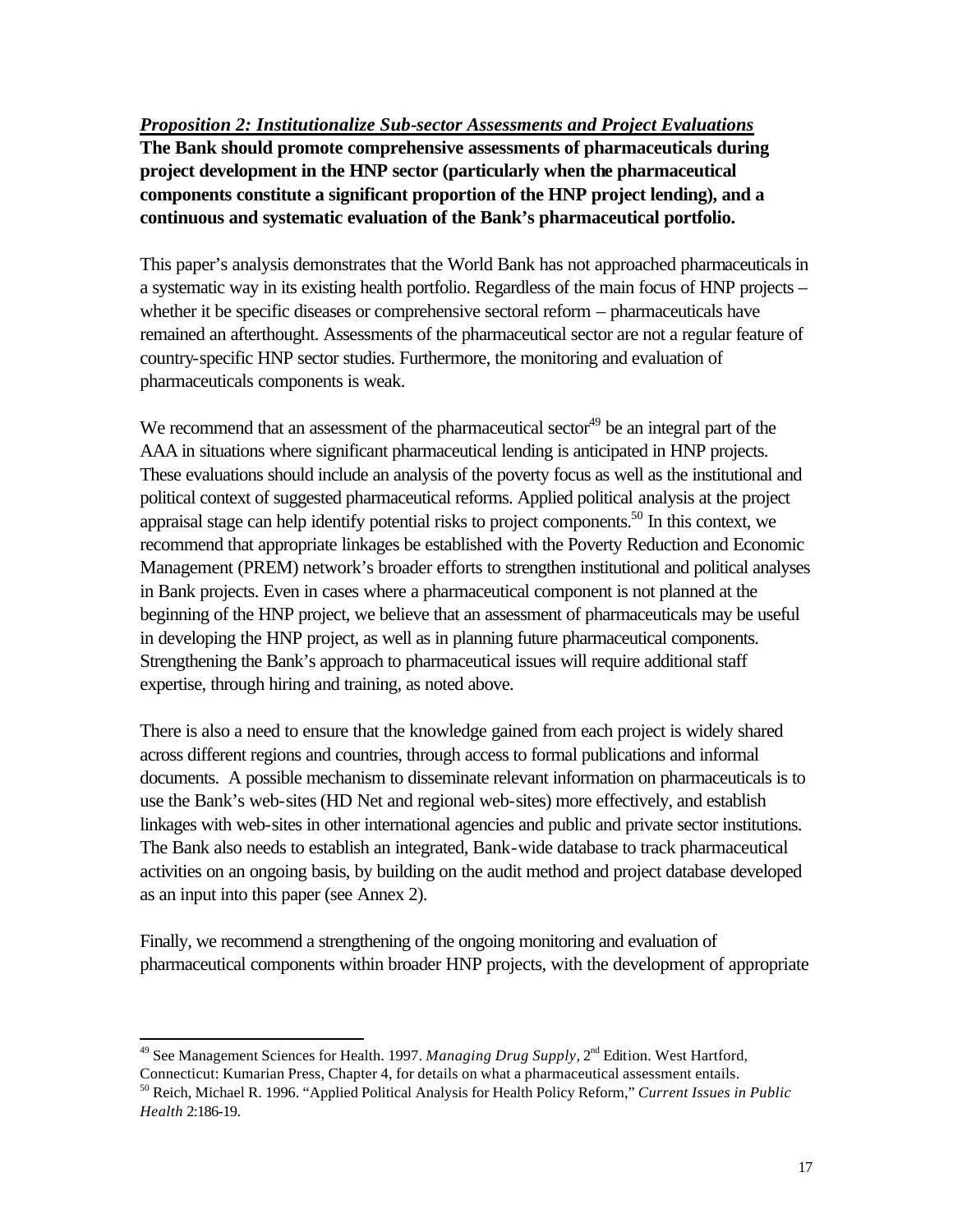<span id="page-21-0"></span>tools to undertake such evaluations.<sup>51</sup> Although funding for the supervision of Bank projects is limited, we believe that monitoring and evaluation could be improved within existing resources and through better coordination of activities with partners at the country level.

### *Proposition 3: Control Corruption*

l

## **The Bank should support control of corruption, greater transparency, and increased accountability in its pharmaceutical lending activities.**

The World Bank has begun to address corruption issues directly since the establishment of the Corruption Action Plan Working Group in 1996. There is now a Bank commitment to "mainstream" anti-corruption activities in all World Bank projects through an explicit consideration of corruption in the Country Assistance Strategy (CAS), AAA, and the lending program.<sup>52</sup> To date, however, there has been relatively little attention to corruption-related issues in the HNP sector. We believe that the pharmaceutical sector is a logical place for these activities to begin, and that the Human Development Network (HDN) needs to work more closely with the PREM network to further anti-corruption efforts in HNP projects.

The pharmaceutical sector has a high potential for corruption, because of the degree of regulation and because procurement features prominently in the sector and typically involves significant amounts of money. For example, high rents can accrue from the illegal sale of publicly procured drugs; the drug selection process and the awarding of contracts are susceptible to manipulation; and the institutional capacities of many drug regulatory agencies are limited. Corruption in the pharmaceutical sector not only means inefficiencies and wastage in the health system, but can result in serious health risks for the population. A recent study undertaken by the World Bank's Operations Evaluation Department (OED) showed that corruption is a major determinant of project outcomes in the HNP sector.<sup>53</sup>

One of the outcomes of the Bank's intensified corruption activities has been the development of general procurement guidelines intended to mitigate corruption in all Bank-financed projects. These guidelines, along with the recently revised World Bank Standard Bidding Documents and Technical Note for the Procurement of Health Sector Goods<sup>54</sup>, can help ensure that the procurement of pharmaceuticals, contraceptives, and vaccines through Bank-financed projects are done in a fair, transparent, and competitive way. The Bank has also, on occasion, resorted to sanctions to counteract corruption, such as declaring mis-procurements or canceling pharmaceutical procurement contracts. In addition, the Bank has attempted to reduce

 $51$  One such tool is a modified participatory methodology that has been used successfully by the World Bank in recent evaluations of Bank-financed pharmaceutical procurement in Tanzania, Kenya, and India.

 $52$  One of seven action items as articulated in the World Bank "Anti-Corruption Plan" 1999.

<sup>53</sup> Stout, Susan, et al. 1997. *Evaluating Health Projects: Lessons from the Literature*, World Bank Discussion Paper No. 356.

<sup>&</sup>lt;sup>54</sup> The project design and procurement planning considerations outlined in the technical note should prove useful to Bank Task Team Leaders, by guiding them through the entire process of pharmaceutical procurement. New provisions in the revised guidelines, such as the recommendation on the pre-qualification of suppliers, should also help in streamlining Bank-financed procurement.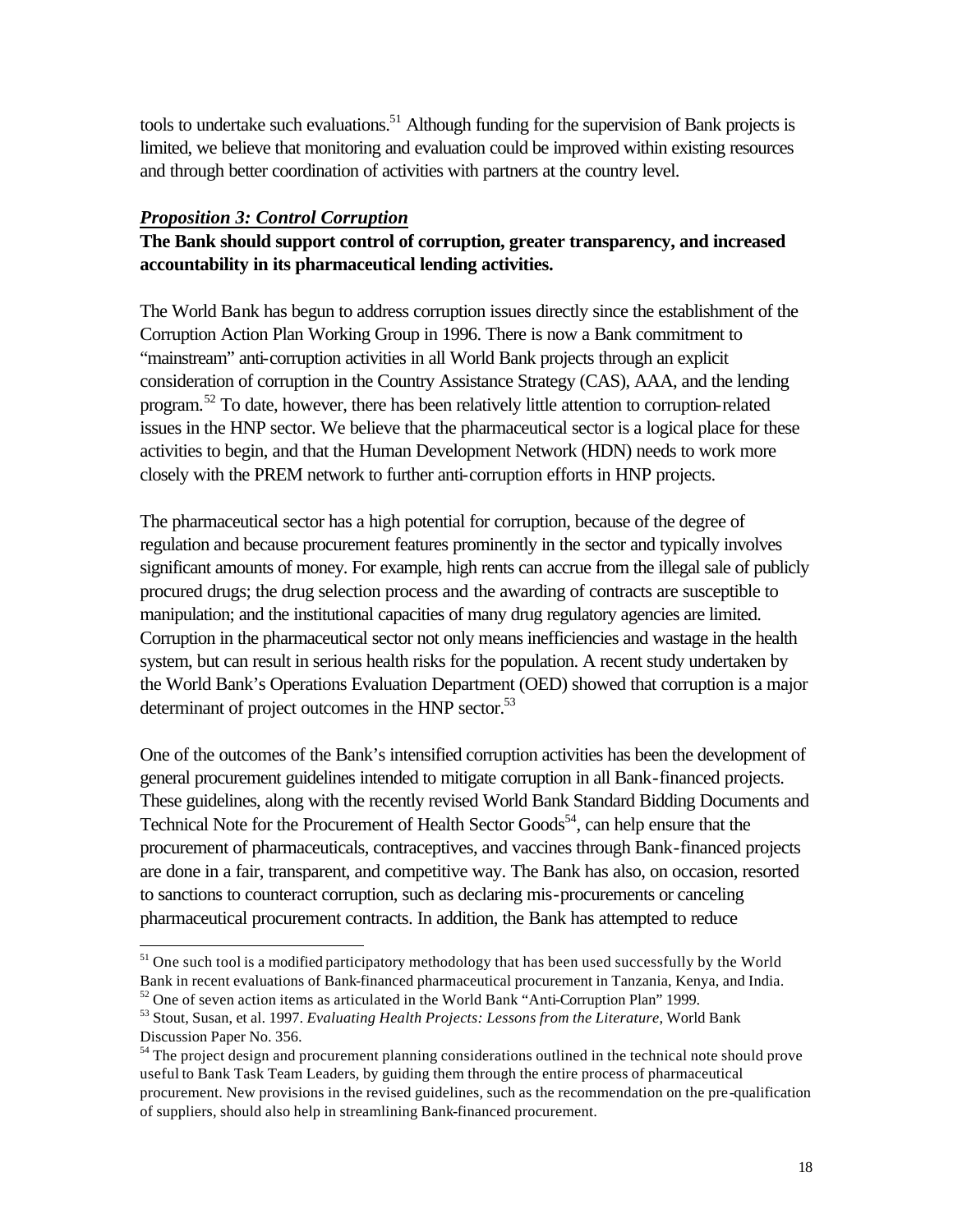<span id="page-22-0"></span>corruption in loan disbursements by making payments to governments through special accounts or against statements of expenditures.

The Bank's efforts to combat corruption in the pharmaceutical sector must go further than current practices. For example, the Bank should explicitly raise the issue of corruption in its dialogue on pharmaceutical policies with client countries and also link this issue with lending for pharmaceuticals. In countries seeking assistance from the Bank for anti-corruption programs, efforts should be made to promote fairness and transparency in all government pharmaceutical procurement procedures in the Bank's client countries. A system of independent audits, and various security management initiatives,  $55$  could support this effort. The Bank could also encourage drug regulatory agencies to institute appropriate information disclosure policies. Another potential area of intervention is a review, and appropriate modification, of the incentives facing individuals involved in pharmaceutical supply and logistics systems, in order to encourage more professional and ethical conduct.

### *Proposition 4: Promote Selectivity in Procurement Lending*

## **The Bank's lending for pharmaceutical procurement should be restricted to projects that promote policy and systems development and target the poor.**

The financing of recurrent expenditures is restricted by World Bank guidelines, and is only permissible under specific conditions. These general guidelines have been adapted to pharmaceutical lending in the form of recommendations that World Bank financing for pharmaceutical procurement occur only for: a) the control of specific diseases; b) as an integral part of an overall national drug policy; or c) as part of a cost recovery or other drug financing program (see Denis Broun, 1994, in Annex 1). The implications of World Bank financing of procurement for pharmaceuticals have been debated within the Bank and outside.

While these guidelines may be a reasonable starting point, we recommend that the World Bank consider lending more selectively for drug procurement. In our view, the Bank should finance drug procurement to expand access to essential drugs and new drug therapies, only in situations where the lending is linked to institutional development, capacity building, and specific poverty alleviation initiatives in client countries, with explicit performance standards and agreed-upon timetables. In other words, pharmaceutical procurement loans should be used to establish and strengthen procurement and distribution infrastructure, set up logistical, management support and quality assurance systems, and train individuals, rather than merely to satisfy current demand.

Furthermore, when a decision is made in HNP projects to finance pharmaceutical procurement, it is critical that a serious commitment be made to "getting it right." Precisely defined, procurement could be considered as one step in the process of ensuring that good quality cost-

 $<sup>55</sup>$  For a description of some of these measures, such as independent inventory counts, consumption</sup> comparisons, and the use of unique identifiers for drug supplies, see Chapter 39 of *Managing Drug Supply*.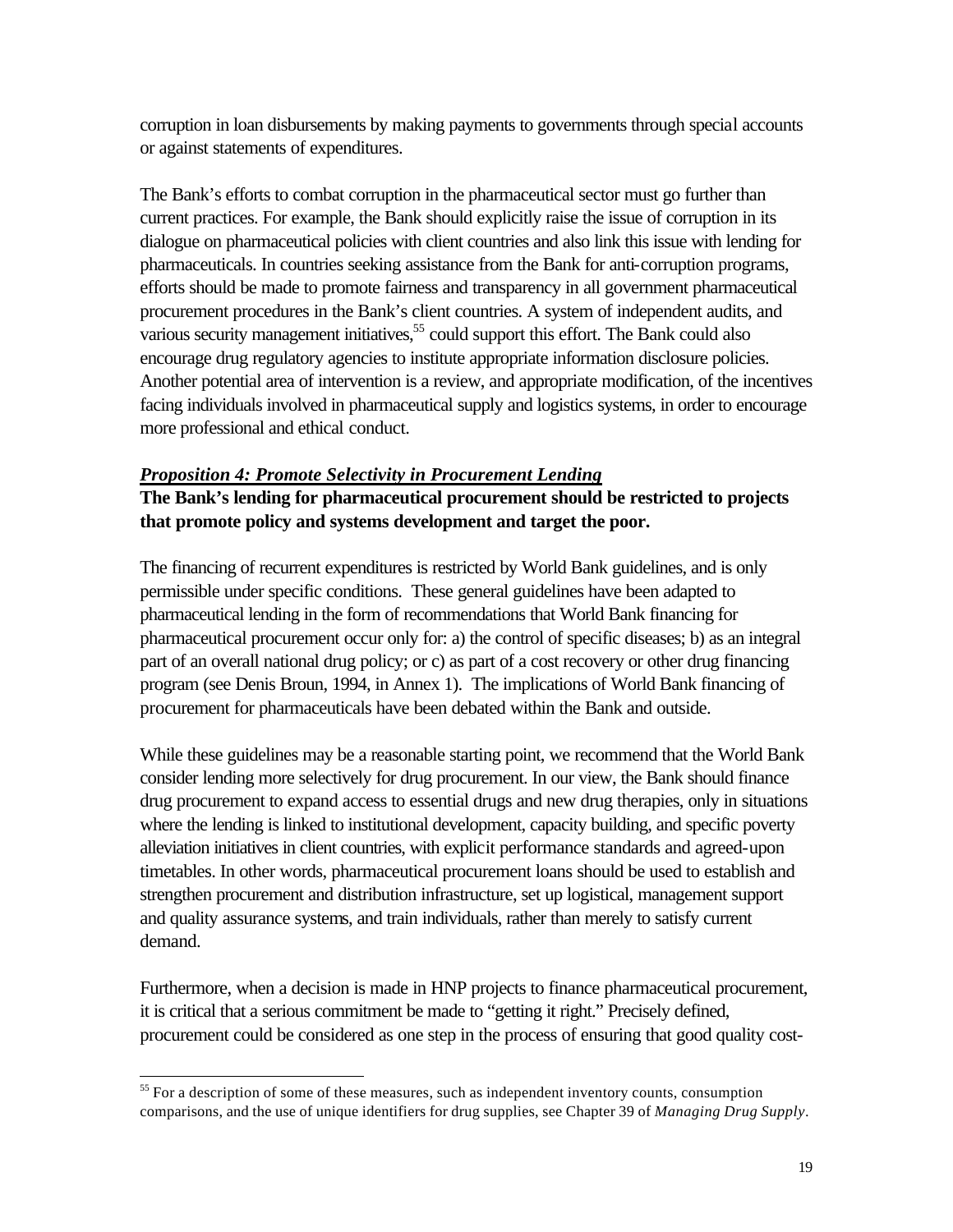effective commodities are available to support health sector services. In this procurement planning process, procurement follows from selection – the informed determination of the most suitable items to obtain for the health system – and precedes the distribution of the products to the dispensing unit and subsequent rational use by the consumer. Underlying the whole process is the national legislative and regulatory framework. World Bank project experience has shown, however, that the objectives of procurement are successfully met only when careful attention is paid in the design of the project to a much broader range of activities. These activities include: the selection of pharmaceuticals, issues relating to the manufacture of goods to be purchased for the project, appropriate delivery to and storage within the recipient health system, and stringent monitoring and assurance of quality through inspection and product testing, in addition to the transparent, fair, and cost-effective management of the purchasing of goods. Central to the process is management and direct oversight of all the stages encompassed by this broader procurement definition.

The Bank has taken a step in the direction of operationalizing these concepts by the publication in May 2000 of the revised Standard Bidding Documents and Technical Note for the Procurement of Health Sector Goods. These revised procurement guidelines, which were prepared through an active collaboration between the Human Development and Operational Core Services Networks, should be of significant benefit to World Bank Task Team Leaders in planning and supervising projects that include lending for pharmaceuticals procurement.

Finally, we would strongly recommend an ongoing monitoring and evaluation of procurement loans, using objective assessment criteria, to ensure that they are being used in a way that is consistent with the Bank's mandate of poverty alleviation, Bank guidelines, and HNP sector and pharmaceutical priorities, in addition to project objectives. In particular, monitoring and evaluation should focus on financial and institutional sustainability of Bank investments in pharmaceuticals. The Bank should maintain an accurate and user-friendly database on the drugs, sources, and quantities purchased through Bank projects and the prices paid.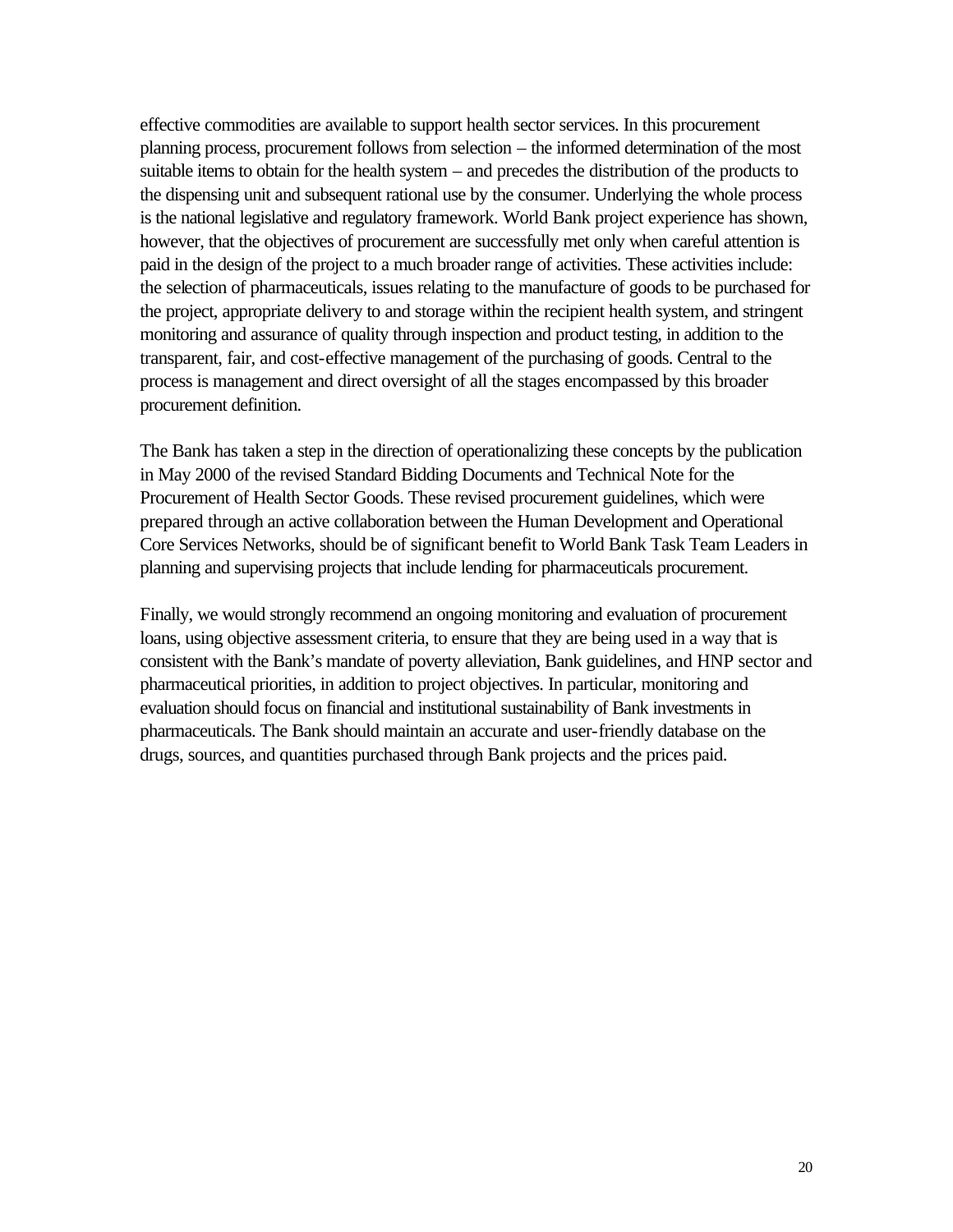<span id="page-24-0"></span>*Proposition 5: Expand Access to Drugs through Public-Private Collaboration* **The Bank should promote public-private partnerships to expand access to traditional and new essential drugs for the poor, and encourage governments to use the private sector as a technical resource.**

The Bank should take a leadership role in designing innovative strategies to expand access to drugs that will significantly improve the welfare of the world's poor. These strategies will depend on public-private collaboration. For example, the Bank and the private sector have collaborated in single-drug donation programs in some of the Bank's client countries (illustrated by the Mectizan Donation Program). These programs are a concrete example of effective publicprivate sector collaboration for specific diseases, and can make a significant contribution to welfare of the poor. Donation programs, however, do not offer a long-term solution to the problem of expanding drug access for the poor.

An alternative strategy is to develop "pull" mechanisms that can create incentives for the pharmaceutical industry to enter under-served markets, by assuring that a paying market for these drugs will exist. These mechanisms include the establishment of loans, contributions to global funds, and other mechanisms that would reduce market uncertainties and thereby persuade companies to enter. The Bank could also examine strategies to implement tiered pricing for new drugs, in ways that would expand access to drugs for poor people in developing countries.

A recent example of a "pull" strategy is the Global Alliance for Vaccines and Immunization (GAVI), created by WHO, UNICEF, several bilateral agencies, the William H. and Melinda Gates Foundation, and the World Bank. Under the auspices of GAVI, the Gates Foundation is providing US \$750 million over five years to capitalize a Global Children's Vaccine Fund (CVF), which will be used to purchase new vaccines (such as the Hepatitis B and *Hemophilus Influenzae* B vaccines) for some of the world's poorest countries. We believe that the Bank needs to broaden the scope of such initiatives to encompass cost-effective essential drugs (both traditional and new essential drugs) that are currently inaccessible to poor people in developing countries.

The Bank has a comparative advantage in addressing economic and market incentive issues that constrain drug access compared to other development institutions involved in pharmaceutical activities. The Bank is a major lender for health, has regular communication with the Ministries of Health and Finance, and also has credibility with the private sector. The Bank, in collaboration with the International Finance Corporation (IFC), can thus help create better understanding between the public and private sectors about their respective constraints and priorities, and facilitate the identification of common priority areas.

The Bank should also encourage governments to use the private sector -- both for-profit and non-profit -- as a technical resource in appropriate areas. For example, developing countries could benefit from the R&D-based pharmaceutical industry's considerable experience with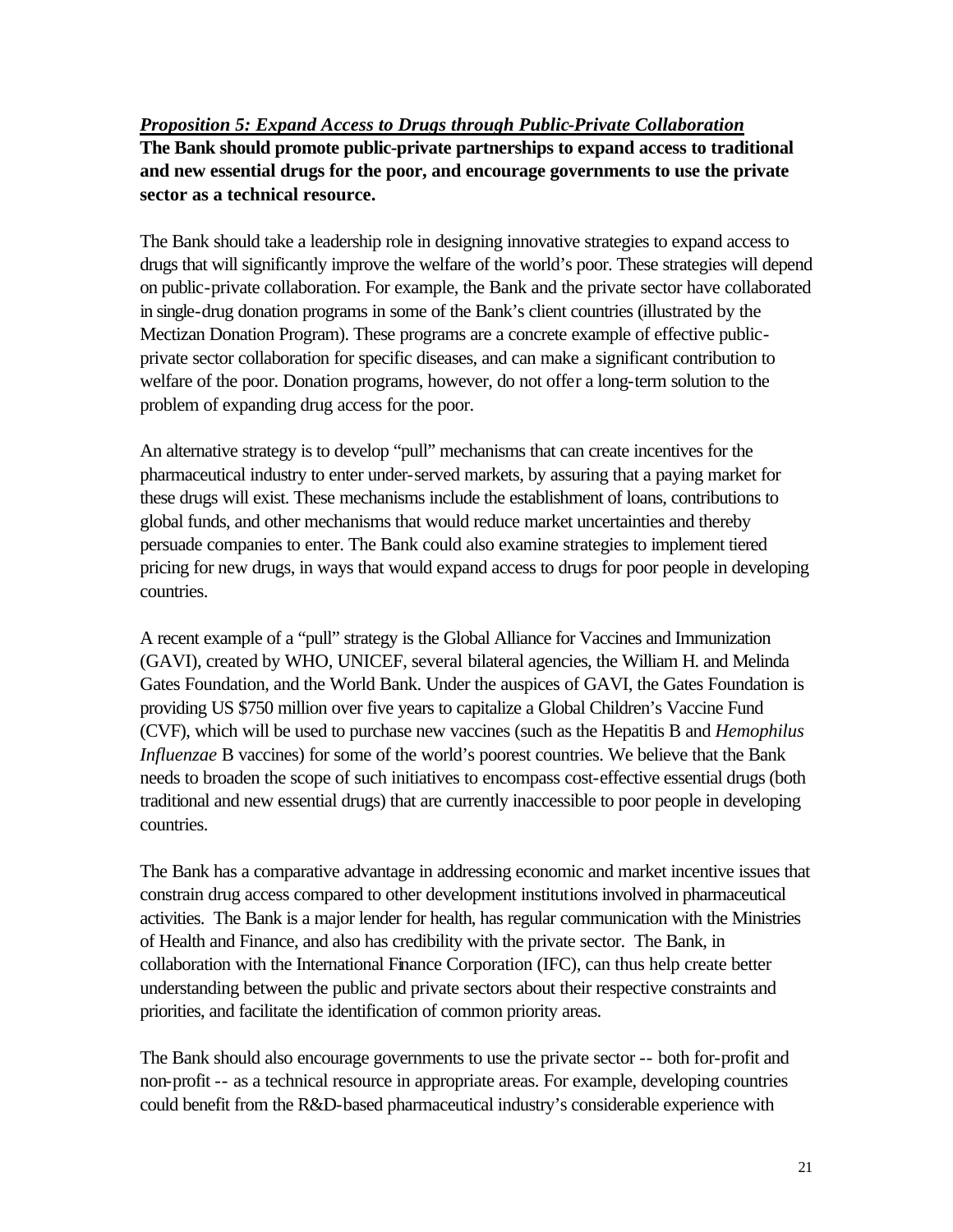<span id="page-25-0"></span>quality assurance systems. At a national and sub-national level, developing countries could benefit from a more effective integration of the pharmaceutical services provided by private health care providers and non-governmental organizations with those provided by the public health system. Also at the national level, countries would profit from greater involvement of the private sector, possibly though contracting arrangements, in areas such as drug supply management and drug quality testing.

# *Proposition 6: Create Incentives for New Pharmaceutical R&D* **The Bank should expand its efforts to promote incentives for pharmaceutical R&D targeted at critical diseases of the poor.**

The Bank has recognized the importance of addressing market failures that have limited the development of products for critical diseases of the poor in its client countries. In the past, the Bank made efforts, with some success, to subsidize pharmaceutical R&D on new products for tropical diseases. An important example is the support provided by the Bank to the UNDP/World Bank/WHO Special Programme for Research and Training in Tropical Diseases (TDR). TDR helped develop 24 tropical disease drug products from 1974 to 1995; 14 were still in trials in 1995, and 10 were in clinical use. $56$ 

More recently, the Bank has placed high priority on the development of medicines for malaria and on the development of an HIV/AIDs vaccine. An example of this commitment is the Medicines for Malaria Venture (MMV), which brings together public sector organizations (including the World Bank) and pharmaceutical companies under the umbrella of the WHO. Another example is the International AIDS Vaccine Initiative (IAVI), which has raised about \$75 million from various sources (including support from the Bank), towards the \$350-500 million target in its Scientific Blueprint for AIDS Vaccine Development. The Blueprint charts the course for the development of an AIDS vaccine for developing countries that would be inexpensive to manufacture, easy to transport and administer, stable under field conditions, and require few inoculations.

The Bank has also participated in initiatives proposed by other development partners. An example is the initiative proposed by Medecins Sans Frontieres (MSF) to promote orphan drugs laws that identify tropical diseases as "orphan" diseases, and provide incentives through public subsidies (such as tax credits and marketing monopolies) to encourage investments by drug companies in these diseases. The WHO Stop TB Initiative has called for the establishment of a global fund to purchase fixed-dose anti-tuberculosis combination drugs for developing countries. A similar purchase fund has been proposed to encourage greater private sector investments in R&D for malaria, tuberculosis and AIDS vaccines.

<sup>56</sup> UNDP/World Bank/WHO Special Programme for Research and Training in Tropical Diseases. 1995. *Tropical Disease Research, Progress 1975-94, Highlights 1993-94*. TDR Twelfth Programme Report. Geneva: TDR.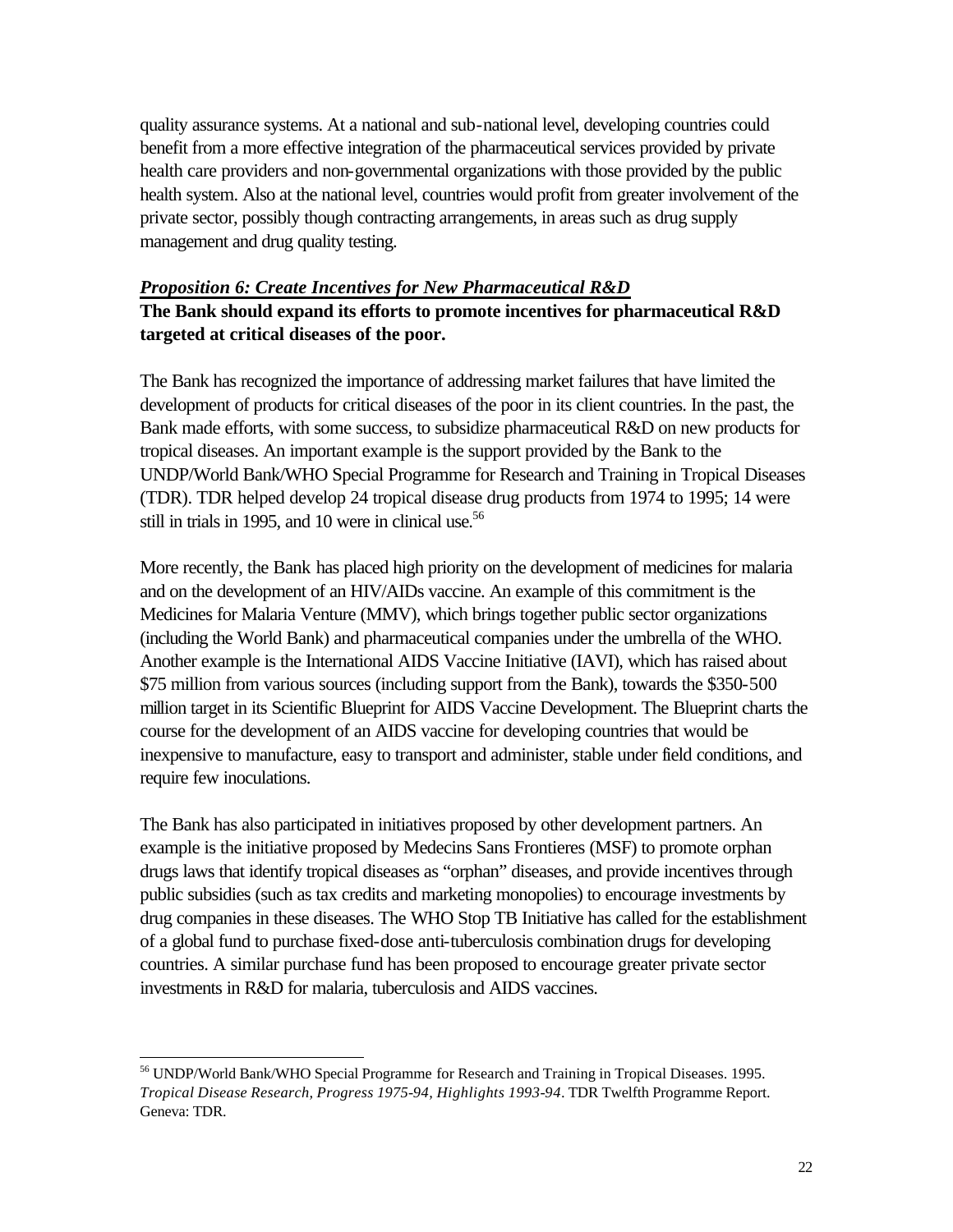<span id="page-26-0"></span>We recommend that these efforts be studied by the Bank to explain both the successes and the failures, and to design innovative strategies for a broad initiative to encourage investments in R&D for the most important diseases of poor countries. The Bank should examine how it can work proactively with the private sector to foster the development of medicines for the critical diseases of the poor. The Bank should also consider providing support, through HNP projects, to developing countries that are attempting to increase investments in domestic pharmaceutical R&D targeted at neglected diseases.

#### **Conclusion**

This paper proposes six directions to provide a new strategic focus to the World Bank's pharmaceutical activities. These directions should be connected to performance-based criteria for evaluation. Each proposition constitutes a recommendation or a new initiative. This would require reorienting existing financial and human resources within the Bank to support these interventions, and making more effective and coordinated use of external resources. We believe that by re-focusing the World Bank's efforts on these strategic directions in pharmaceuticals, the Bank could significantly enhance its impact on access to pharmaceutical in client countries, with important positive consequences for health system performance, for public health objectives, and for overall development goals.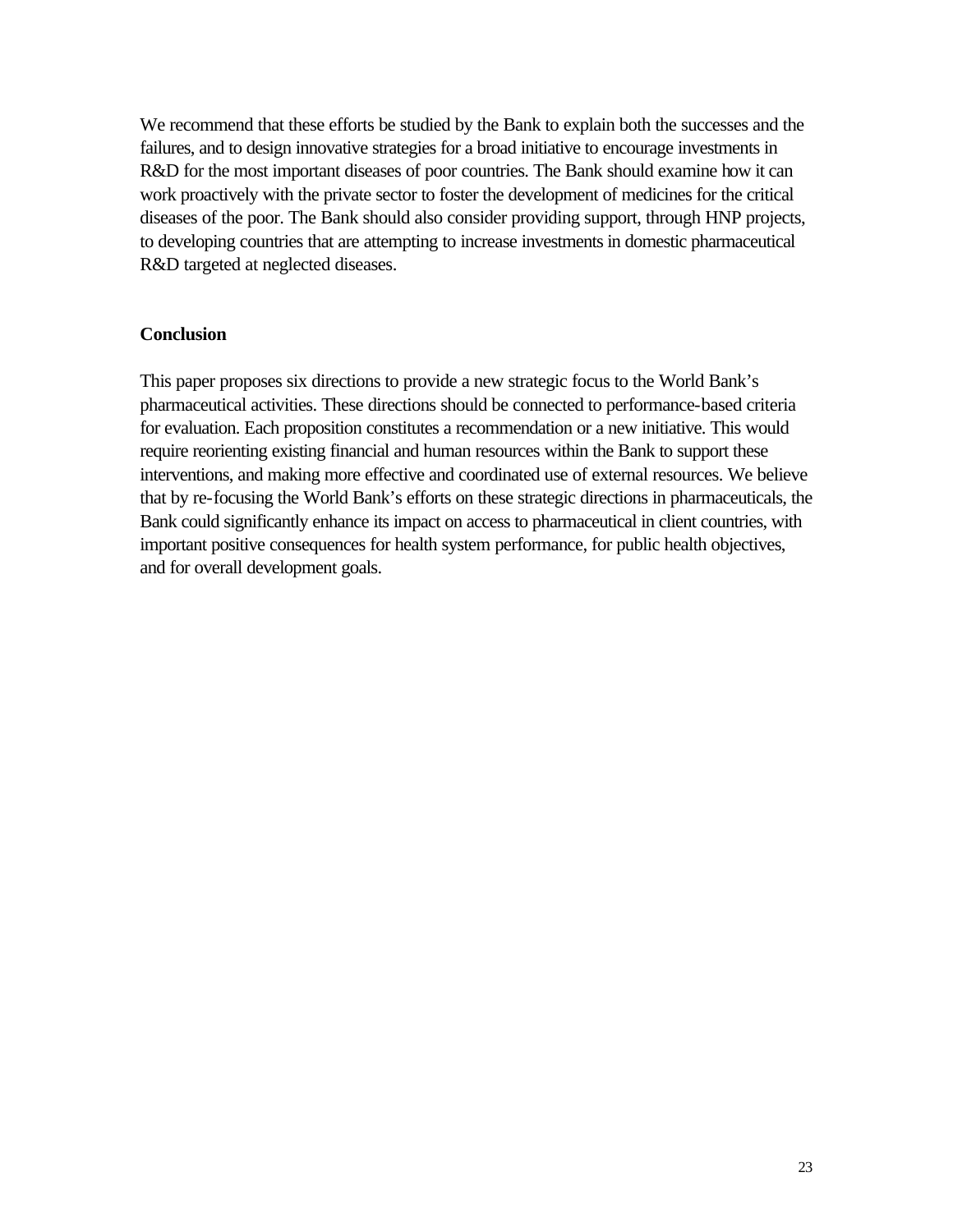### <span id="page-27-0"></span>**Bibliography**

Balance, Robert, Janos Pogany, and Helmut Forstner. 1992. *The World's Pharmaceutical Industries: An International Perspective on Innovation, Competition and Policy*. Published for the United Nations Industrial Development Organization. Aldershot, UK: Edward Elgar Publishing.

Broun, Denis. 1994. *Procurement of Pharmaceuticals in World Bank Projects*. HRO Working Papers, Report No. 13525.

Brudon, Pascale. 1997. *Comparative Analysis of National Drug Polices in 12 Countries*. Geneva: Action Programme on Essential Drugs, WHO (WHO/DAP/97.6).

Cohen, Jillian Clare. 2000. *Public Policies in the Pharmaceutical Sector: A Case Study of Brazil.* LCHSD Paper Series No. 54. Human Development Department, Washington, DC: The World Bank.

Comanor, William S. 1986. "The Political Economy of the Pharmaceutical Industry," *Journal of Economic Literature* 24:1178-1217.

Comanor, William S. 1996. "Annex 4: The Pharmaceutical Industry and the Health Needs of Developing Countries," in: Ad Hoc Committee on Health Research Relating to Future Intervention Options, *Investing in Health Research and Development*. Geneva: WHO (Document TDR/Gen/96.1).

Danzon, Patricia. 1997. *Pharmaceutical Price Regulation: National Policies versus Global Interests*. Washington, DC: AEI Press.

Falkenberg, Torkel, and Goran Tomson. 2000. "The World Bank and Pharmaceuticals," *Health Policy and Planning 15:52-58.*

Felker, Greg, Shekhar Chaudhuri, Katalin György, with Melvin Goldman. 1997. *The Pharmaceutical Industry in India and Hungary: Policies, Institutions, and Technological Development*. World Bank Technical Paper No. 392. Washington DC: The World Bank.

Frost, Laura, and Michael R. Reich. 1998. *Mectizan Donation Program: Origins, Experiences and Relationships with Coordinating Bodies for Onchocerciasis Control*. Boston: Harvard School of Public Health, Department of Population and International Health.

Geest, Sjaak van der, et al. 1990. "Planning for Essential Drugs: Are We Missing the Cultural Dimension?" *Health Policy and Planning* 5:182-185.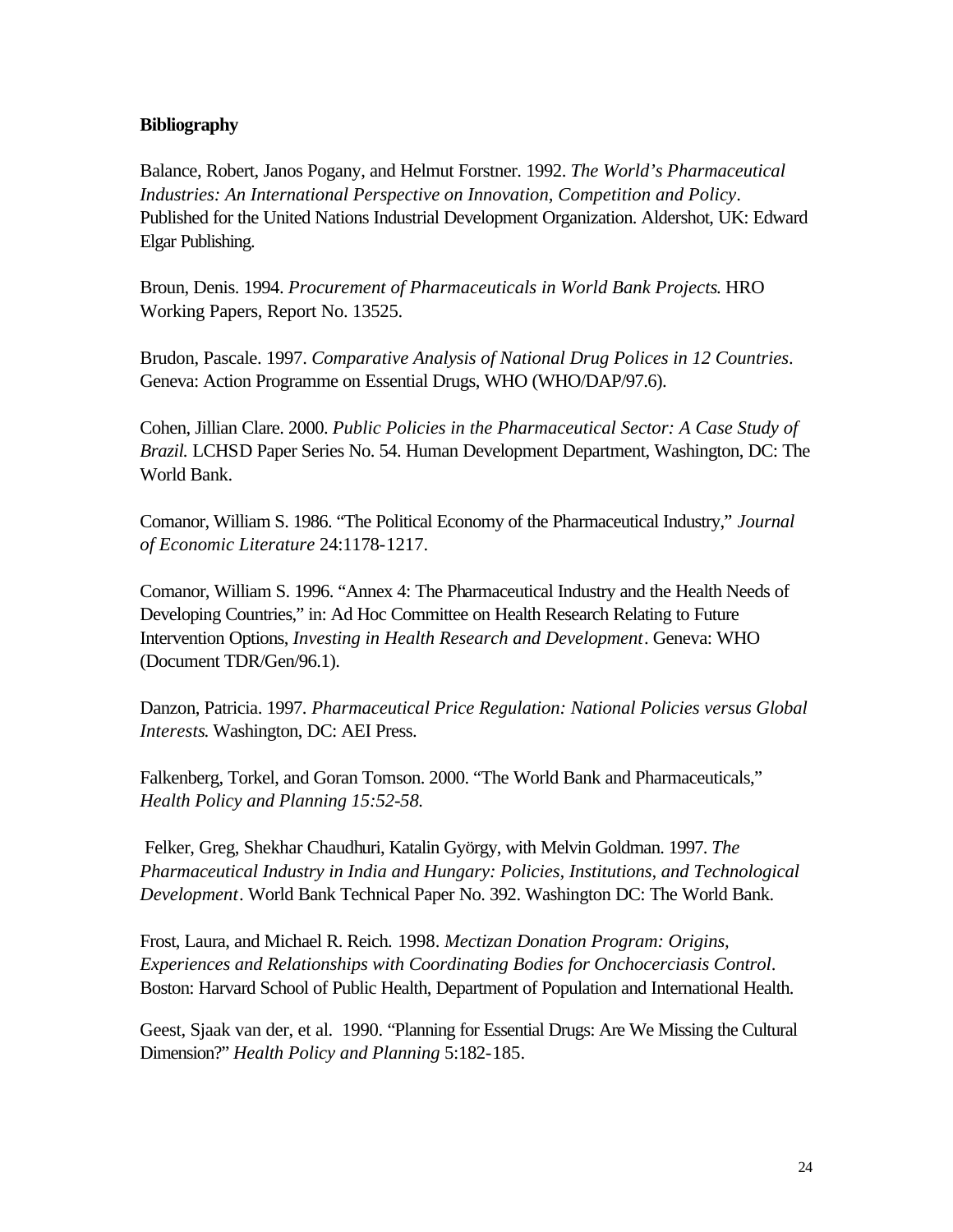Govindaraj, Ramesh, G. Chellaraj, and C.J.L. Murray. 1997. "Health Expenditures in Latin America and the Caribbean," *Social Science and Medicine* 44(2): 157-169.

Jayasuriya, D.C. 1985. *Regulation of Pharmaceuticals in Developing Countries*. Geneva: WHO.

Lashman Hall, K. 1986. *Pharmaceuticals in the Third World: An Overview.* PHN Technical Note 86-31. Washington, DC: World Bank.

Management Sciences for Health. 1997. *Managing Drug Supply*, 2nd Edition. West Hartford, Connecticut: Kumarian Press.

Mathur, R.S. 1990. *Industrial Drug Policy: The Indian Experience*. UNIDO ID/WG.502/7 (Spec.).

Medici, A. 1988. *O Sus e a Politica Hood Robin de Saude*. Mimeo. Washington, DC: Inter-American Development Bank.

Narayana, P.L. 1984. *The Indian Pharmaceutical Industry: Problems and Prospects*. NCAER, India.

Nogues, Julio. 1990. *Patents and Pharmaceutical Drugs: Understanding the Pressures on Developing Countries*. Report No. WP 30502. Washington, DC: World Bank.

Olson, Mancur. 1965. *The Logic of Collective Action*. Cambridge, MA: Harvard University Press.

PAHO. 1998. Conference on Harmonization of Drug Regulations.

Patel, Mahesh S. 1983. "Drug Costs in Developing Countries and Policies to Reduce Them," *World Development* 11:195-204.

Pécoul, Bernard, Pierre Chirac, Patrice Trouiller, and Jacques Pinel. 1999. "Access to Essential Drugs in Developing Countries: A Lost Battle?" *JAMA* 281:361-367.

Reich, Michael R. 1996. "Applied Political Analysis for Health Policy Reform", *Current Issues in Public Health 2*: 186-191.

Reich, Michael R. 1987. "Essential Drugs: Economics and Politics in International Health," *Health Policy* 8: 39-57.

Reich, Michael R. 2000. "The Global Drug Gap," *Science* 287:1979-1981.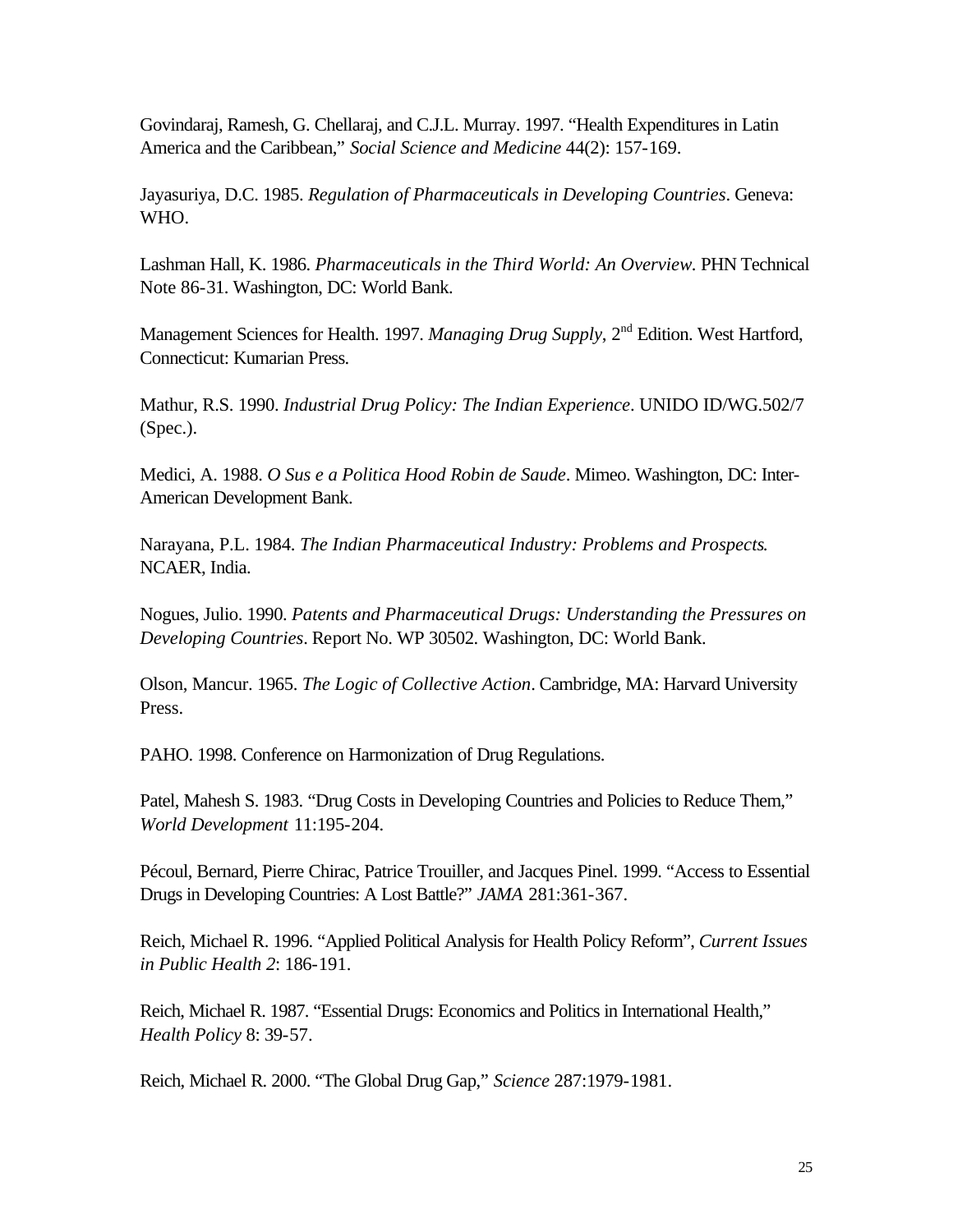Saxenian, Helen. 1994. *Getting the Most out of Pharmaceutical Expenditures*. HRO Working Paper No. 37. Washington, DC: The World Bank.

Scholtz, Michael. "International Trade and Public Health: WHO's Role." Presented at Conference on Increasing Access to Essential Drugs in a Globalized Economy. Amsterdam, 25- 26 November 1999.

Schweitzer, S. O. 1997. *Pharmaceutical Economics and Policy*. New York: Oxford University Press.

SCRIP*.* 1999. *Pharmaceutical Issues in Perspective*, January.

Segura, J. in F. Lobo and G. Velasquez (eds.). 1998. *Medicines and the New Economic Environment*. p. 46, Madrid: Editorial Civitas.

Smith, Mickey C. 1983. *Principles of Pharmaceutical Marketing*. Philadelphia: Lea and Febiger.

Stout, Susan, et al. 1997. *Evaluating Health Projects: Lessons from the Literature*. World Bank Discussion Paper No. 356.

UNDP/World Bank/WHO Special Programme for Research and Training in Tropical Diseases. 1995. *Tropical Disease Research, Progress 1975-94, Highlights 1993-94*. TDR Twelfth Programme Report. Geneva: TDR.

Vaurs, Rene. 1993. *Drug Policy Issues in Sahelian Countries*. Report No. 1212-AFR, Population and Human Resources Operations Division, Sahelian Dept., Africa Region, Washington, DC: World Bank.

World Bank. 1993. *World Development Report 1993: Investing in Health*. New York: Oxford University Press.

World Bank. 1994. *Better Health in Africa: Experience and Lessons Learned*. Washington, DC: World Bank.

World Bank. 1997. *Helping Countries Combat Corruption: The Role of the World Bank*. Washington, DC: World Bank.

World Bank. 1997. *World Bank Strategic Compact*. Washington, DC: World Bank.

World Bank. 1997. *Health, Nutrition, Population Strategy*. Washington, DC: World Bank.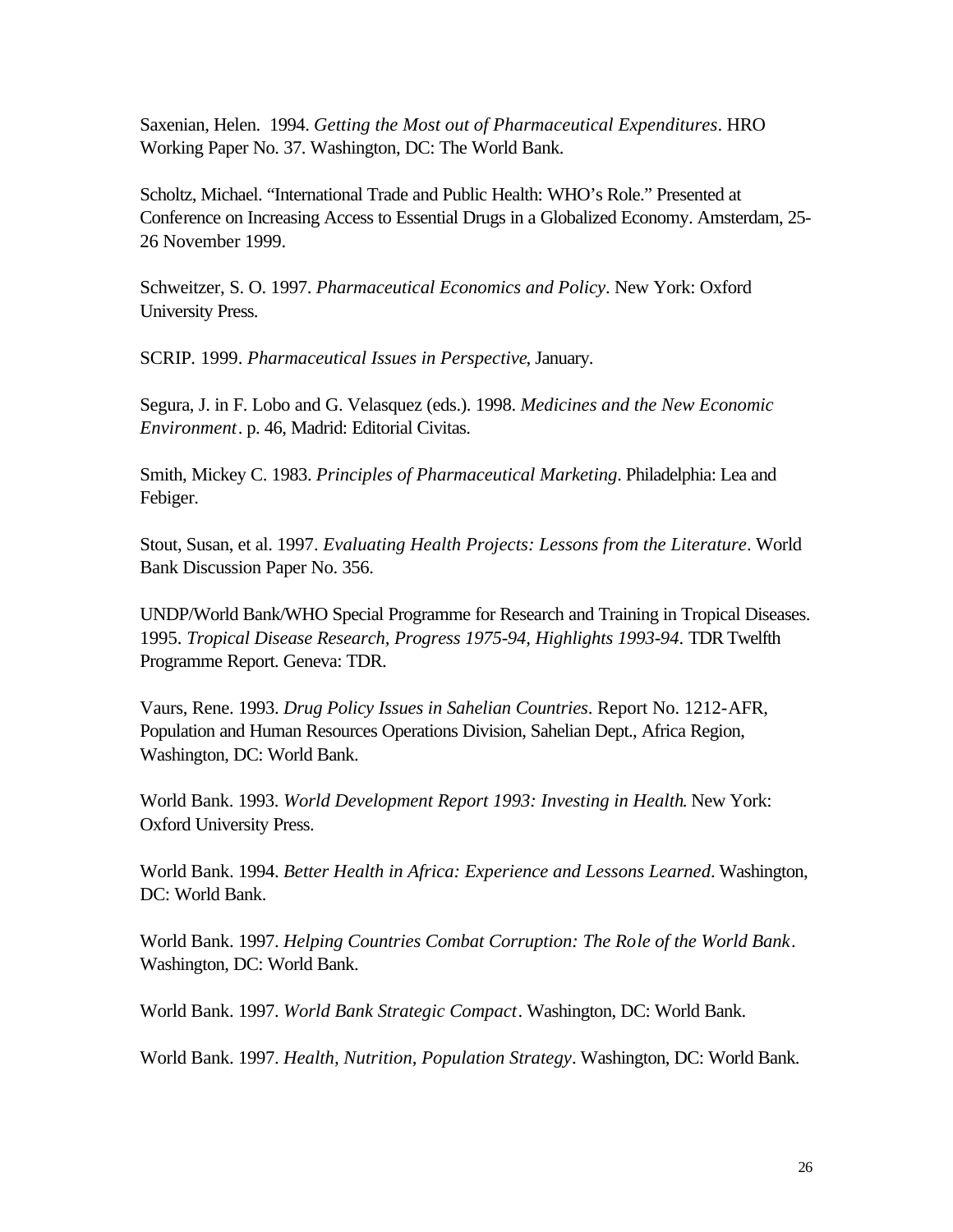World Bank. 1999. *World Development Indicators 1999*. DECDG, Report No. 19140. Washington, DC: World Bank.

World Bank. 1999*. Comprehensive Development Framework.* Washington, DC: World Bank.

World Bank. 1999*. World Bank Operational Manual.* Washington, DC: World Bank.

World Bank. 1999*. Comprehensive Development Framework.* Washington, DC: World Bank.

World Bank. 2000. *Standard Bidding Documents and Technical Note: Procurement of Health Sector Goods*. Washington, DC: World Bank.

WHO. 1978. *Declaration of Alma Ata: Report on the International Conference on Primary Health Care*. Alma Ata, USSR.

WHO. 1985. *The World Drug Situation.* Geneva: WHO.

WHO. 1998. *Health Reform and Drug Financing: Selected Topics*. Geneva: Action Programme on Essential Drugs (WHO/DAP/98.3).

WHO. 2000. *World Health Report 2000*. Geneva: WHO.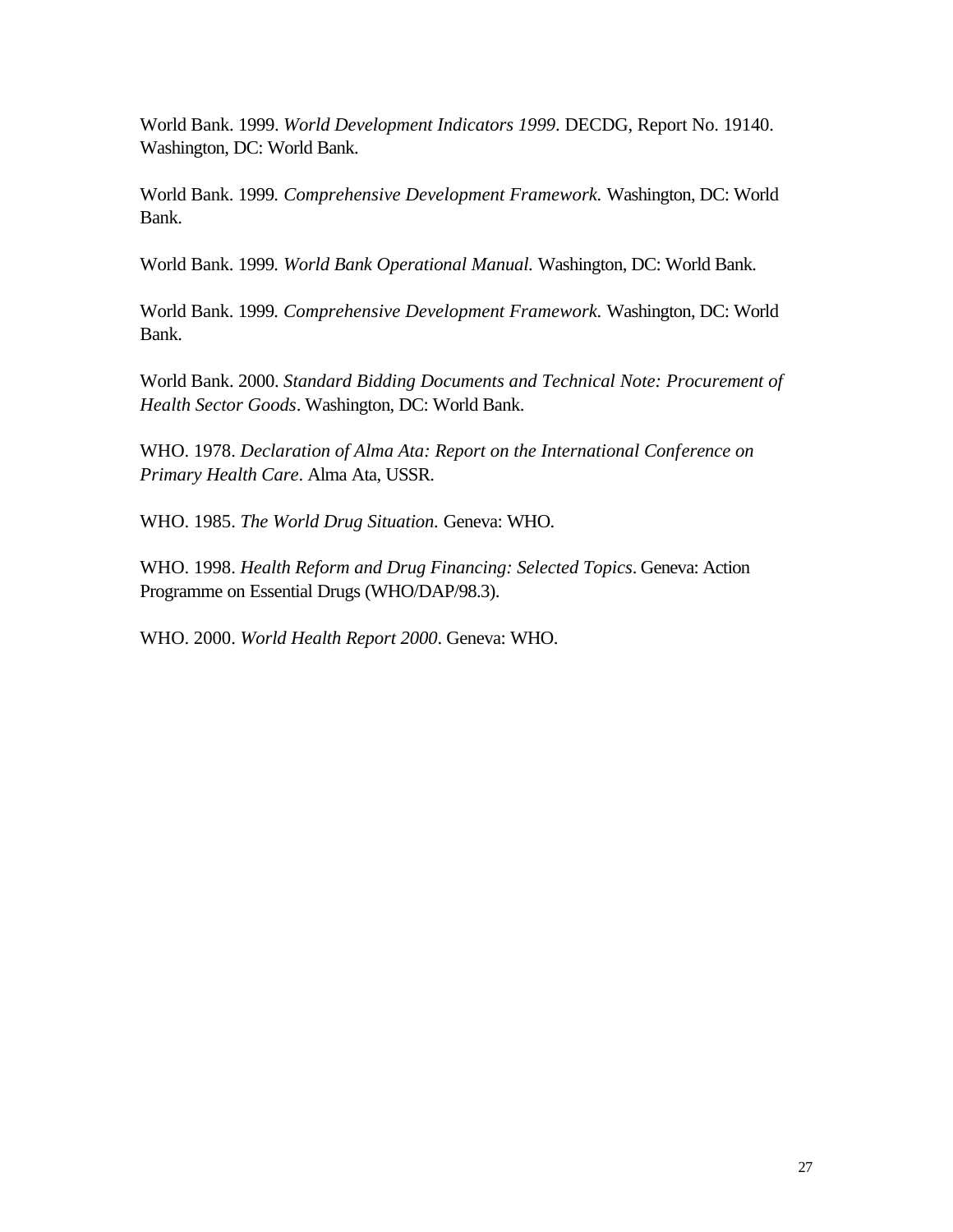## **Annex 1 Major World Bank Documents on Pharmaceutical Activities**

<span id="page-31-0"></span>The World Bank began lending for pharmaceuticals in 1983, but these activities have been conducted without an explicit operational policy on pharmaceuticals as guidance. *Operational Policies* (OPs) are "short, focused statements of policy that follow from the Bank's Articles of Agreement, the General Conditions, and policies approved by the Board. These policies establish the parameters for the conduct of operations; they also describe the circumstances under which exceptions to policy are admissible and spell out who authorizes exceptions.<sup>57</sup> In contrast, *Good Practices* (GPs) contain "advice and guidance on policy implementation; for example, the history of the issue, the sectoral context, analytical framework, and best practice examples."<sup>58</sup>

The World Bank has published a number of policy papers and reports on pharmaceuticals, but these are not considered operational policy. Good practices and implicit policy, then, guide much of the Bank's pharmaceutical activities (as well as other activities in the HNP sector). This annex reviews eight key documents and their central messages.

## 1. *Pharmaceuticals in the Third World: An Overview* (1986) by Karen Lashman

This is the first Bank paper that includes a detailed analysis of pharmaceuticals, and identifies some strategic policy directions, such as those related to local manufacturing. Many of the policies proposed in this paper are reflected in later Bank reports.

For Lashman, major pharmaceuticals-related problems in developing countries are: shortages in basic medicines among the poorest groups in the population; inadequate pharmaceutical budgets which are used inefficiently; and, a mismatch between drug consumption and needs. In view of these weaknesses, she addresses the question of whether health status can be improved without increasing expenditures. Lashman concludes that this is possible; developing countries can meet their essential drug and vaccine needs by altering existing demand patterns and enhancing the efficiency of the selection, procurement, supply management and distribution process.

To help make the Bank's client countries more "market wise" in their drug supply decisions, Lashman examines the economics of local production. Based on extensive interviews with a sample of pharmaceutical manufacturers, Lashman concludes that given economies of scale and technological needs, local production does not make economic sense for most countries. Exceptions are countries with large local markets and the technological capacity to produce raw materials (e.g., China, India, Thailand, Egypt, Brazil, Mexico, and Argentina).

<sup>57</sup> World Bank. 1999. *World Bank Operational Manual*. Washington DC: World Bank.

 $58$  Ibid.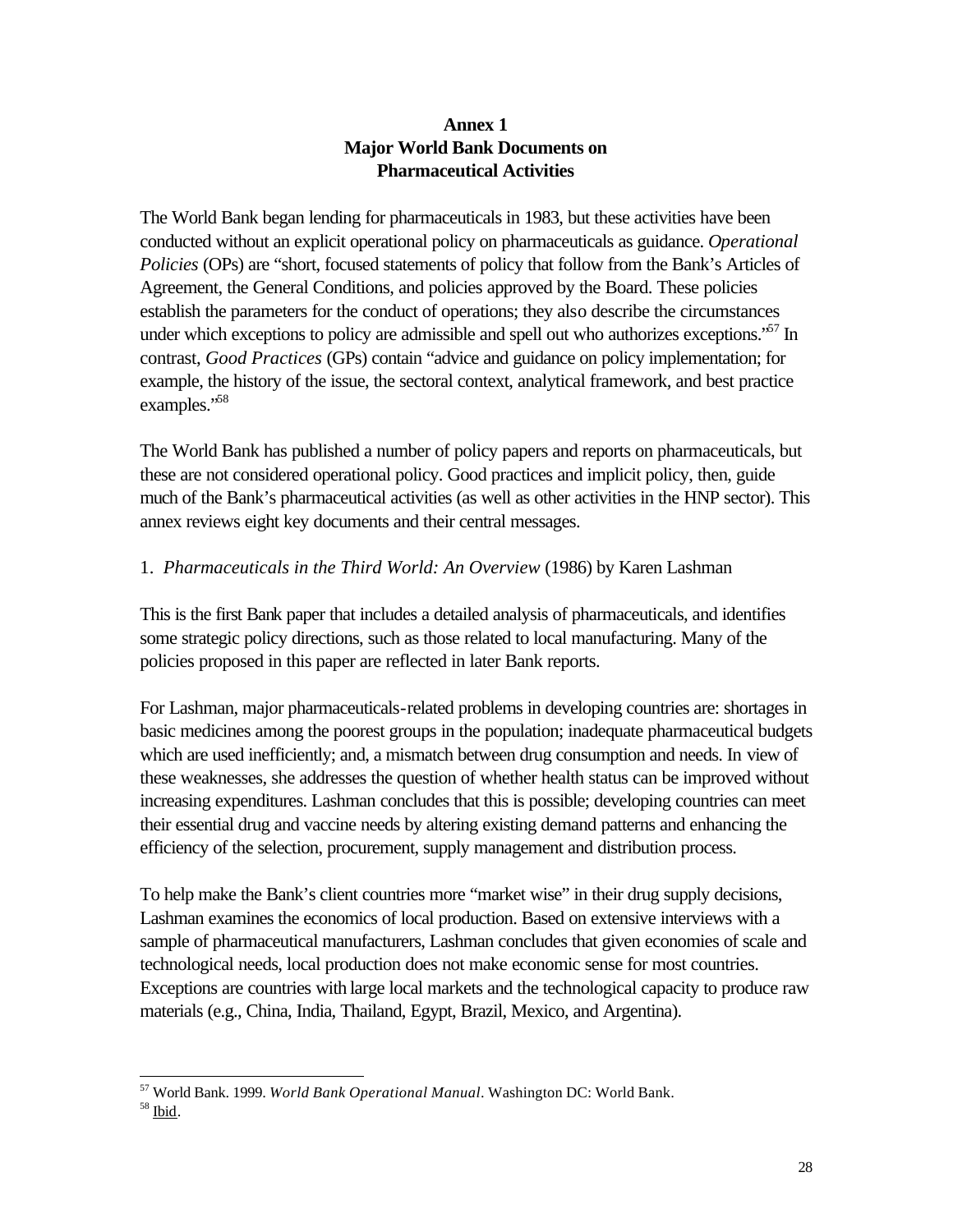### 2. *The World Development Report (WDR): Investing in Health* (1993)

The 1993 WDR provides a comprehensive analysis of the HNP sector, with a particular emphasis on the role of the government and the market. The WDR also promotes competition in health services, provision, and insurance.<sup>59</sup> The WDR includes the first major statement on pharmaceutical policy of the World Bank. It recommends:

- Essential drugs policies, through the prioritization of medicines appropriate to each country's epidemiological needs;
- Improved methods of drug and vaccine procurement, through the better selection of products and competitive purchasing methods; and,
- Enhanced drug prescription and consumption habits, through better training and information.

The WDR understands pharmaceuticals primarily as an input into the health system,  $60$  and makes the case for governments to develop public policies and implement programs to improve efficiencies in the selection, acquisition, and use of drugs. The WDR generally argues that governments should intensify their regulatory role and reduce their involvement in the production and direct provision of drugs. The WDR positions pharmaceutical policy within broader development objectives for the HNP sector, and identifies a number of specific policy mechanisms; however, it does not provide guidance on implementation, or operational implications of the proposed policy directions.

## 3. *Drug Policy Issues in Sahelian Countries* (1993) by Rene Vaurs and others

This paper examines pharmaceuticals issues regionally, emphasizing deficiencies in the availability, affordability, and quality of drugs. The recommendations proposed in the report can also be applied to most developing countries, as all of them are in line with standard Bank positions: (1) better needs estimation; (2) no state production (in most cases); (3) cost-effective purchasing techniques; (4) better distribution systems; (5) simplified pricing systems; (5) secure public financing; and, (6) effective management structures (e.g., legislative, consultative, and administrative structures).

The paper is the first Bank document to address the processes and politics of formulating and implementing a national drug policy (NDP). Vaurs and others admit that implementing an NDP can result in strong opposition and will require large consensus-building and behavioral changes. Even so, they recommend that the Sahelian countries plan to implement comprehensive NDP by the year 2000.

#### 4. *Better Health in Africa (BHA): Experience and Lessons Learned* (1994)

<sup>59</sup> Stout, Susan, et al. 1997. *Evaluating Health Projects: Lessons from the Literature*. World Bank Discussion Paper No. 356, p. 33.

 $60$  The alternative "systems view" depicts pharmaceuticals, not only as complements, but also as substitutes for other health inputs, such as physician services and hospital-based interventions.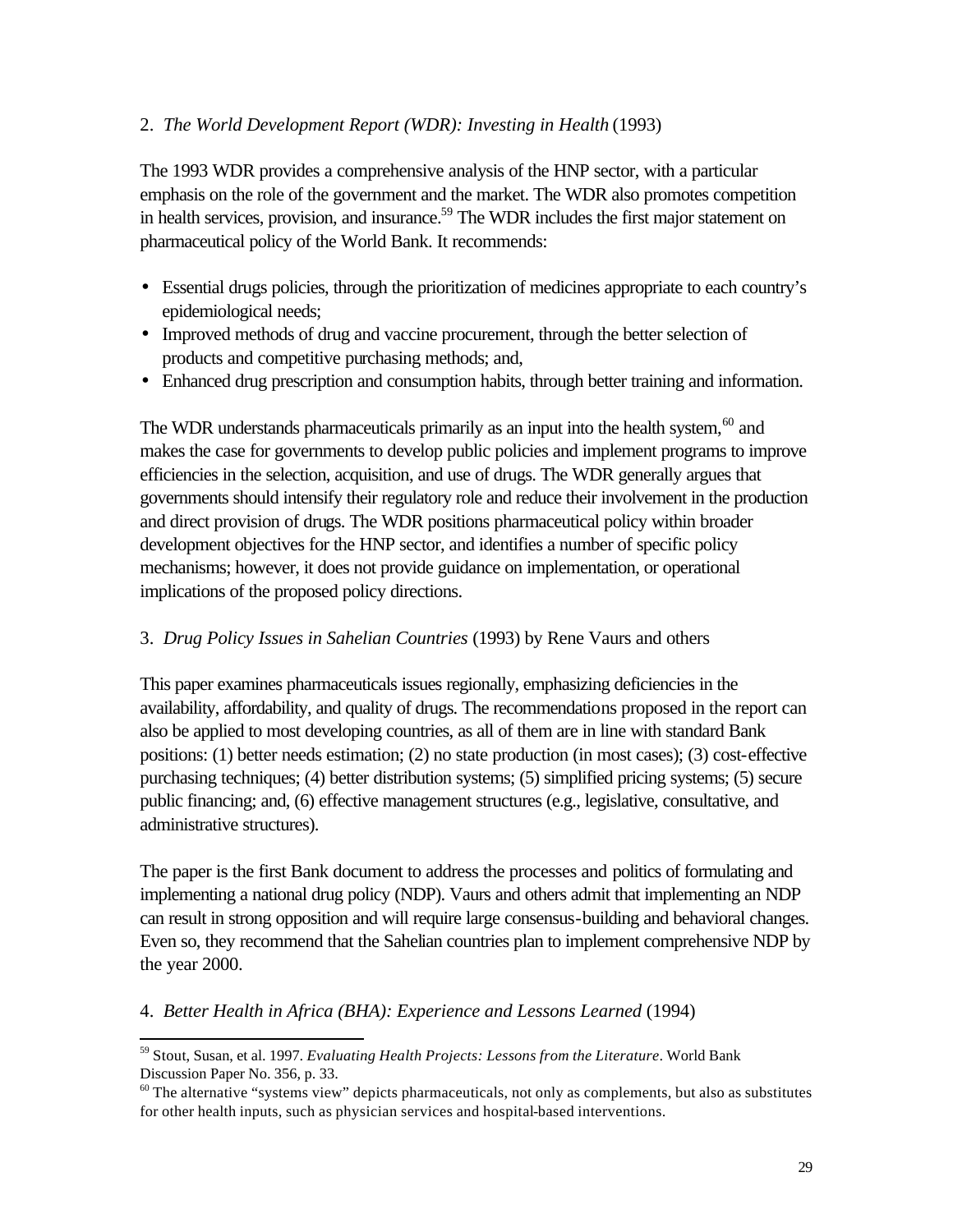This book highlights the importance of essential drugs for health gains in Africa. BHA emphasizes that many of the pharmaceutical markets in Sub-Saharan Africa are inefficient, mainly because of a lack of information, inadequate financing mechanisms, and poorly managed drug supplies. Based on data from WHO and the Bank, the report shows that there is significant wastage of financial resources. It estimates that for every US \$100 spent on pharmaceuticals, only US \$ 12 are spent on real drug needs. This finding supports one of the report's central messages: governments must reduce the amount of waste found in the drug supply distribution network so that coverage of essential drugs can be expanded without straining health budgets.

### 5. *The Procurement of Pharmaceuticals in World Bank Projects* (1994) by Denis Broun

This paper focuses on the Bank's financing of drug procurement. World Bank financing of recurrent expenditures is restricted by several guidelines (see World Bank Operational Manual, Section 1.21.1985), and is only permissible under specific conditions. Broun points out that if pharmaceuticals are considered as recurrent public expenditure, then financing drug procurement falls outside of the World Bank's development mandate.

Broun proposes three conditions, consistent with World Bank guidelines, which could justify lending for pharmaceutical procurement. They are: a) if an HNP project (or sub-component) addresses a particular disease; b) if an HNP project has activities related to the pharmaceutical policy of a country; or c) if an HNP project supports the start-up of a cost recovery, or other type, of drug financing program. This paper includes an annex, which details all the HNP projects that have included pharmaceuticals components. Our initial assessment suggests that the three conditions articulated by Broun are general enough that any of these (or other) projects could be justified on this basis.

Broun then develops three policy recommendations which, in his opinion, should be applied to all procurement lending. First, drug procurement should be accompanied by institutional and human capacity building, in order to create a sustainable pharmaceutical system. Second, Bank procurement should be limited to essential drugs (it is not clear whether Broun is suggesting that they should be essential drugs according to the WHO list or that of individual countries). And, third, pharmaceuticals be procured under generic or an international non-proprietary name (INN). As discussed later, our evaluation of Bank projects involving pharmaceuticals suggests that these recommendations are not always adhered to in the Bank's pharmaceutical projects.

## 6. *Getting the Most out of Pharmaceutical Expenditures* (1994) by Helen Saxenian

This paper focuses on the central theme presented in the WDR 1993: how can governments increase efficiencies in the pharmaceuticals market. Saxenian presents seven major pharmaceutical expenditure policies which countries use to "rationalize" drug expenditures in terms of impact, administrative costs, relevance to different types of health care systems, and levels of development. The policies are: (1) essential drug lists; (2) competitive procurement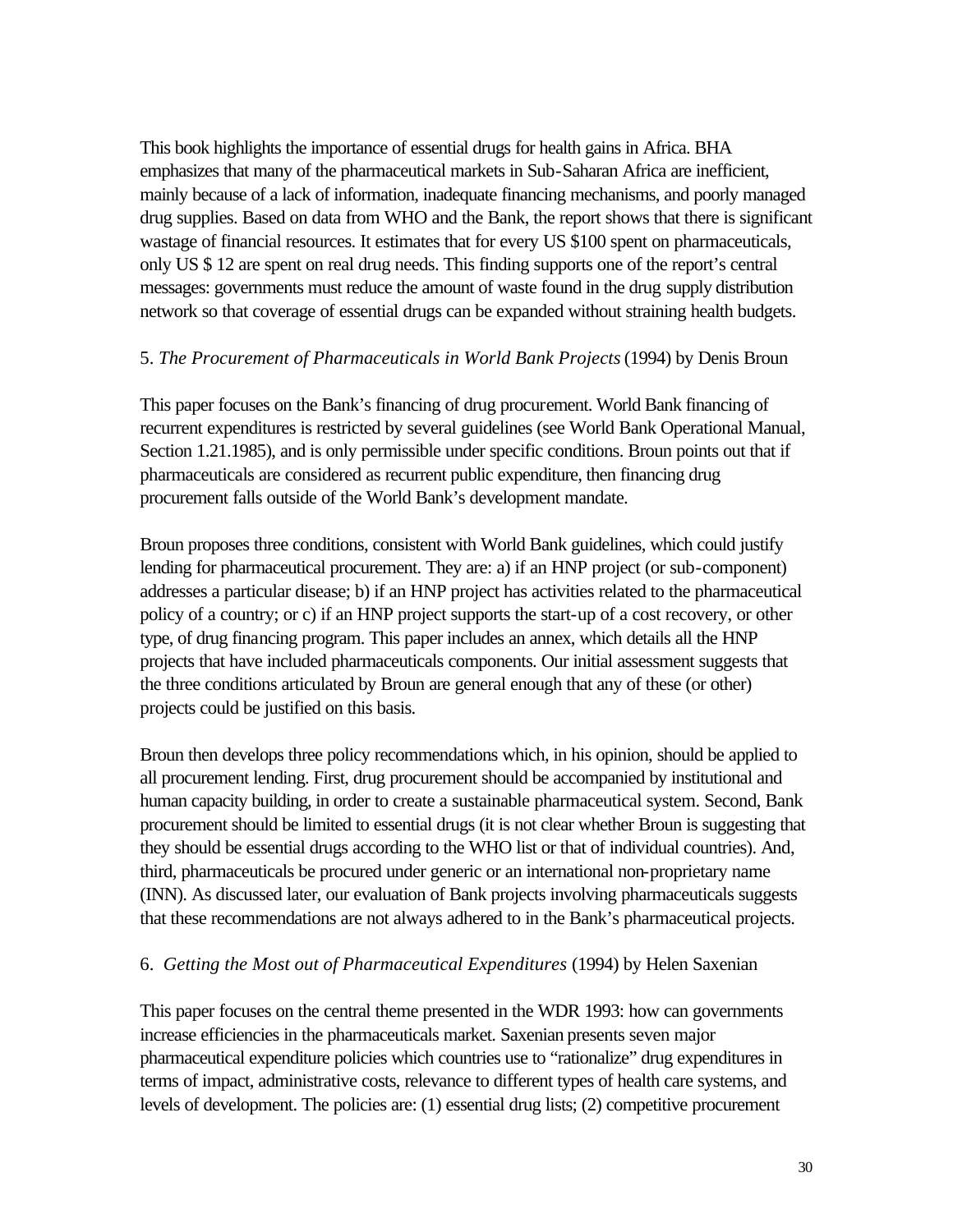methods; (3) generic drug substitution; (4) influencing provider and consumer behavior through education and incentives; (5) the promotion of essential drug use in the private sector; (6) price controls; and (7) user fees.

The paper concludes that developing countries have a menu of pharmaceutical policy choices available. The choice a government makes depends on its health objectives and the characteristics of its pharmaceutical market. Saxenian argues that by formulating sound policy, a government can increase the efficiency of pharmaceutical expenditure, and generate savings, which, ideally, can be used to increase the access of the population to essential drugs.

7. *The Pharmaceutical Industry in India and Hungary: Policies, Institutions, and Technological Development* (1997) by Greg Felker, Shekhar Chaudhuri, and Katalin György, with Melvin Goldman

The paper emphasizes how government policy has had an impact on the pace and type of industrial development. Through different strategic choices, the government and industry in both India and Hungary supported applied research and process technology, rather than pharmaceutical product innovation.

# 8. *Patents and Pharmaceutical Drugs: Understanding the Pressures on Developing Countries* (1990) by Julio Nogues

This paper emphasizes why patent protection is important for the research and development based pharmaceutical industry, given market competition. This paper explains pressures developing countries must address to meet international standards of intellectual property rights. The argument Nogues makes may be even more forceful today, given the TRIPS Agreement, and the creation of the World Trade Organization (WTO).

## **Conclusions**

This review leads to two important conclusions. First, World Bank publications have focused mainly on what the Bank should be doing in pharmaceuticals, with a number of common themes. These themes typically refer to pharmaceutical policy choices that could improve the efficiency of expenditures on pharmaceuticals.

Second, Bank publications on pharmaceuticals have provided very limited attention to evaluation of actual interventions. Some assessment of project impacts can be found in internal Bank documents and consultant reports, which are prepared during project life cycles. But these reports are usually restricted to project team leaders and receive limited dissemination even within the Bank. As a result, we know relatively little about the impact of the Bank's pharmaceutical lending.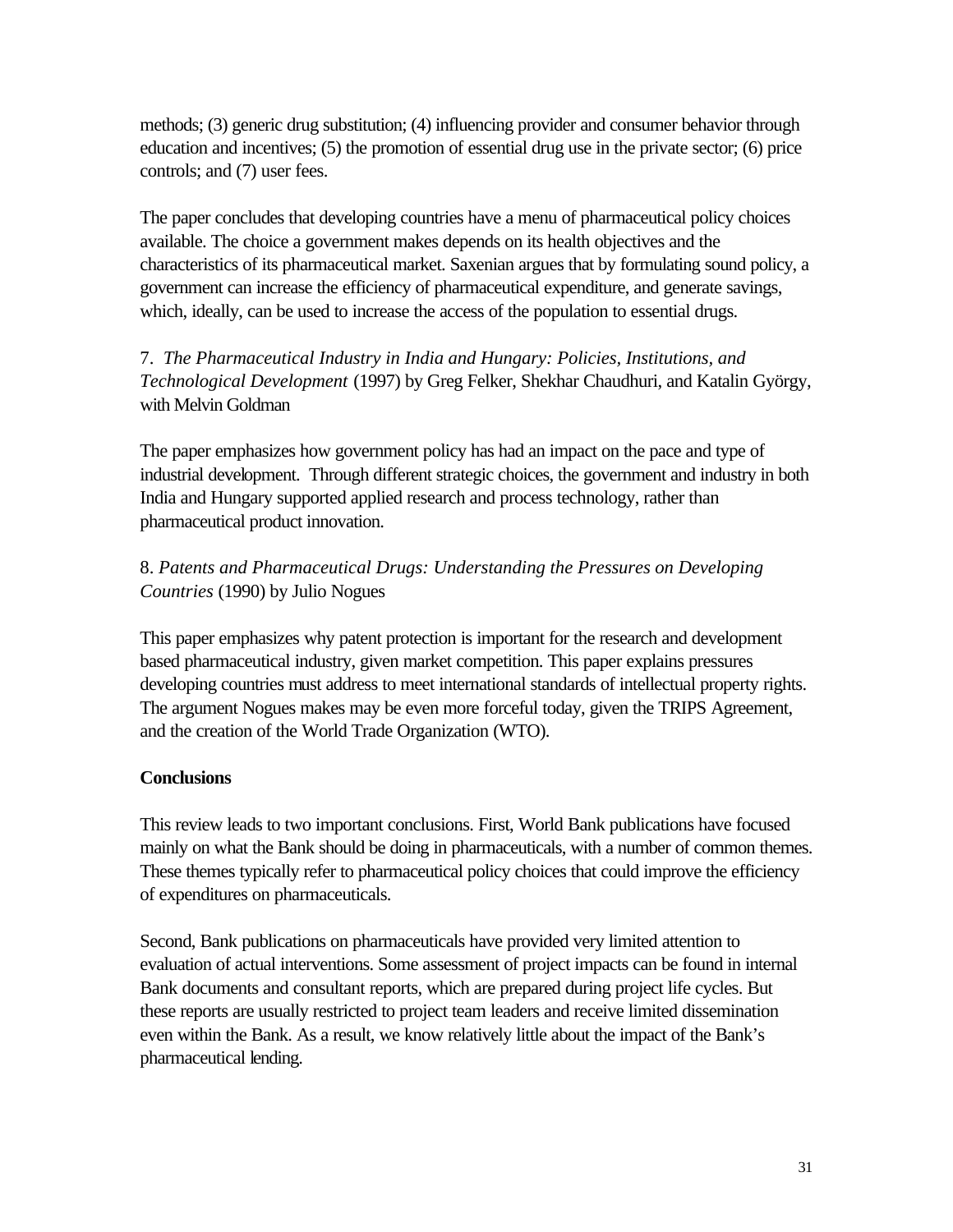# <span id="page-35-0"></span>**Annex 2 Financial and Policy Audit of World Bank's Pharmaceutical Lending\***

**By Eduardo Sabaté, MD, MBA, MPH (1), Asma Balal, MBA, MS (2), Michael Reich, PhD (3)<sup>61</sup>**

# **Executive Summary**

### *Purpose*

The aim of this study is to assess the amount of committed lending by the World Bank for pharmaceutical activities. We examined project documents for Bank loans on health, nutrition, and population (HNP), and other development loans, with designated lending to pharmaceuticals, from FY1983 to FY1999. The study also examined the policies associated with these loan commitments. The findings are based on 116 Project Appraisal Documents (PADs) retrieved from the World Bank's Lending Operations database.

### *Methods*

The accounting method employed for the study emphasizes accuracy in cost classification. Budgeted allocations were placed in specific cost categories only when they were explicitly defined in the PAD. The categories were defined on the basis of area of investment (pharmaceutical, nutrition, water and sanitation, other health, and non- health). Each area was further classified into two main components (commodities and non-commodities). In ambiguous cases (where the stated amounts belonged to more than one type of activity or multiple areas of investment), the amount was placed in a "non-defined" category. This method offers important advantages of reliability, transparency, verifiability, and sensitivity. In addition, this accounting method provides the basis for creating a database that could become an effective management information system for the Bank's pharmaceutical activities.

## *Findings*

l

The World Bank contributed about 58% of the total amount committed to pharmaceuticals in the 116 projects worldwide in the database, with the balance representing contributions from the client governments and other international donors. The Bank contributed a total of \$6.39 billion to the 116 projects and at least \$759 million (11.87%) was committed to pharmaceutical activities. This figure is a lower bound estimate and *underestimates* the World Bank's actual

<sup>\*</sup> **A copy of the full report on this background study for the World Bank Pharmaceuticals Discussion Paper can be obtained from**: Dr. Ramesh Govindaraj, Pharmaceutical Specialist, Health, Nutrition and Population Department, Human Development Network, G3-048, World Bank, 1818 H Street, NW, Washington DC 20433. E-mail: rgovindaraj@worldbank.org

 $61$  (1) Eduardo Sabaté, MD, MBA, MPH is a Research Fellow at the Harvard Center for Population and Development Studies, Harvard School of Public Health. (2) Asma Balal, MBA, MS is a Senior Research Associate at Abt Associates, CMS project (3) Michael Reich, Ph.D. is Taro Takemi Professor of International Public Health Policy, and Chair of the Department of Population and International Health, Harvard School of Public Health.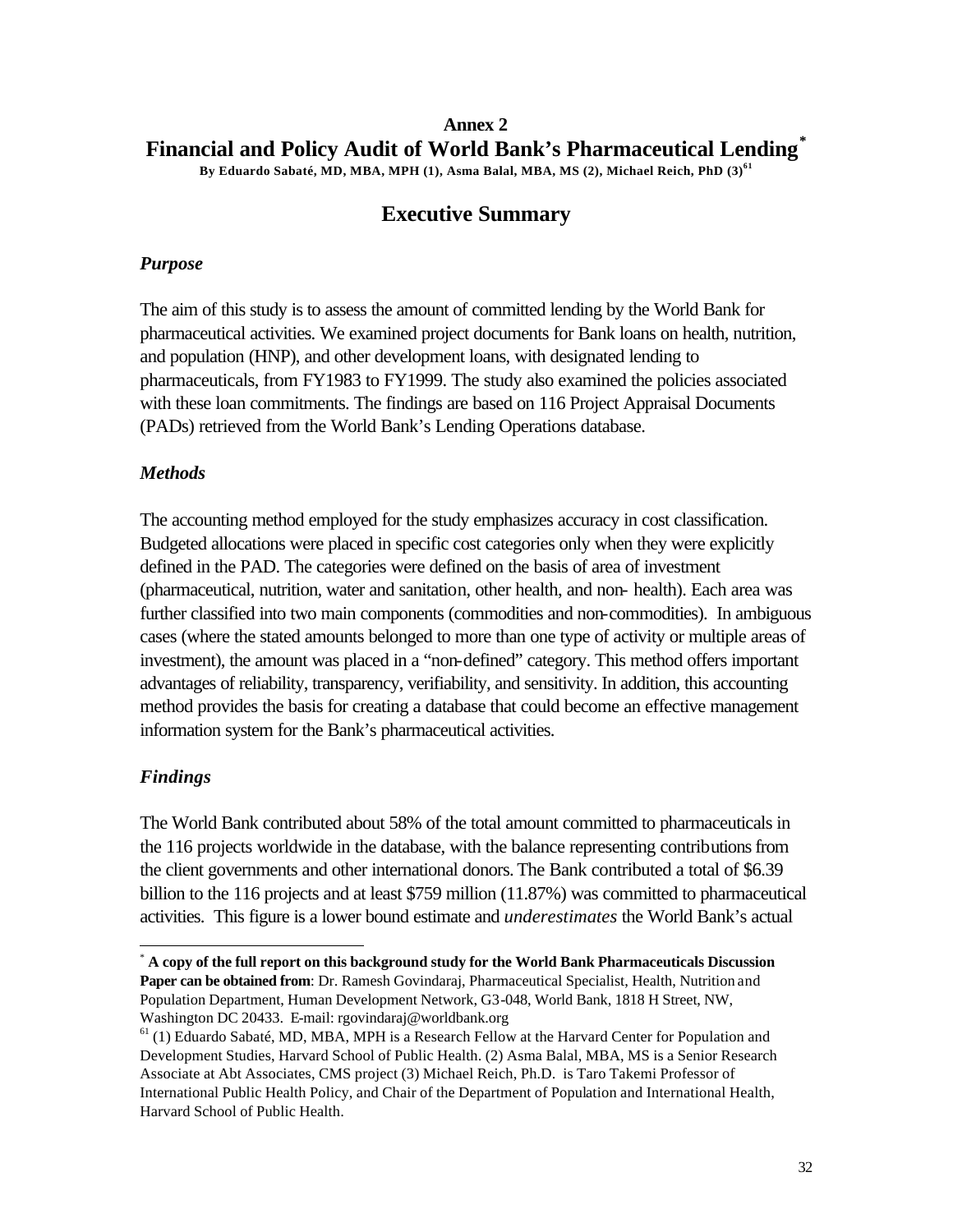lending. It represents the minimum amount of pharmaceutical lending, because it does not include pharmaceutical activities in the "non-defined" category.

The amount in the "not-defined health" category represents 34.06% of the total loans of all international donors worldwide. A sensitivity analysis cannot be conducted by donor, because the "non-defined health" account was not analyzed by donors in this study. However, if we assume that the pharmaceutical amounts lumped with non-pharmaceutical lending are distributed across different donors proportionately to their contribution to the total project, and if we assume that the total non-defined health account represents pharmaceutical lending, then the World Bank's lending for pharmaceuticals would represent 44.41% of its total contribution to the projects in the database. This figure is an upper bound estimate and *overestimates* the World Bank's pharmaceutical lending.

This detailed analysis of 116 Bank-financed projects over 1983 to 1997 shows that the Bank's committed lending for pharmaceuticals, as a proportion of total committed HNP lending worldwide, ranges from a lower-bound estimate of 12% to an upper-bound estimate of 44%. The wide range is due to the lack of specificity in the cost categories used in the Bank's Project Appraisal Documents (and the resulting high amounts in the category called "non-defined health"). This careful financial audit of 116 Bank projects was unable to confirm or reproduce the recent estimate of 17% of total HNP committed lending for pharmaceutical activities. $62$ 

The main pharmaceutical activity financed by the World Bank loans is procurement of commodities and represents 82.12% of the total amount allocated for pharmaceuticals. However, funds allocated for procurement of pharmaceutical commodities were explicitly defined in most of the PADs (e.g., essential drugs, vaccines, contraceptives) whereas the pharmaceutical funds for institutional strengthening and civil works were generally lumped with other health activities and were thus placed in the "non-defined health" category.

Out of 116 PADs, 89 categorically mentioned having a pharmaceutical component. 62 PADs stated specific pharmaceutical sector goals. Only 42 projects reported specific conditions attached with pharmaceutical lending.

## *Limitations*

l

A significant limitation of the study is its inability to give the exact amount of pharmaceutical lending, due to the lack of detailed cost reporting in PADs for the pharmaceutical sector. The World Bank does not have a standardized cost accounting system that could be consistently applied across all pharmaceutical loans. The loan amounts were lumped across activities as well as areas of investment, thus making it impossible to determine the exact amount of pharmaceutical lending. The most common examples of lumping between pharmaceutical and

<sup>62</sup> Falkenberg, Torkel and Goran Tomson. 2000. "The World Bank and Pharmaceuticals," *Health Policy and Planning* 15:52-58.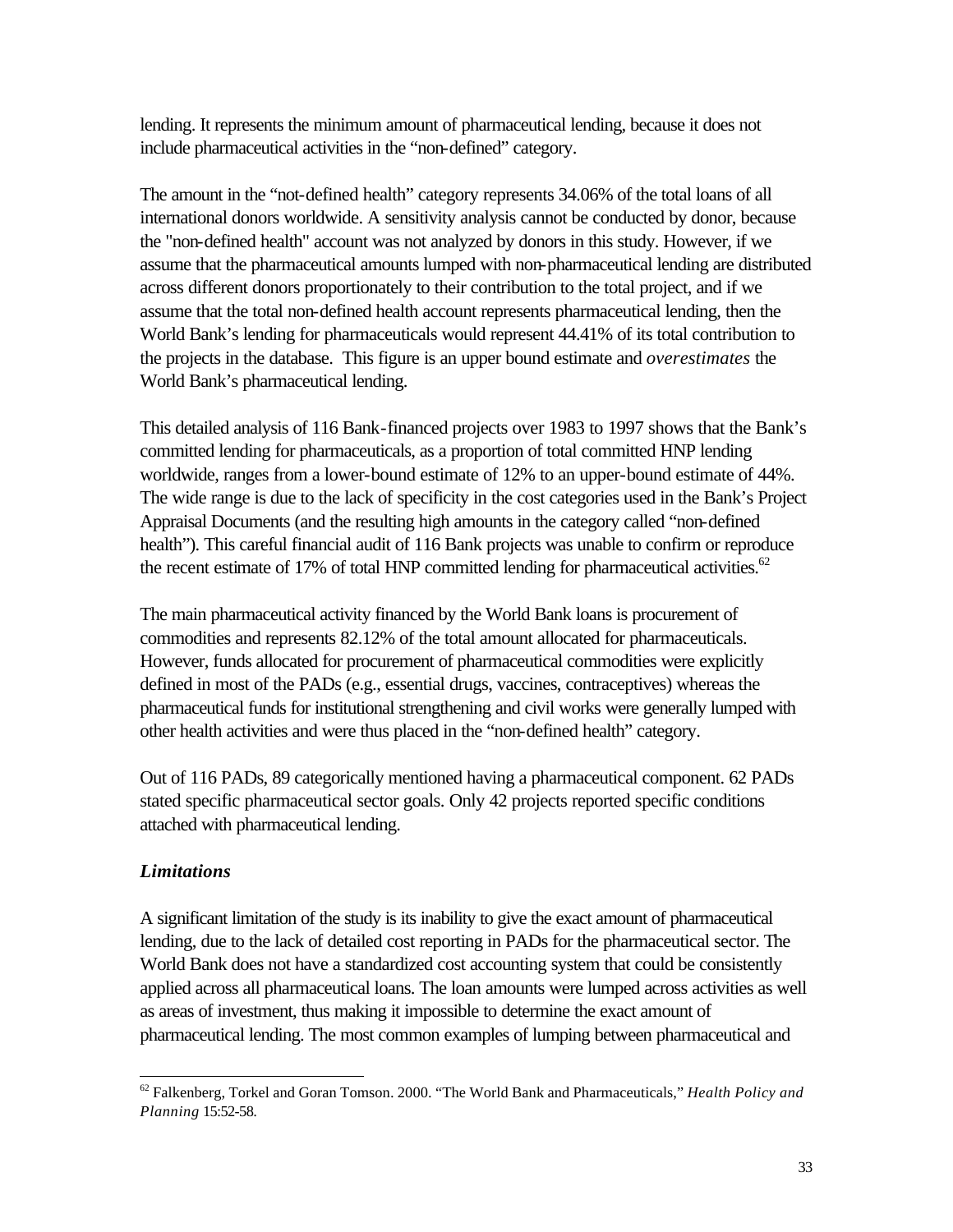other health activities were: drugs and medical supplies (commodities); construction of health posts and drug warehouse (civil works); medical equipment and vehicles used for drug distribution and vaccine equipment (equipment); and drug policy development and other technical assistance for health (institutional development). This weakness in the accounting system led to a total 'non-defined health' amount of \$8.88 billion worldwide (out of total projects of \$27.29 billion).

Another limitation relates to the World Bank's lending database, which is set up to perform the keyword search only in the abstract of the PAD. Thus, if the project has a pharmaceutical component but it is not mentioned in the abstract, then that report will not be retrieved by the search system. This limitation might have led to the omission of PADs that included pharmaceutical components.

## *Recommendations*

We recommend that the World Bank take the following steps:

- Define a set of cost accounting categories that are consistent across projects and that reflect the World Bank's focus within the pharmaceutical sector
- Improve the level of detail on pharmaceutical sector reporting
- Develop mechanisms to ensure consistency in description of pharmaceutical activities and reporting of committed loan amounts for pharmaceuticals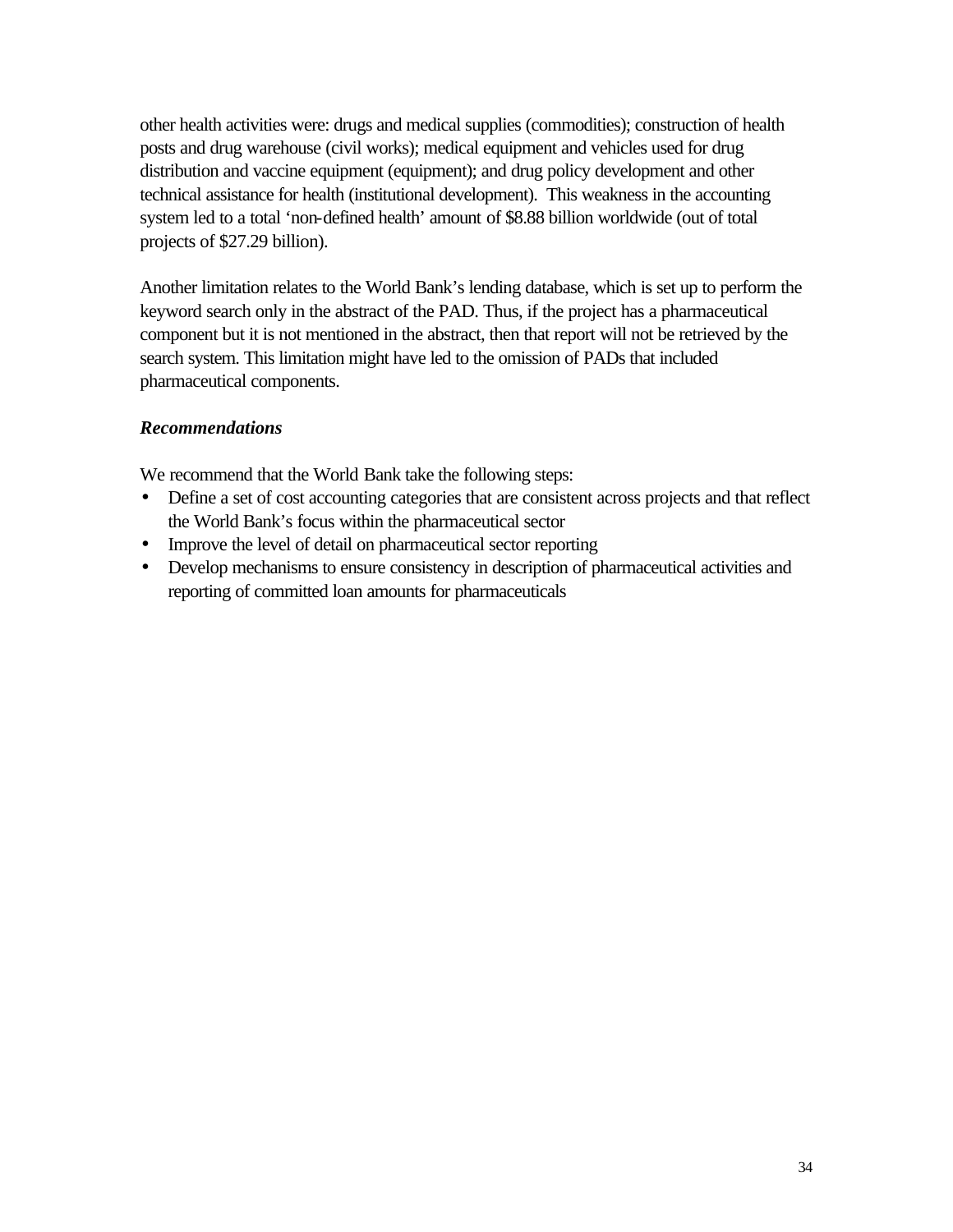### **Pharmaceutical Lending by Source**

|                   | All sources |           |        | World Bank |             |            |
|-------------------|-------------|-----------|--------|------------|-------------|------------|
|                   | $Intl.*$    | $Local**$ | N/D    | Total      | <b>IBRD</b> | <b>IDA</b> |
| Worldwide         | 63.68%      | 19.42%    | 16.90% | 57.80%     | 19.18%      | 38.62%     |
| Africa            | 55.00%      | 13.30%    | 31.71% | 45.73%     | 13.91%      | 31.82%     |
| <b>East Asia</b>  | 94.85%      | 2.87%     | 2.28%  | 89.43%     | 13.16%      | 76.27%     |
| <b>Europe</b>     | 79.96%      | 19.84%    | 0.20%  | 79.96%     | 71.24%      | 8.72%      |
| Latin<br>America  | 32.28%      | 53.74%    | 13.98% | 32.28%     | 27.41%      | 4.87%      |
| ME & NA           | 55.91%      | 13.62%    | 30.47% | 55.91%     | 44.22%      | 11.69%     |
| <b>South Asia</b> | 78.32%      | 19.65%    | 2.03%  | 70.38%     | 0.00%       | 70.38%     |

### **Relative Share of Pharmaceutical Lending**

|                  | Bank's contribution to<br>pharmaceuticals/Bank's contribution<br>to HNP project |             |            | Bank's contribution to pharmaceutical<br>commodities/ Bank's contribution to<br>pharmaceuticals |             |            |
|------------------|---------------------------------------------------------------------------------|-------------|------------|-------------------------------------------------------------------------------------------------|-------------|------------|
|                  | <b>Total</b>                                                                    | <b>IBRD</b> | <b>IDA</b> | <b>Total</b>                                                                                    | <b>IBRD</b> | <b>IDA</b> |
| Worldwide        | 11.87%                                                                          | 10.86%      | 12.45%     | 88.85%                                                                                          | 72.96%      | 96.74%     |
| Africa           | 13.98%                                                                          | 33.81%      | 11.13%     | 65.34%                                                                                          | 0.00%       | 93.90%     |
| East Asia        | 18.00%                                                                          | 4.89%       | 33.55%     | 100.00%                                                                                         | 100.00%     | 100.00%    |
| <b>Europe</b>    | 18.10%                                                                          | 20.55%      | 9.17%      | 100.00%                                                                                         | 100.00%     | 100.00%    |
| Latin<br>America | 4.67%                                                                           | 4.40%       | 7.14%      | 100.00%                                                                                         | 100.00%     | 100.00%    |
| ME & NA          | 11.57%                                                                          | 14.35%      | 6.67%      | 100.00%                                                                                         | 100.00%     | 100.00%    |
| South Asia       | 11.01%                                                                          | 0.00%       | 11.12%     | 96.77%                                                                                          | N/A         | 96.77%     |

\* International: Includes international donors such as The World Bank, UNFPA, USAID, CIDA, KfW etc. \*\*Local: Includes government, states, local NGOs, beneficiaries etc.

**Note:** These figures do not include those pharmaceutical amounts that were lumped with other health components and placed in the "non-defined" health category.